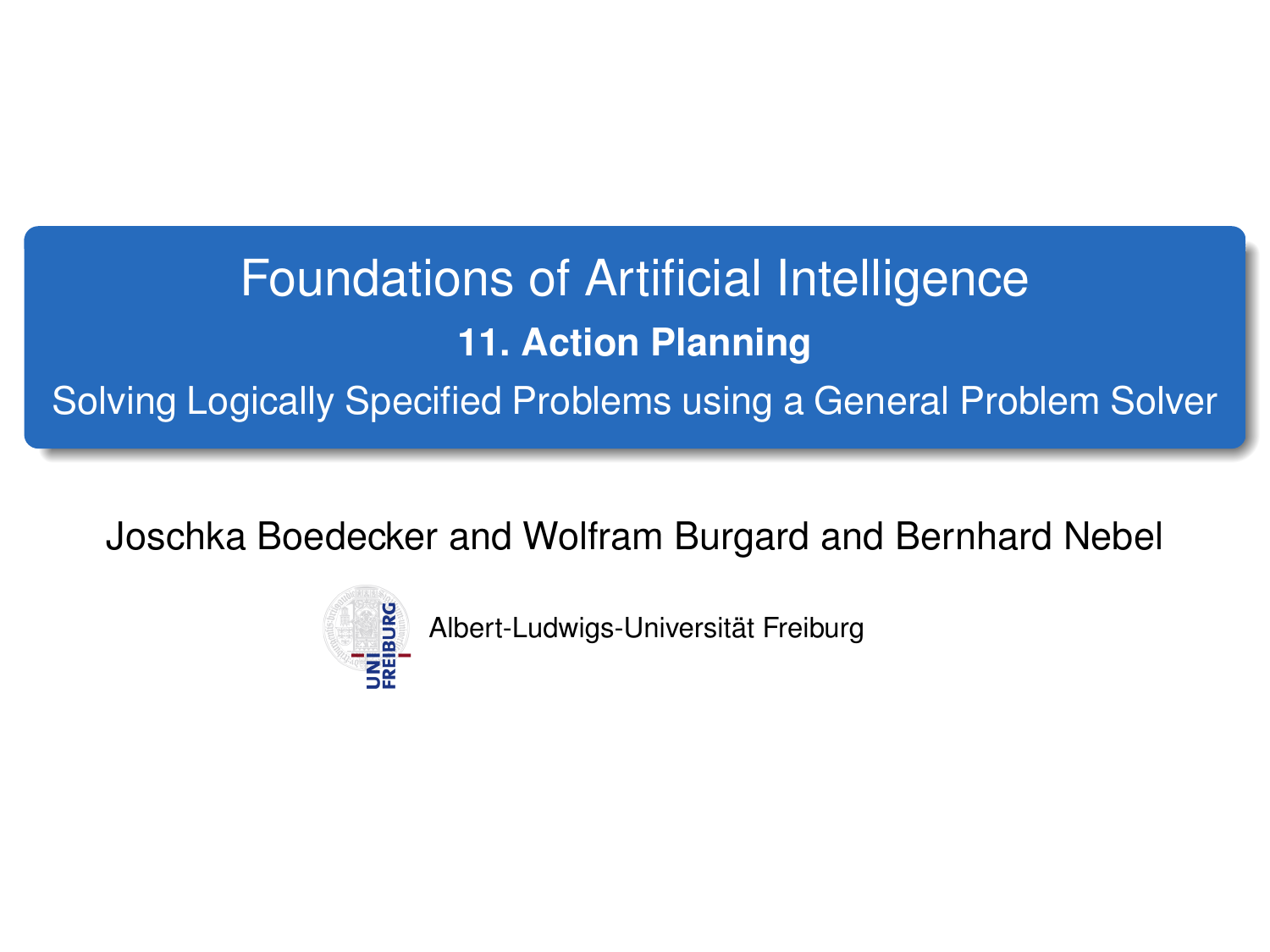### **Contents**



- **[Planning Formalisms](#page-6-0)**
- **[Basic Planning Algorithms](#page-17-0)**
- **[Computational Complexity](#page-24-0)**
- **[Current Algorithmic Approaches](#page-30-0)**
- **[Summary](#page-61-0)**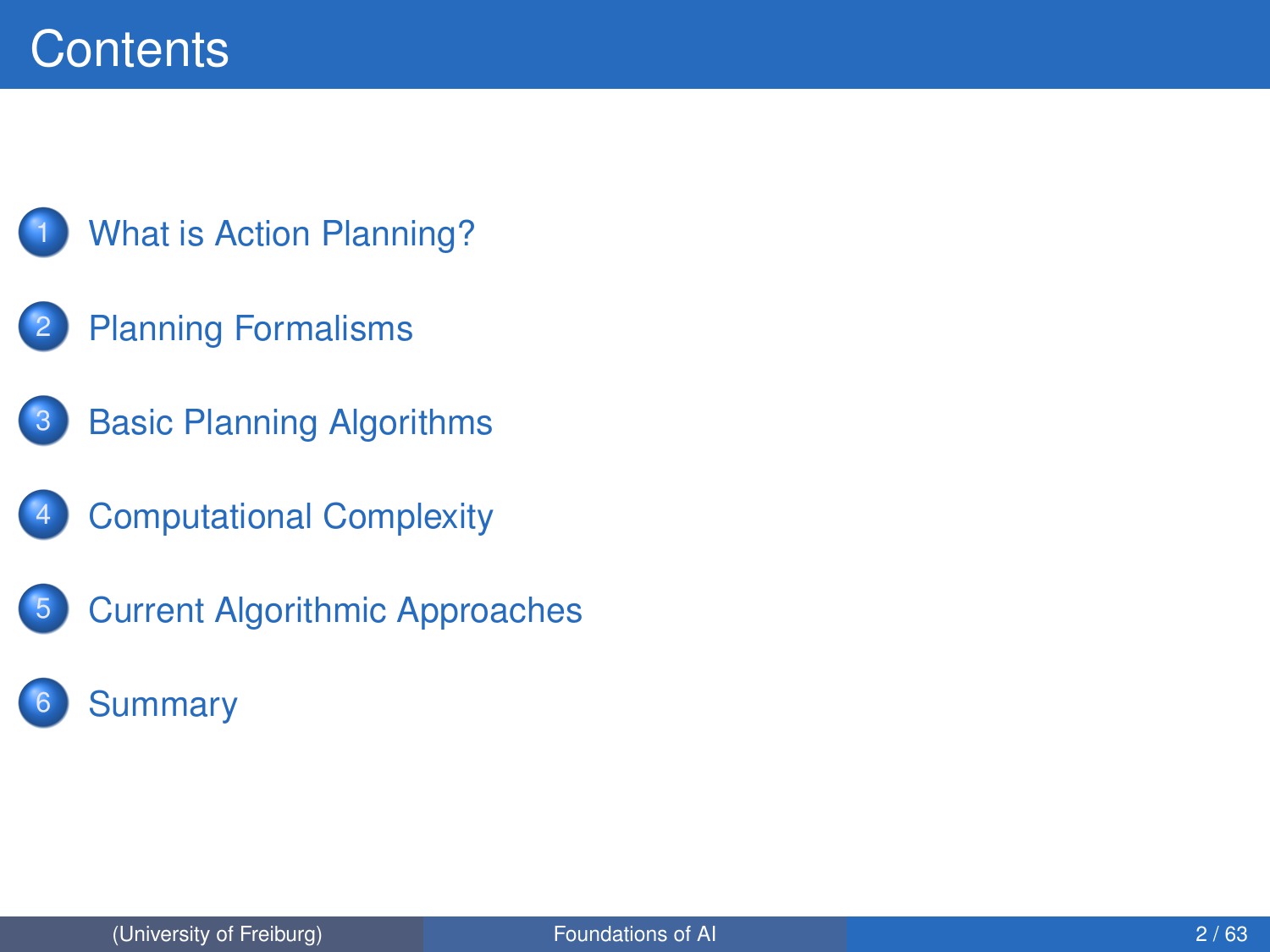- <span id="page-2-0"></span>• Planning is the process of generating (possibly partial) representations of future behavior prior to the use of such plans to constrain or control that behavior.
- The outcome is usually a set of actions, with temporal and other constraints on them, for execution by some agent or agents.
- As a core aspect of human intelligence, planning has been studied since the earliest days of AI and cognitive science. Planning research has led to many useful tools for real-world applications, and has yielded significant insights into the organization of behavior and the nature of reasoning about actions. [Tate 1999]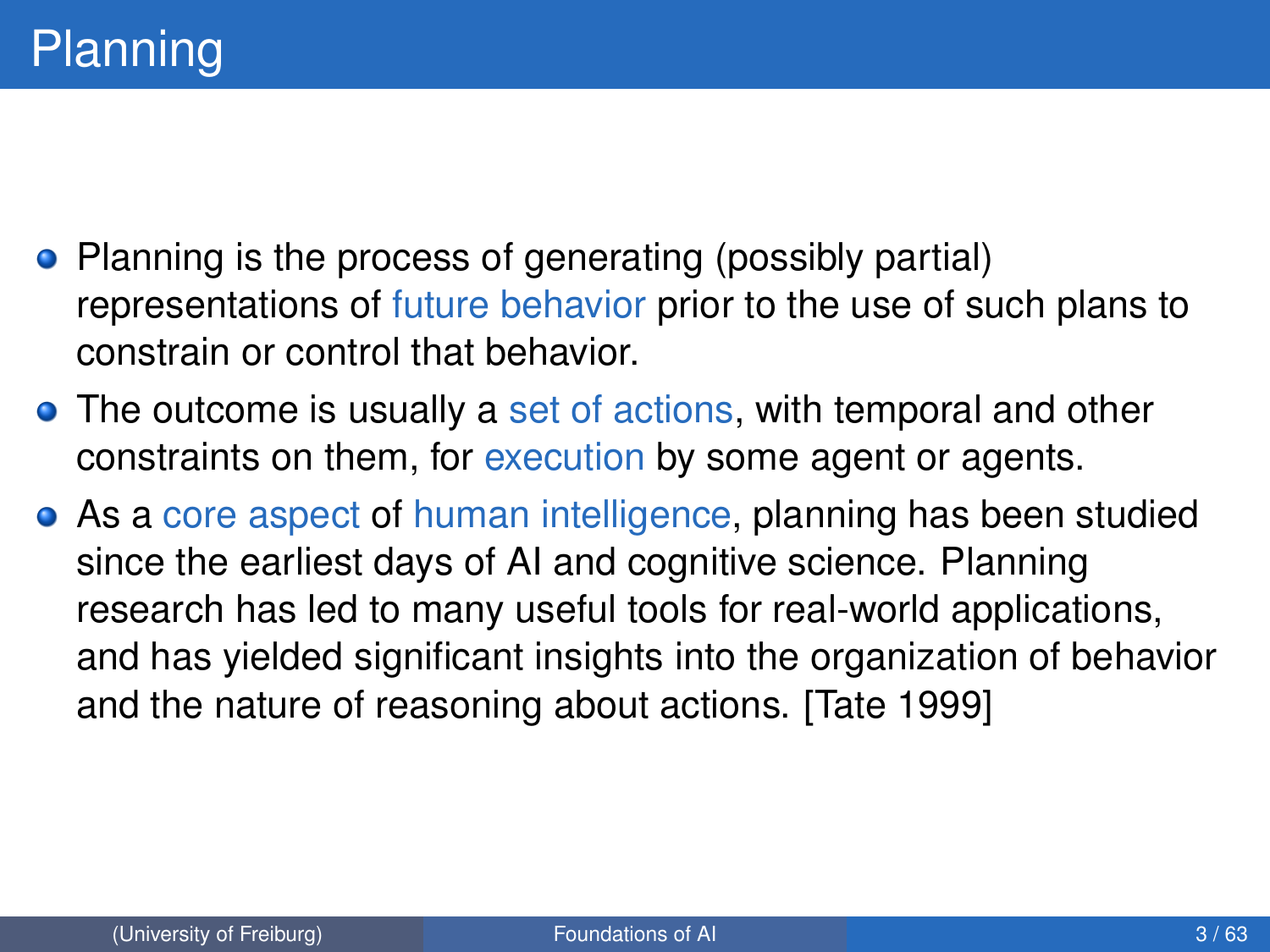Given a current state, a set of possible actions, a specification of the goal conditions, which plan transforms the current state into a goal state?

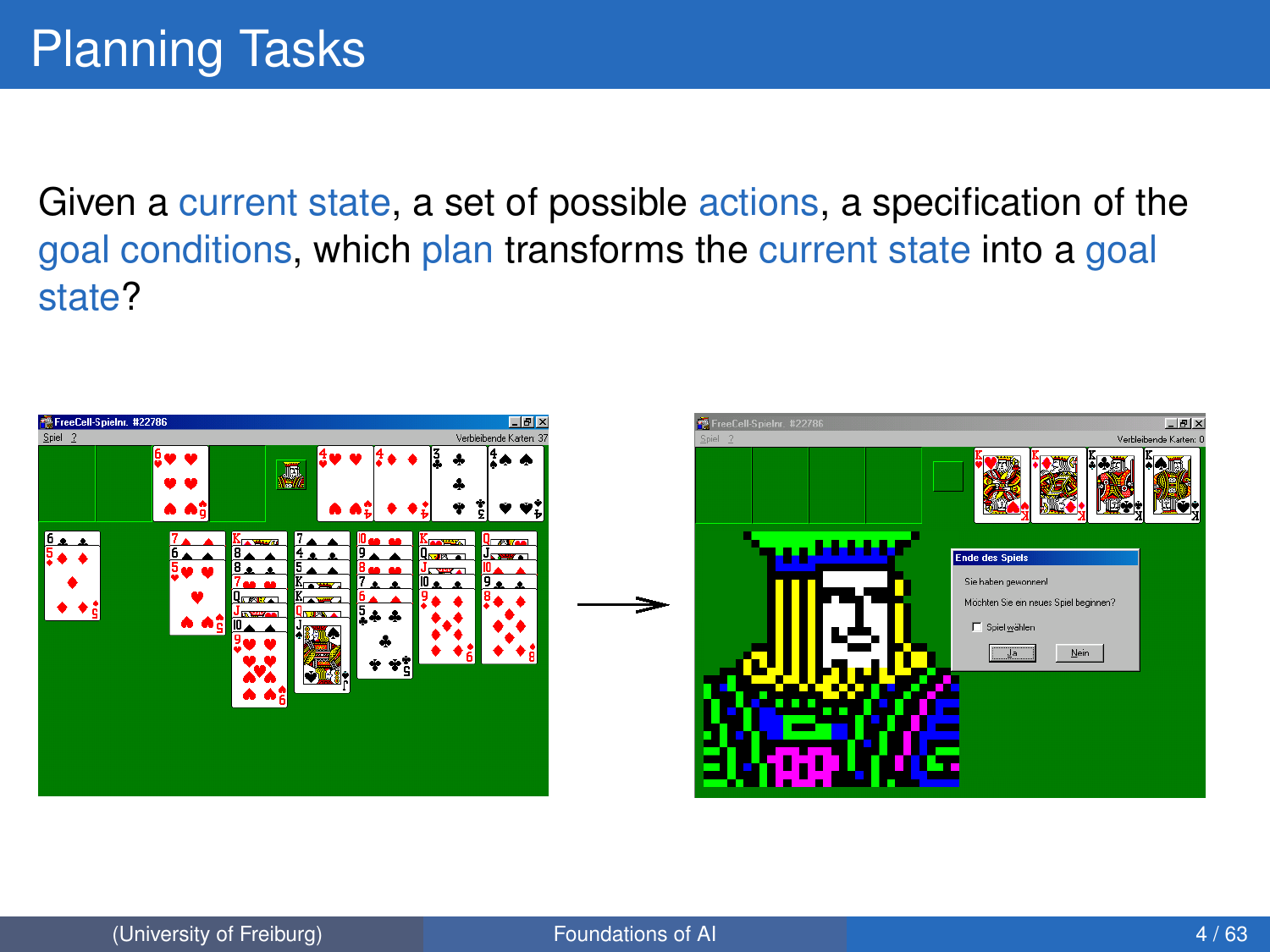Given a road map, and a number of trucks and airplanes, make a plan to transport objects from their start to their goal destinations.

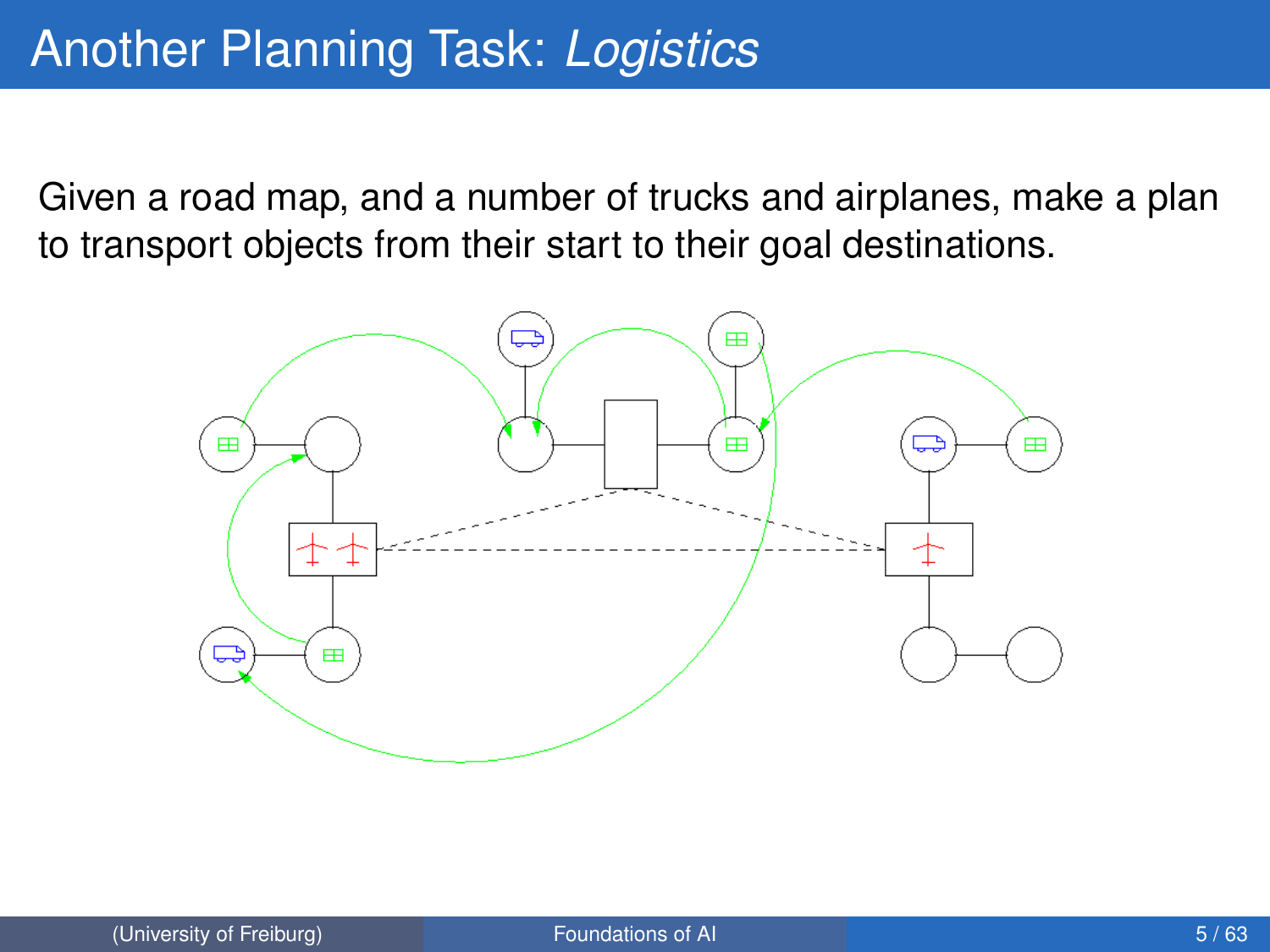- Problem solving by search, where we describe a problem by a state space and then implement a program to search through this space
	- in action planning, we specify the problem declaratively (using logic) and then solve it by a general planning algorithm
- Program synthesis, where we generate programs from specifications or examples
	- in action planning we want to solve just one instance and we have only very simple action composition (i.e., sequencing, perhaps conditional and iteration)
- Scheduling, where all jobs are known in advance and we only have to fix time intervals and machines
	- instead we have to find the right actions and to sequence them
- Of course, there is interaction with these areas!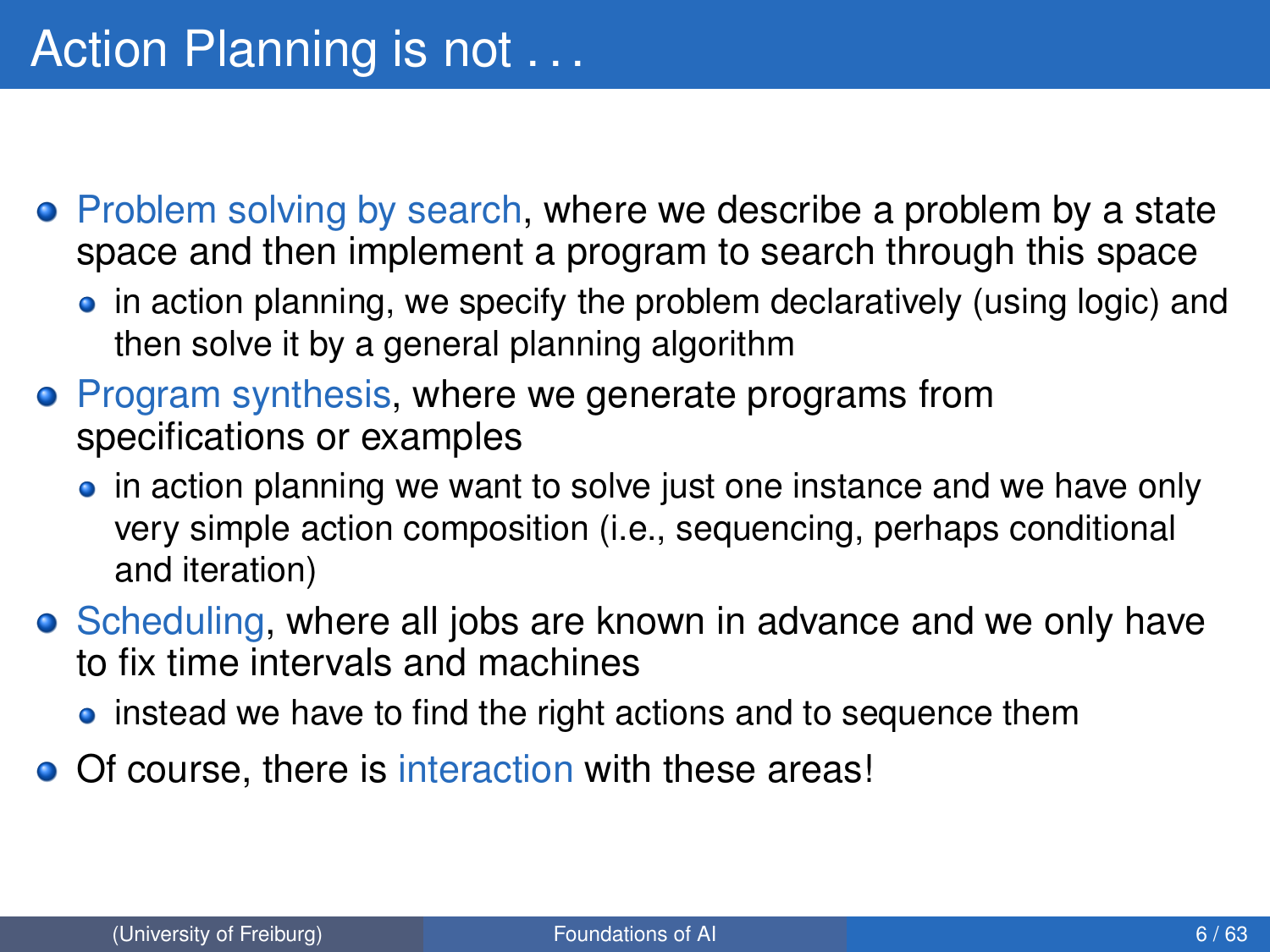- <span id="page-6-0"></span>**•** Start with a declarative specification of the planning problem
- Use a domain-independent planning system to solve the planning problem
- Domain-independent planners are generic problem solvers
- Issues:  $\bullet$ 
	- Good for evolving systems and those where performance is not critical
	- Running time should be comparable to specialized solvers
	- Solution quality should be acceptable
	- ... at least for all the problems we care about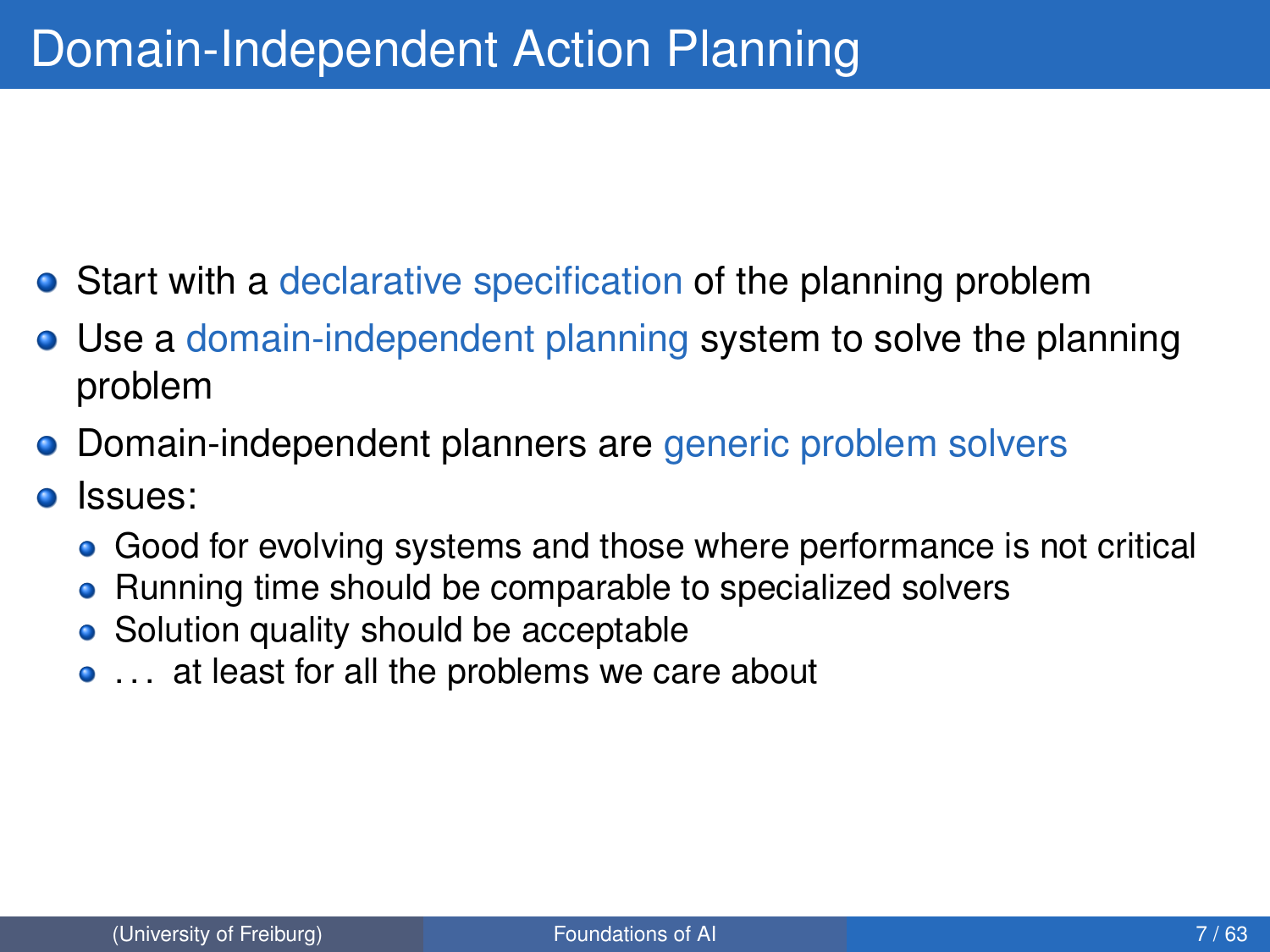Planning can be elegantly formalized with the help of the *situation calculus*.

**Initial state**:

 $At(truck1, loc1, s_0) \wedge At(package1, loc3, s_0)$ 

**Operators** (successor-state axioms):  $\forall a, s, l, p, t \text{ } At(t, p, Do(a, s)) \Leftrightarrow \{a = Drive(t, l, p) \land Poss(Drive(t, l, p), s)\}$  $\forall$ *At*(*t*, *p*, *s*) ∧ (*a*  $\neq \neg Drive(t, p, l, s) \vee \neg Poss(Drive(t, p, l), s))$ }

### **Goal conditions** (query):

∃*s At*(*package1*, *loc2*,*s*)

The constructive proof of the existential query (computed by a automatic theorem prover) delivers a plan that does what is desired. Can be quite inefficient!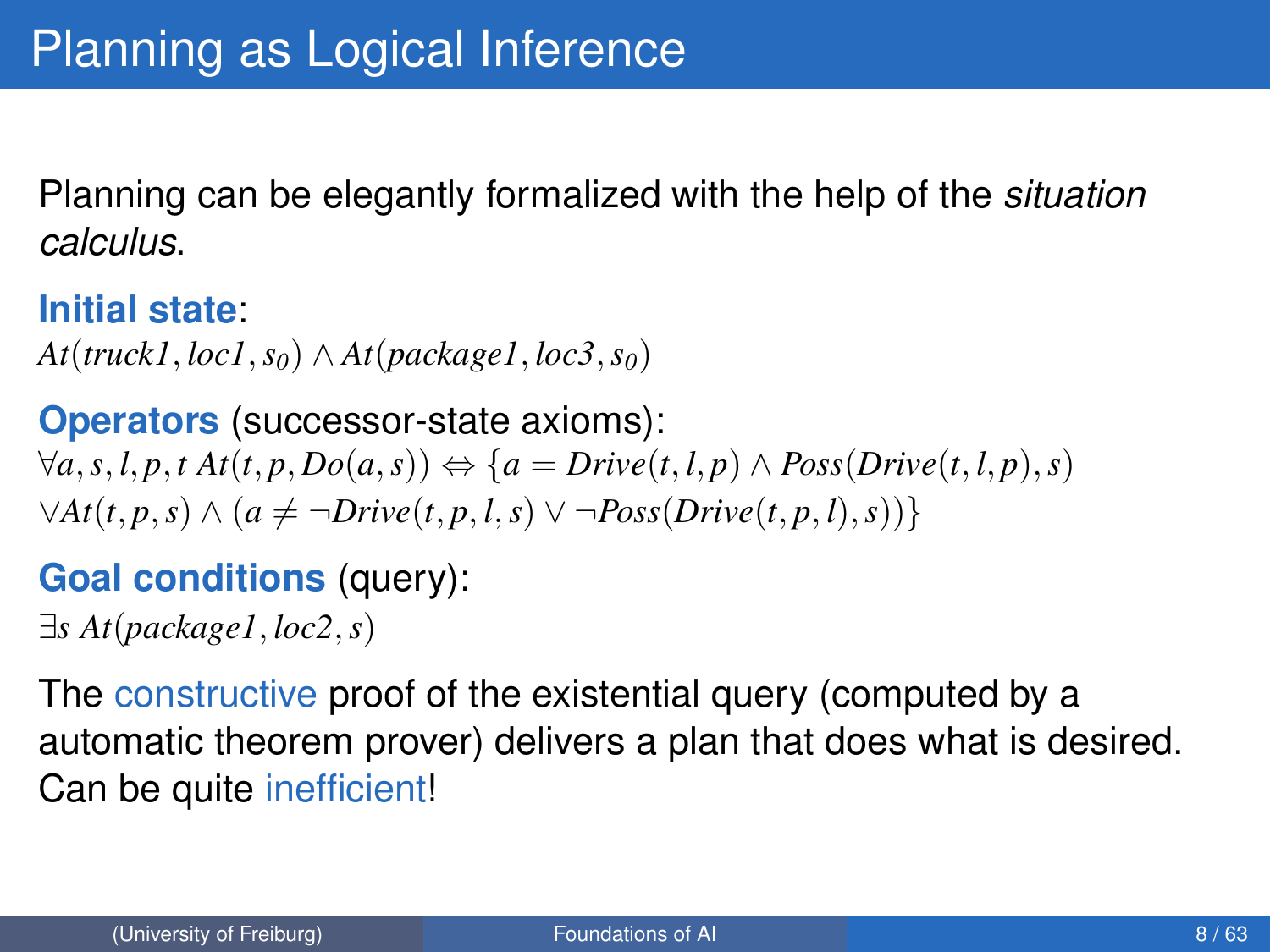STRIPS: STanford Research Institute Problem Solver

- S is a *first-order vocabulary* (predicate and function symbols) and  $\Sigma<sub>S</sub>$  denotes the set of *ground atoms* over the signature (also called **facts** or **fluents**).
- $\bullet \Sigma_S$  is the set of atoms over S using variable symbols from the set of variables V.
- A first-order STRIPS state *S* is a subset of  $\Sigma_{\mathcal{S}}$  denoting a *complete theory* or *model* (using CWA).
- A **planning task** (or **planning instance**) is a 4-tuple  $\Pi = \langle S, \mathbf{O}, \mathbf{I}, \mathbf{G} \rangle$ , where
	- O is a set of **operator** (or *action types*)
	- $\bullet$  **I**  $\subseteq$   $\Sigma$ <sub>S</sub> is the **initial state**
	- $\bullet$   $\mathbf{G} \subseteq \Sigma_S$  is the **goal specification**
- No domain constraints (although present in original formalism)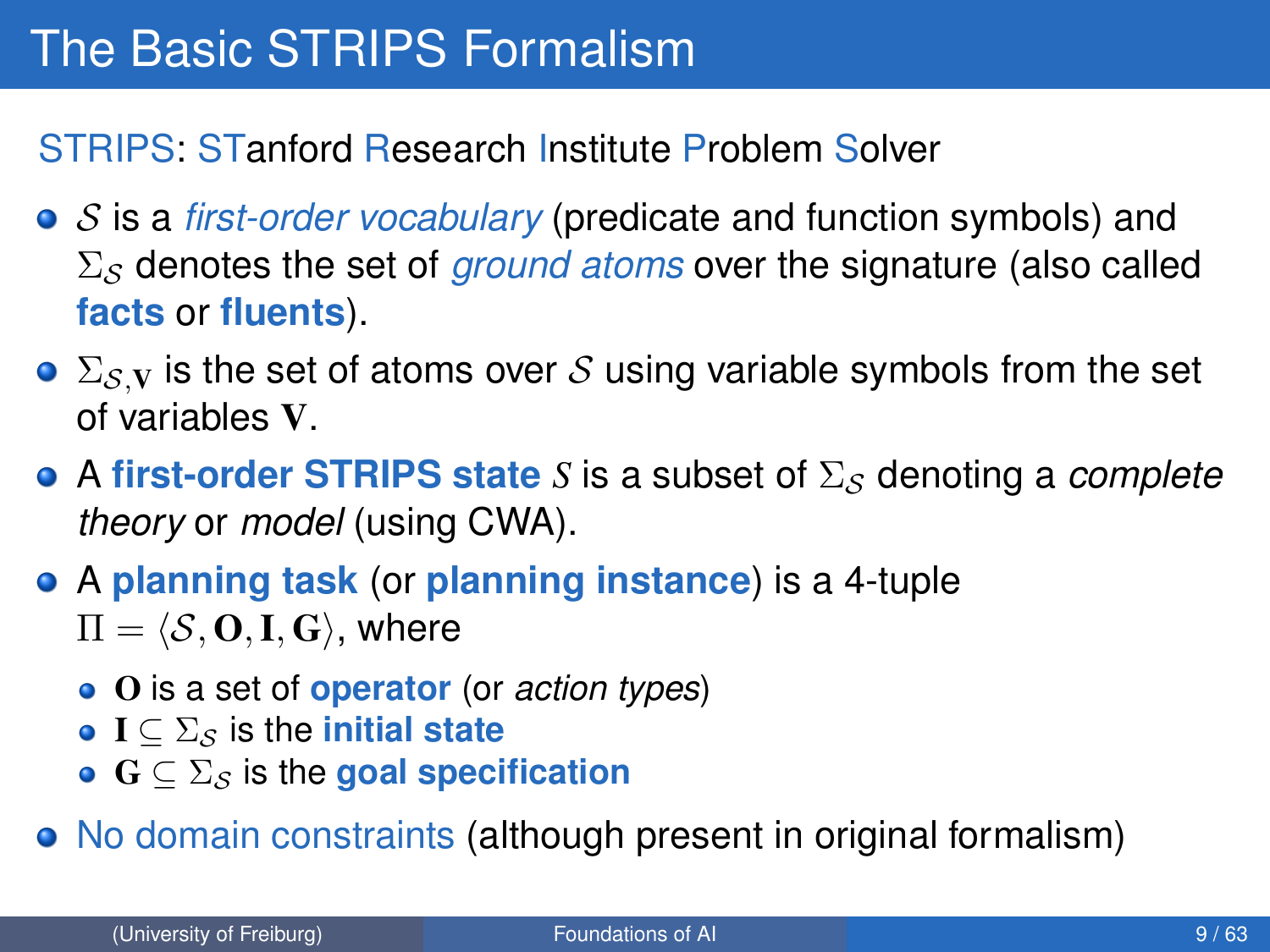#### **Operator:**

$$
o = \langle para, pre, eff \rangle,
$$

with  $para \subseteq V$ ,  $pre \subseteq \Sigma_{\mathcal{S},V}$ ,  $eff \subseteq \Sigma_{\mathcal{S},V} \cup \neg \Sigma_{\mathcal{S},V}$  (element-wise negation) and all variables in *pre* and *eff* are listed in *para*. Also:  $pre(o), eff(o)$ .  $eff<sup>+</sup>$  = positive effect literals *eff*<sup>−</sup> = negative effect literals

- **Operator instance** or **action**: Operator with empty parameter list (*instantiated schema!*)
- **State change** induced by action:

$$
App(S, o) = \begin{cases} S \cup eff^{+}(o) - \neg eff^{-}(o) & \text{if } pre(o) \subseteq S \& \text{if } \text{inf}(o) \text{ is cons.} \\ \text{undefined} & \text{otherwise} \end{cases}
$$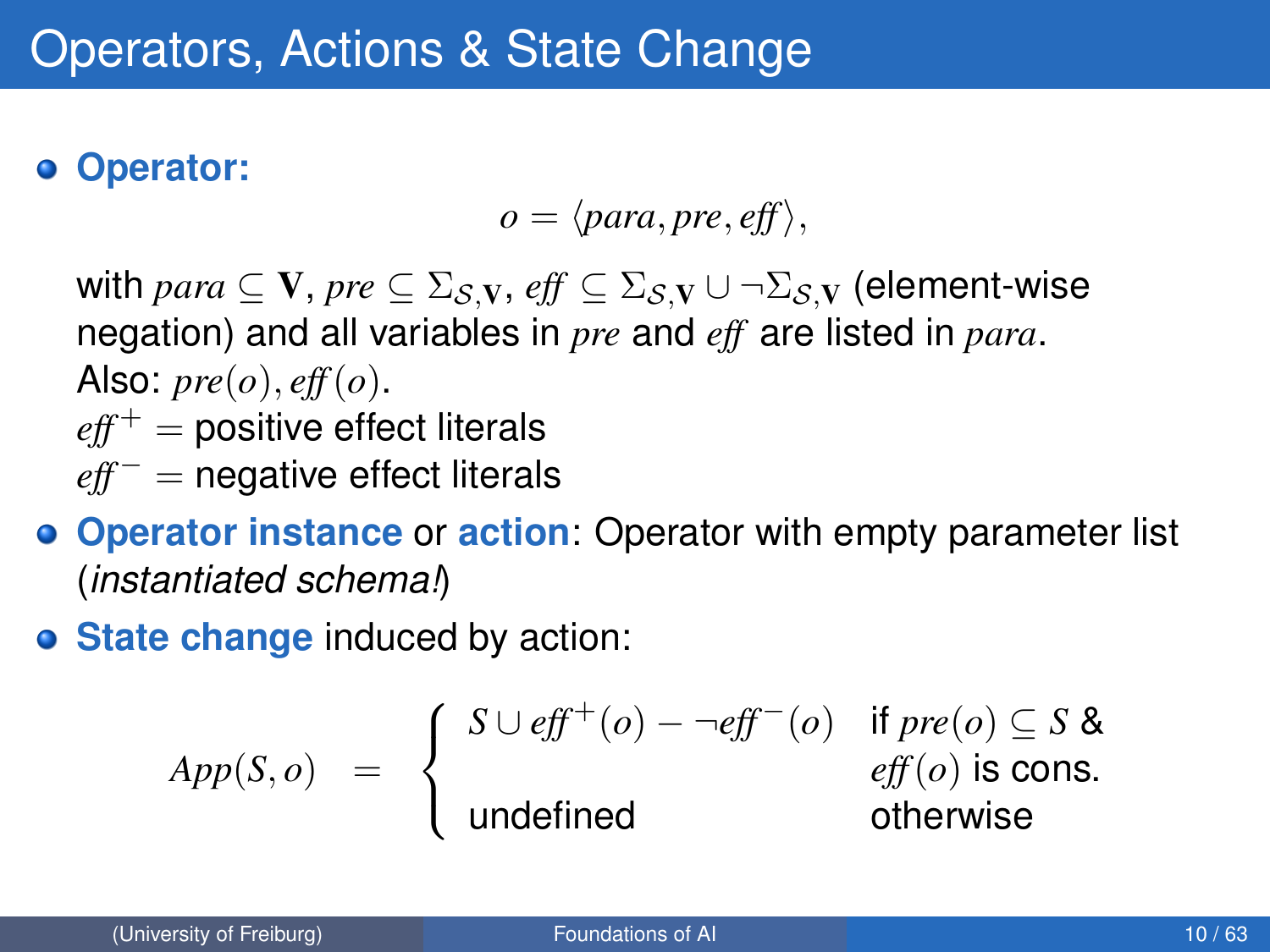### Example Formalization: *Logistics*

- Logical atoms:  $at(0, L)$ ,  $in(0, V)$ ,  $airconn(L1, L2)$ ,  $street(L1, L2)$ , *plane*(*V*), *truck*(*V*)
- Load into truck: *load* Parameter list: (*O*, *V*, *L*) Precondition:  $at(O, L), at(V, L), true k(V)$ Effects:  $\neg at(0, L), \text{in}(0, V)$
- Drive operation: *drive* Parameter list: (*V*, *L*1, *L*2) Precondition:  $at(V, L1), \text{true}(V), \text{street}(L1, L2)$ Effects:  $\neg at(V, L1), at(V, L2)$

 $\bullet$  . . .

- Some constant symbols:  $v1, s, t$  with  $truck(v1)$  and  $street(s, t)$
- $\bullet$  Action: *drive*(*v*1, *s*, *t*)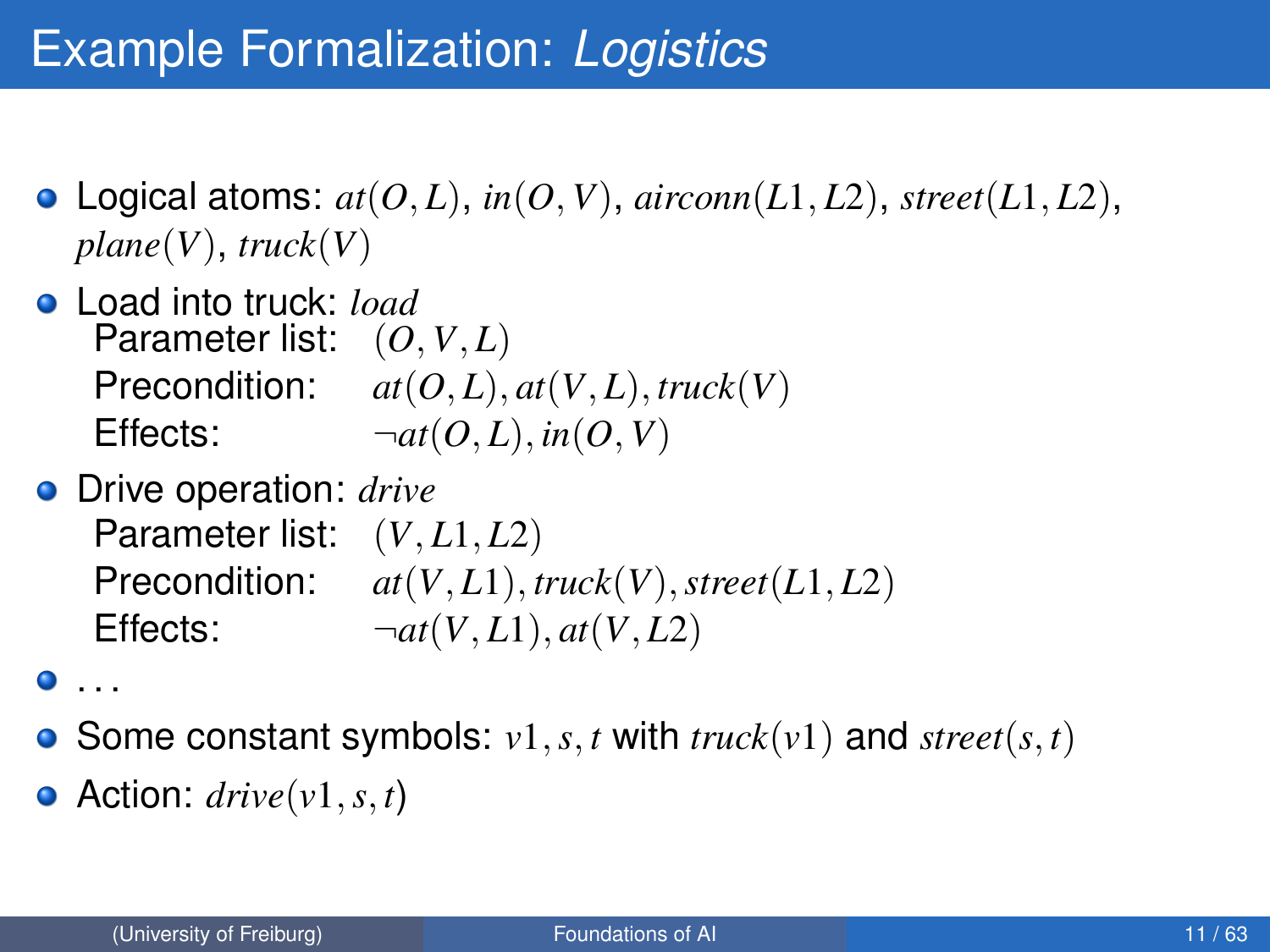- $\bullet$  A plan  $\Delta$  is a sequence of actions
- State resulting from **executing a plan**:

$$
Res(S, \langle \rangle) = S
$$
  

$$
Res(S, (o; \Delta)) = \begin{cases} Res(App(S, o), \Delta) & \text{if } App(S, o) \\ \text{undefined} & \text{is defined} \end{cases}
$$

**Plan** ∆ **is successful** or solves a planning task if *Res*(I, ∆) is defined and  $\mathbf{G} \subseteq Res(\mathbf{I}, \Delta)$ .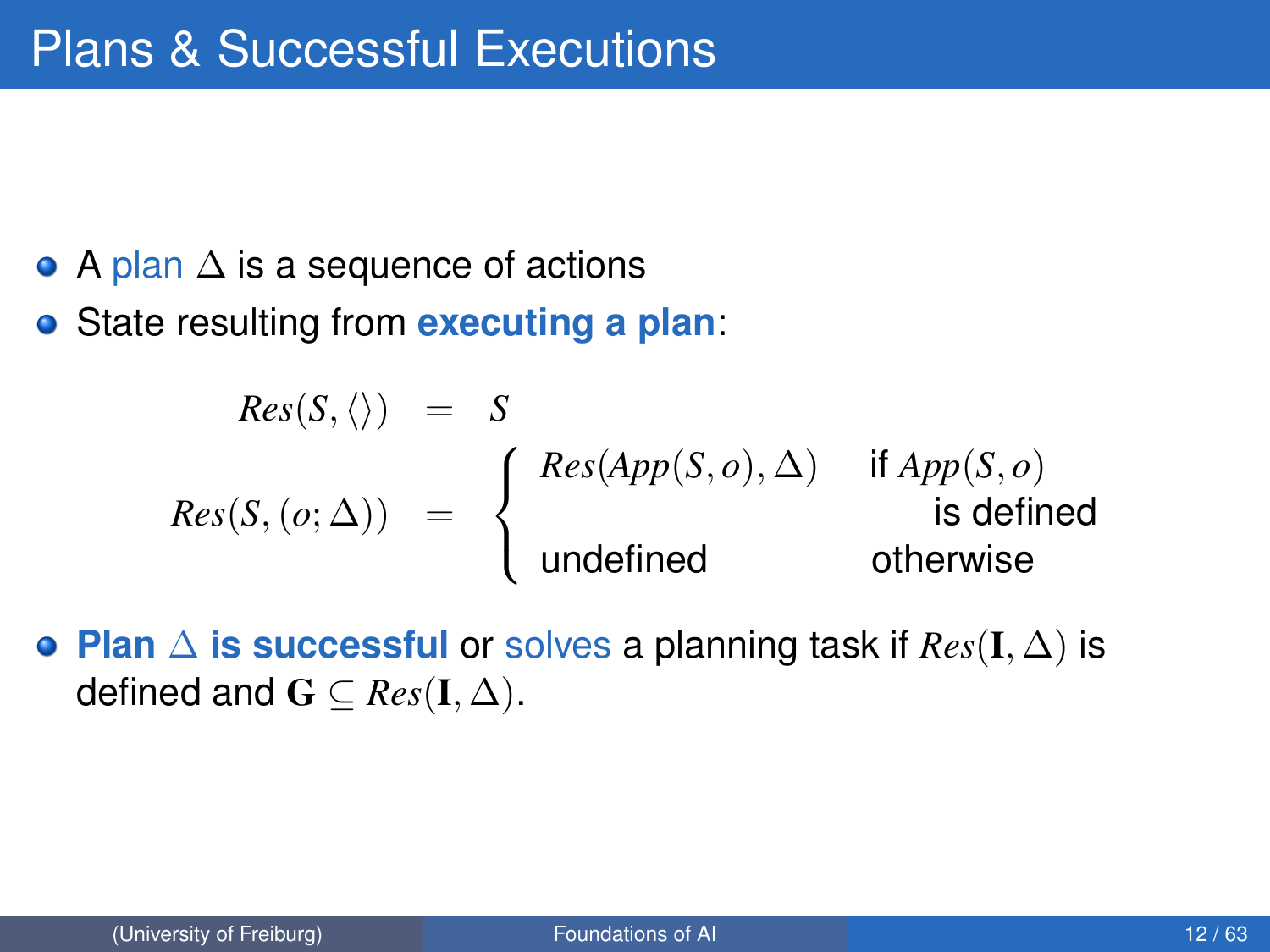**Initial state:** 
$$
S = \begin{cases} at(p1, c), at(p2, s), at(t1, c), \\ at(t2, c), street(c, s), street(s, c) \end{cases}
$$

**Goal: G** = { 
$$
at(p1, s), at(p2, c)
$$
 }

$$
\begin{array}{rcl}\n\text{Successful plan:} & \Delta & = & \langle load(p1, t1, c), drive(t1, c, s), \\
& unload(p1, t1, s), load(p2, t1, s), \\
& drive(t1, s, c), unload(p2, t1, c)\n\end{array}
$$

Other successful plans are, of course, possible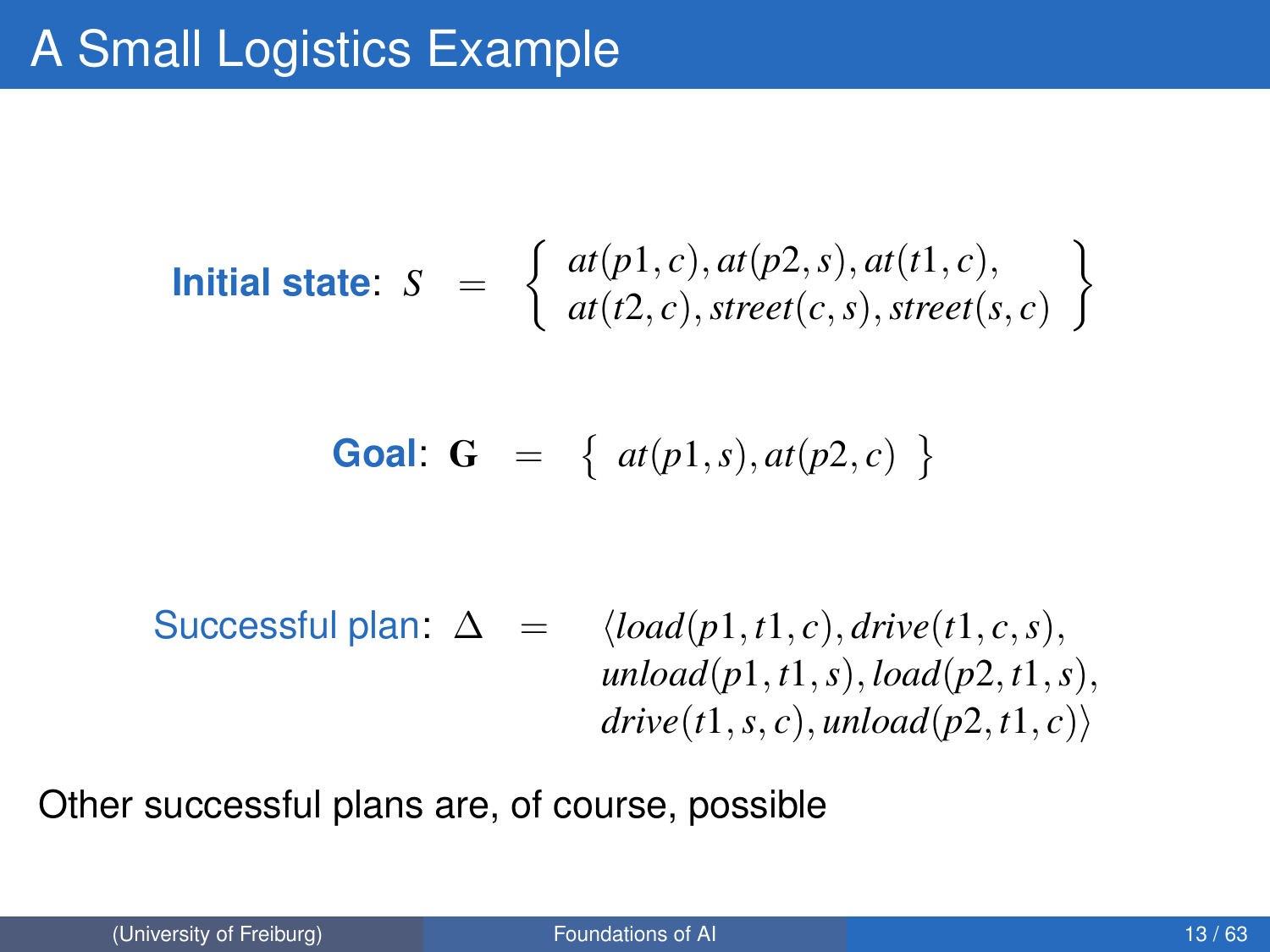# Simplifications: DATALOG- and Propositional STRIPS

- **STRIPS as described above allows for unrestricted first-order terms,** i.e., arbitrarily nested **function terms**
- → **Infinite state space**
	- Simplification: No function terms (only 0-ary = constants)
- → **DATALOG-STRIPS**
	- Simplification: No variables in operators (= actions)
- → **Propositional STRIPS**
	- **•** Propositional STRIPS used in planning algortihms nowadays (but specification is done using DATALOG-STRIPS)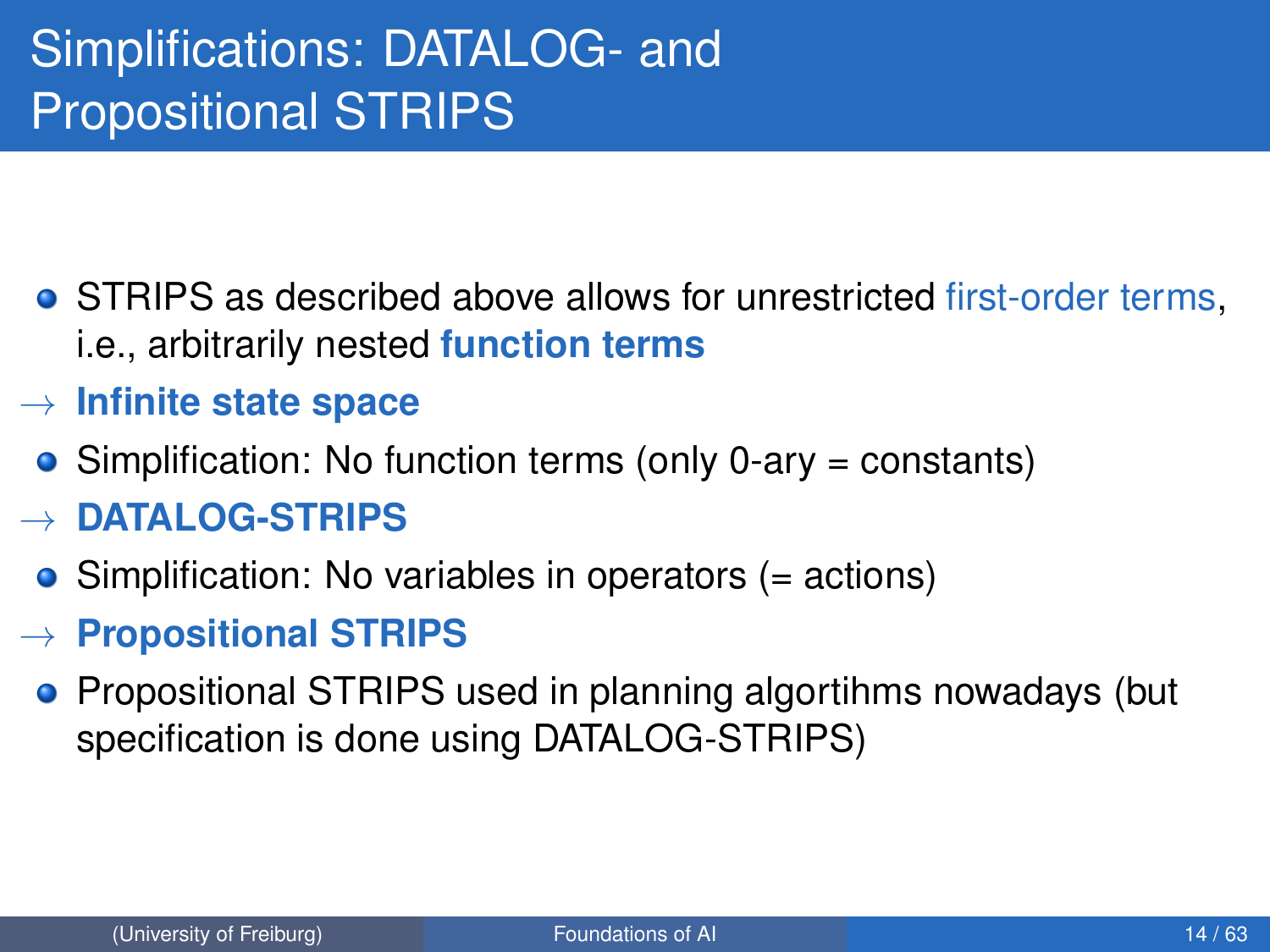# Beyond STRIPS

Even when keeping all the restrictions of classical planning, one can think of a number of extensions of the planning language.

- General logical formulas as preconditions: Allow all Boolean connectors and quantification
- Conditional effects: Effects that happen only if some additional conditions are true. For example, when pressing the accelerator pedal, the effects depends on which gear has been selected (no, reverse, forward).
- Multi-valued state variables: Instead of 2-valued Boolean variables, multi-valued variables could be used
- Numerical resources: Resources (such as fuel or time) can be effected and be used in preconditions
- Durative actions: Actions can have duration and can be executed concurrently
- Axioms/Constraints: The domain is not only described by operators, but also by additional laws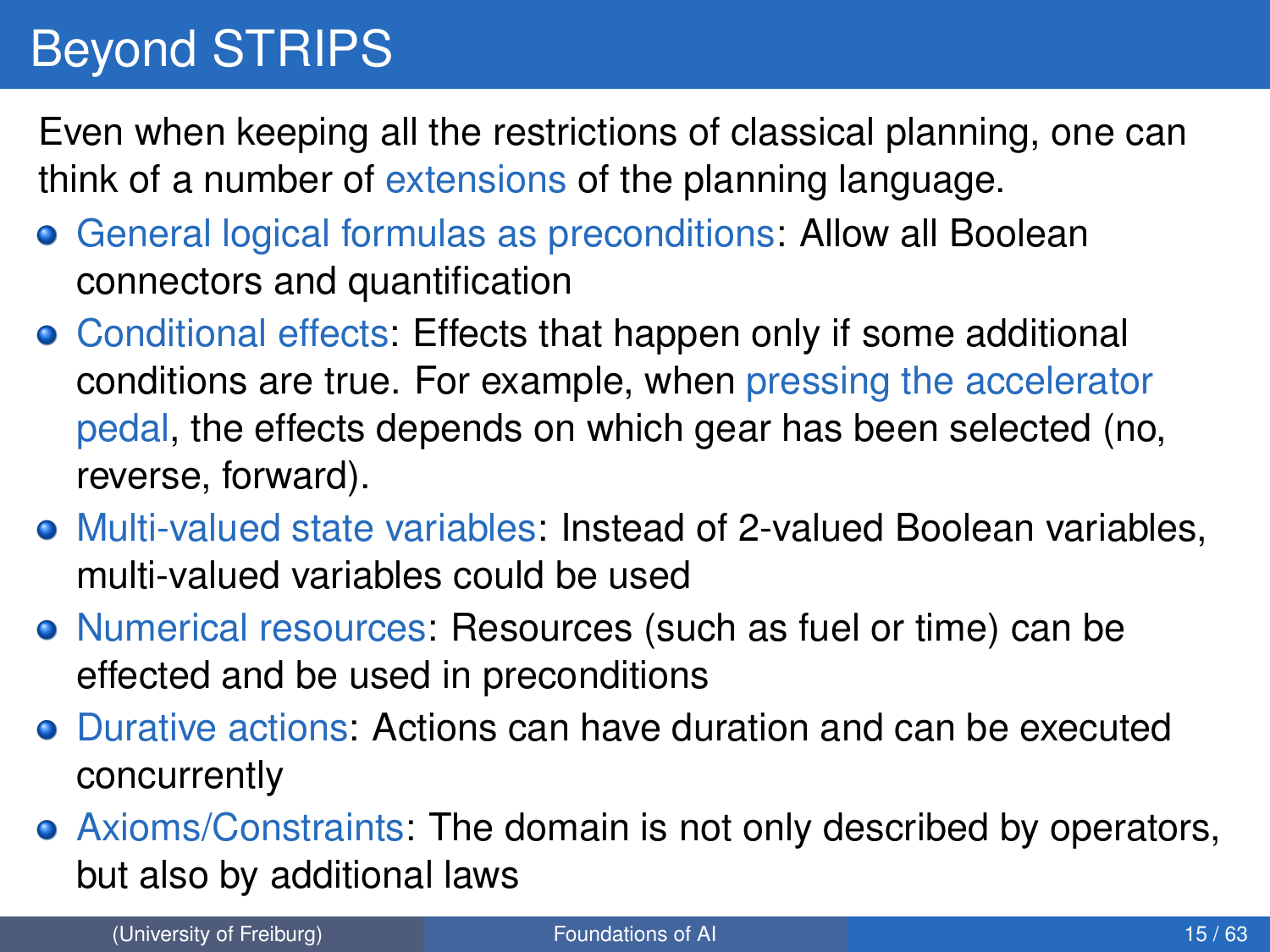- Since 1998, there exists a bi-annual scientific competition for action planning systems.
- In order to have a common language for this competition, PDDL has been created (originally by Drew McDermott)
- Meanwhile, version 3.2 (IPC-2011) with most of the features mentioned.
- Sort of standard language by now.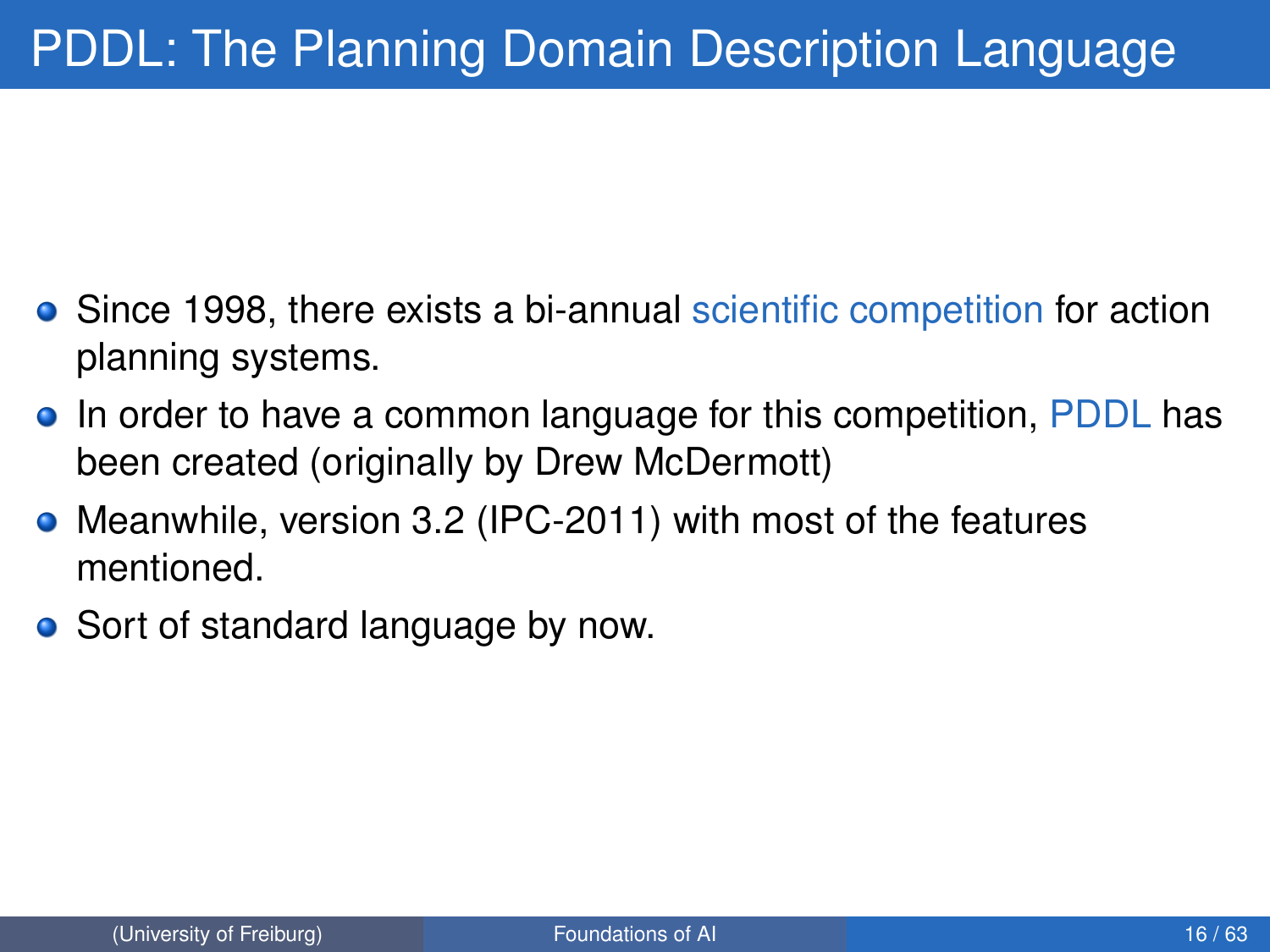(define (domain logistics) (:types truck airplane - vehicle package vehicle - physobj airport location - place city place physobj - object)

```
(:predicates (in-city ?loc - place ?city - city)
     (at ?obj - physobj ?loc - place)
     (in ?pkg - package ?veh - vehicle))
```
(:action LOAD-TRUCK

:parameters (?pkg - package ?truck - truck ?loc - place) :precondition (and (at ?truck ?loc) (at ?pkg ?loc)) :effect (and (not (at ?pkg ?loc)) (in ?pkg ?truck))) . . . )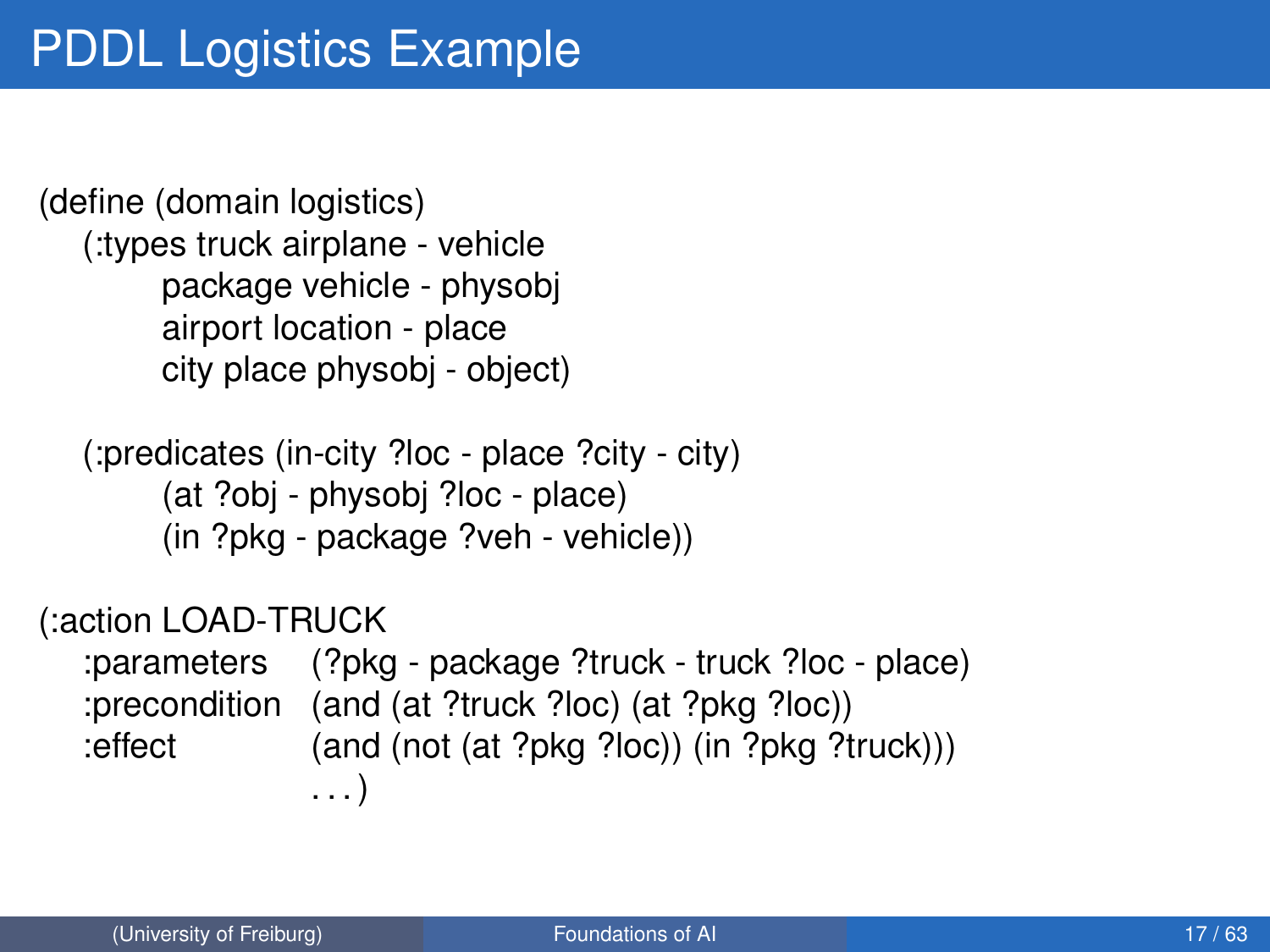## <span id="page-17-0"></span>Planning Problems as Transition Systems

- We can view planning problems as searching for goal nodes in a large labeled graph (transition system)
- Nodes are defined by the value assignment to the fluents = states
- Labeled edges are defined by actions that change the appropriate fluents
- Use graph search techniques to find a (shortest) path in this graph!
- Note: The graph can become huge: 50 Boolean variables lead to  $2^{50}$  $= 10^{15}$  states
- $\rightarrow$  Create the transition system on the fly and visit only the parts that are *necessary*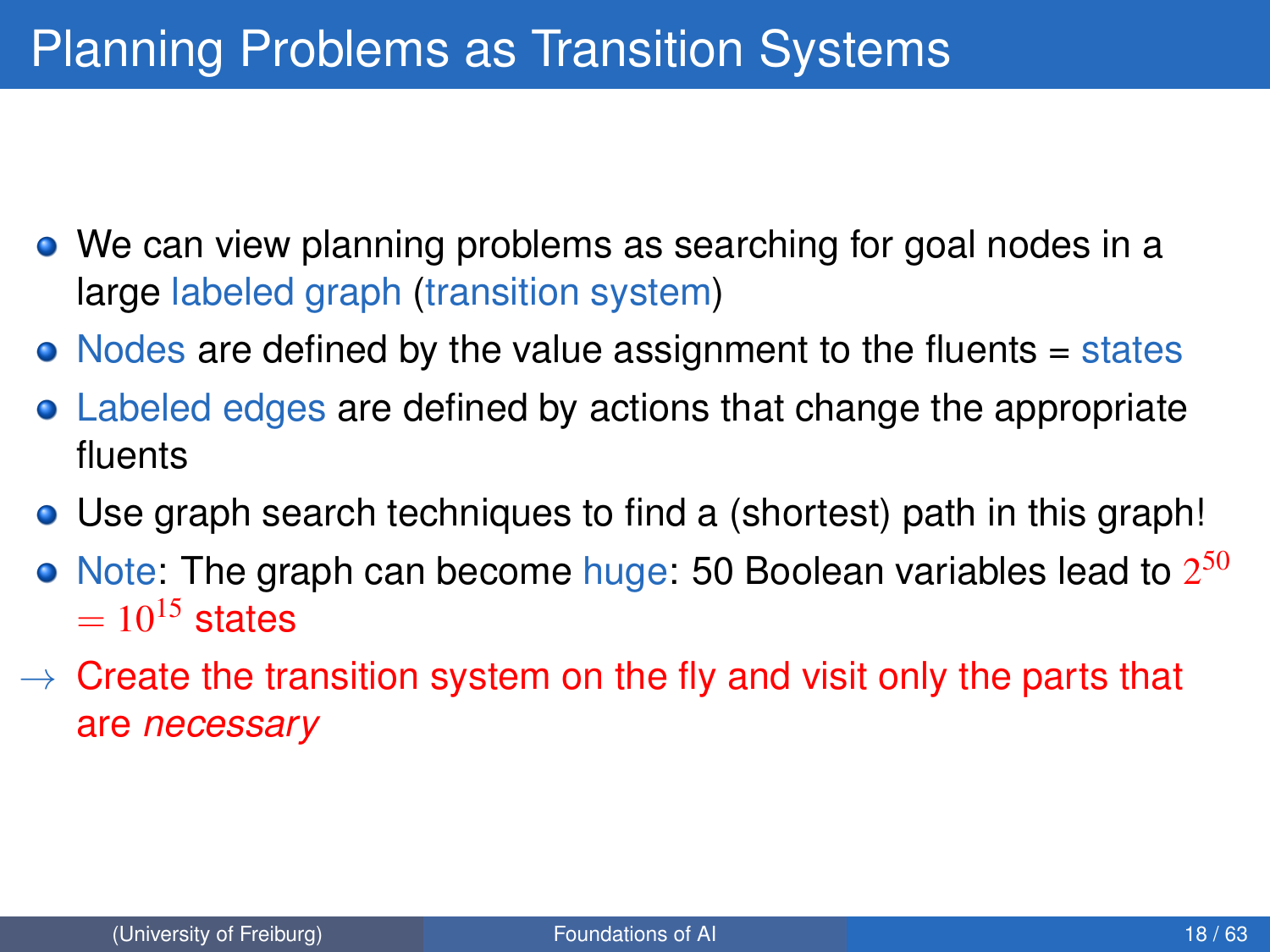# Transition System: Searching Through the State Space

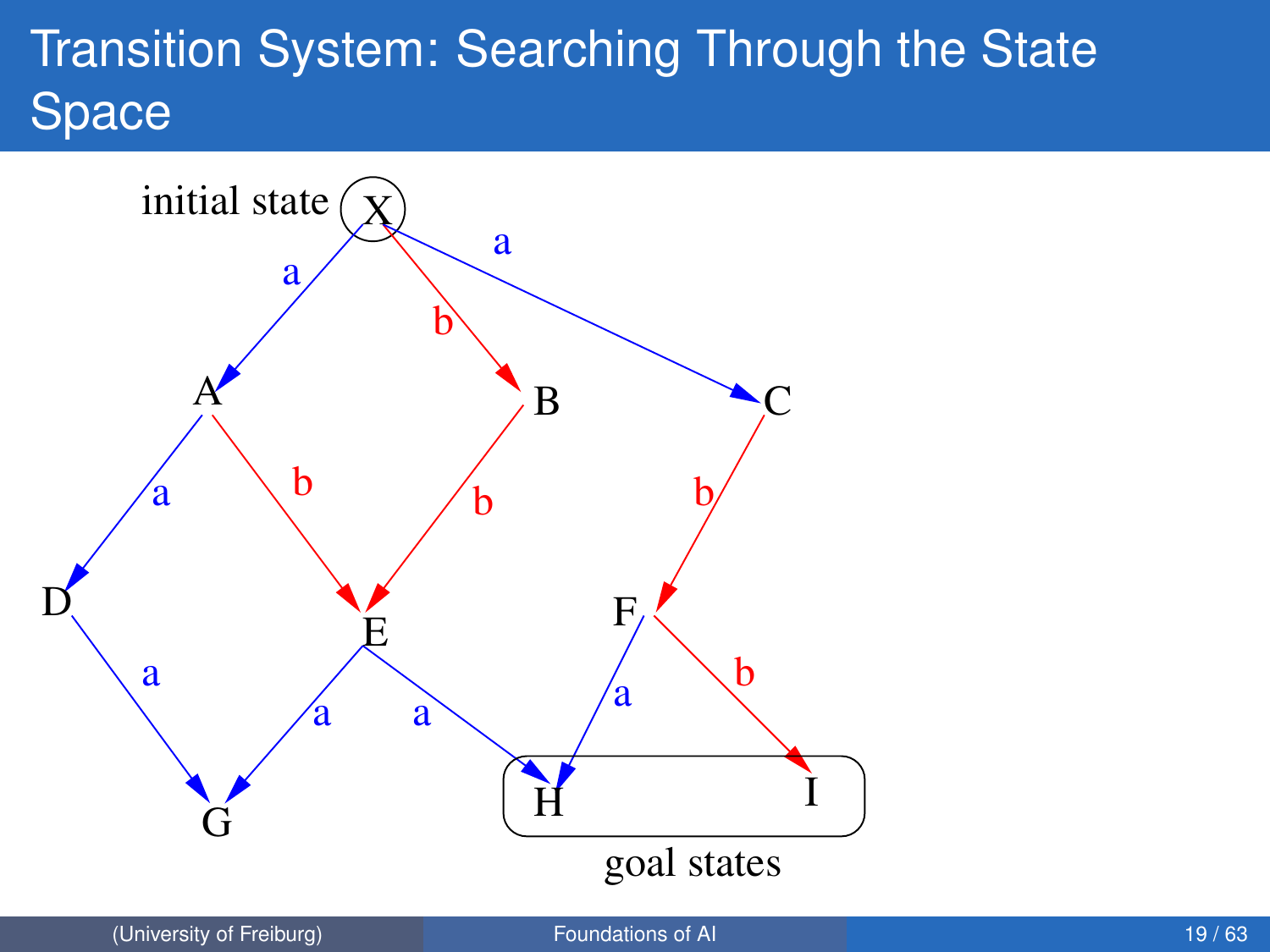Search through transition system starting at initial state

- **1** Initialize partial plan  $\Delta := \langle \rangle$  and start at the unique initial state I and make it the current state *S*
- <sup>2</sup> Test whether we have reached a goal state already: G ⊆ *S*? If so, return plan ∆.
- <sup>3</sup> Select one applicable action *o<sup>i</sup>* non-deterministically and
	- compute successor state  $S := App(S, o_i)$ ,
	- extend plan  $\Delta := \langle \Delta, o_i \rangle$ , and continue with step 2.

Instead of non-deterministic choice use some search strategy. Progression planning can be easily extended to more expressive planning languages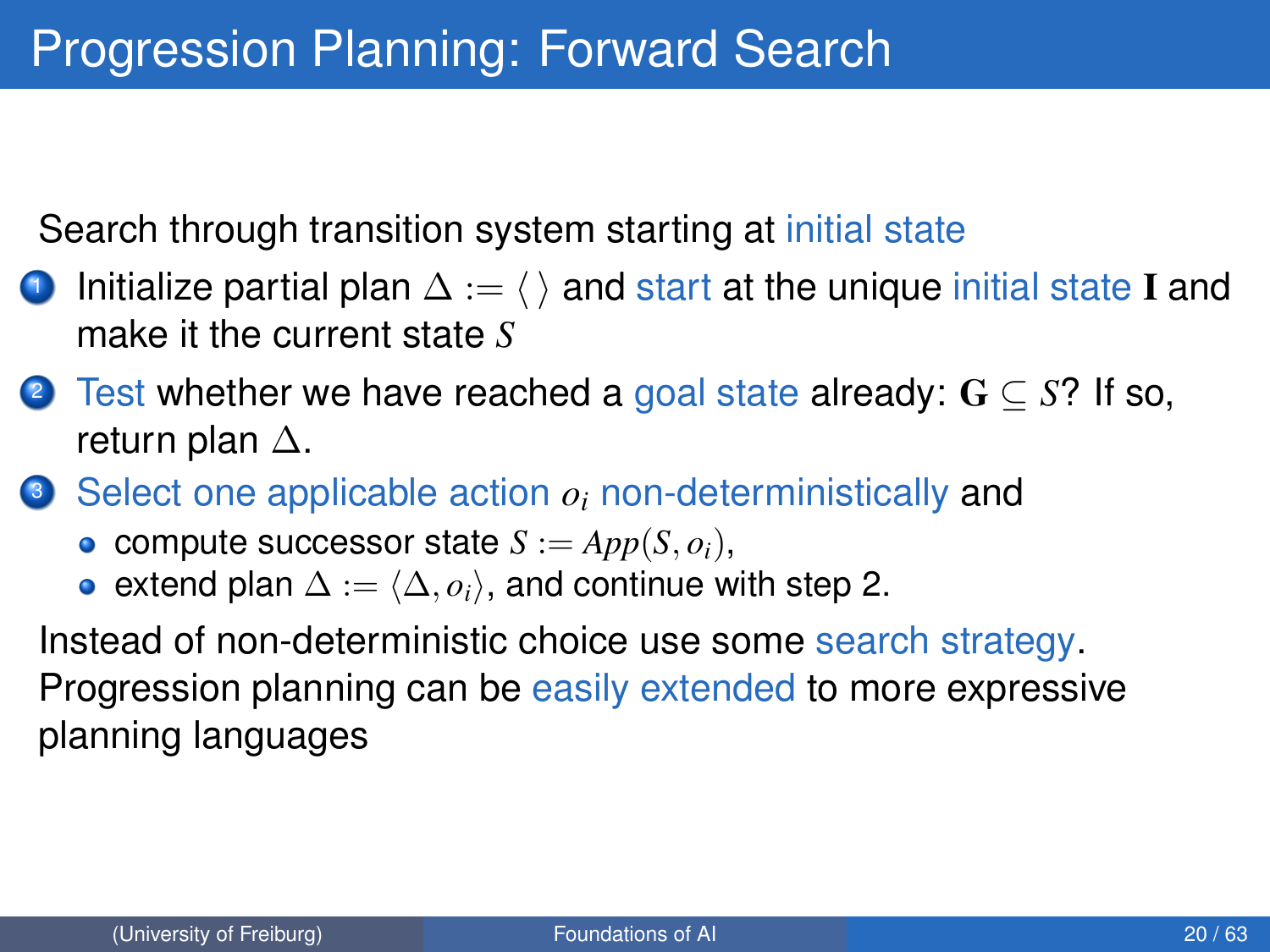### Progression Planning: Example

$$
\mathcal{S} = \{a, b, c, d\},
$$
\n
$$
\mathbf{O} = \{o_1 = \langle \emptyset, \{a, b\}, \{\neg b, c\} \rangle,
$$
\n
$$
o_2 = \langle \emptyset, \{a, b\}, \{\neg a, \neg b, d\} \rangle,
$$
\n
$$
o_3 = \langle \emptyset, \{c\}, \{b, d\} \rangle,
$$
\n
$$
\mathbf{I} = \{a, b\}
$$
\n
$$
\mathbf{G} = \{b, d\}
$$
\n
$$
\{a, b\}
$$
\n
$$
\mathbf{a} = \{a, b\}
$$
\n
$$
\{a, c\}
$$
\n
$$
\{a, b, c, d\}
$$

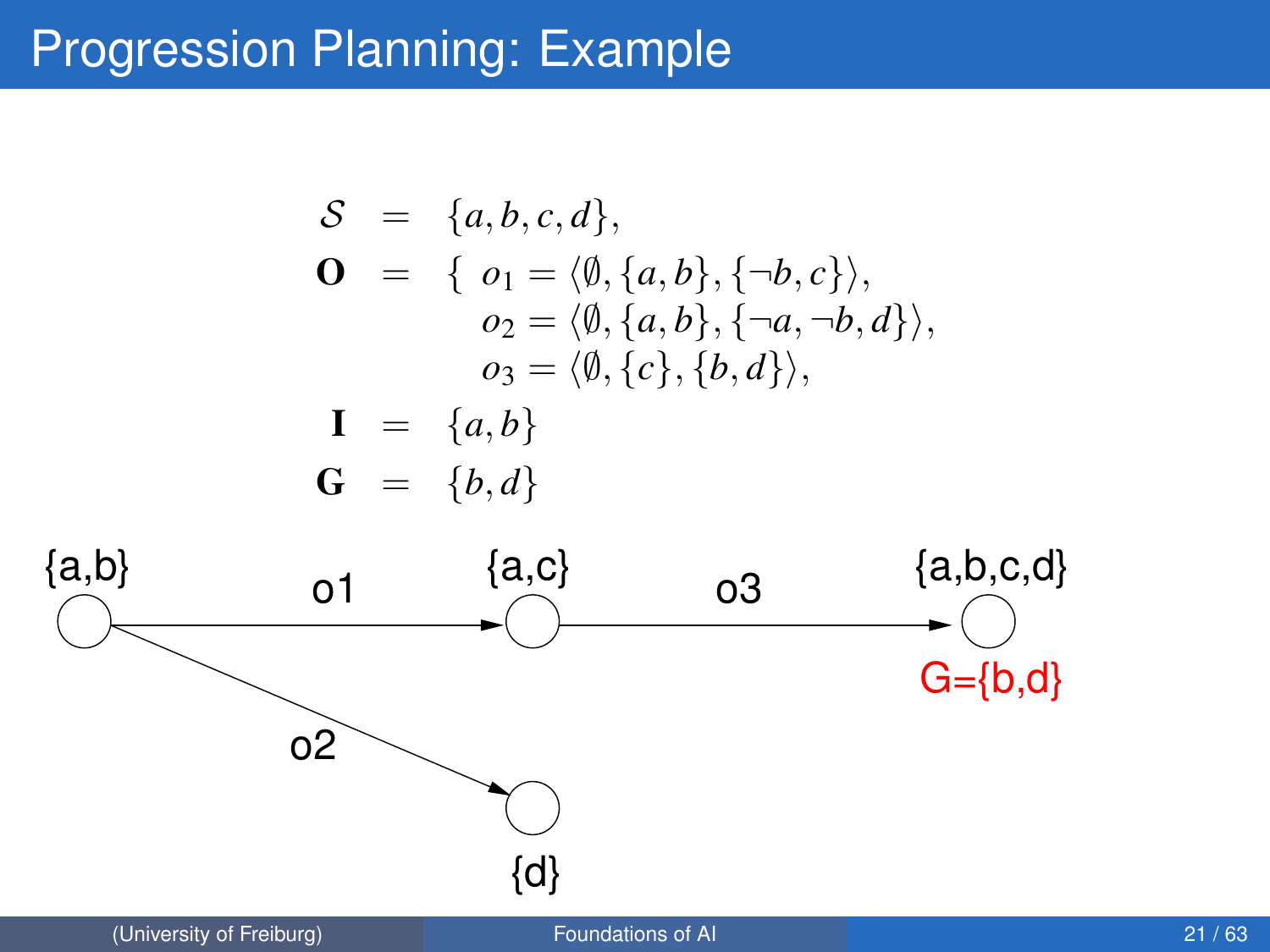### Regression Planning: Backward Search

Search through transition system starting at goal states. Consider sets of states, which are described by the atoms that are necessarily true in them

Initialize partial plan  $\Delta := \langle \ \rangle$  and set  $S := G$ 

Test whether we have reached the unique initial state already: I  $\supset$  S? If so, return plan  $\Delta$ .

- **3** Select one action  $o_i$  non-deterministically which does not make (sub-)goals false ( $S \cap \neg \text{eff}^-(o_i) = \emptyset$ ) and
	- compute the regression of the description S through *o<sup>i</sup>* :

$$
\mathbf{S} := \mathbf{S} - \mathit{eff}^+(o_i) \cup \mathit{pre}(o_i)
$$

extend plan  $\Delta := \langle o_i, \Delta \rangle,$  and continue with step 2.

Instead of non-deterministic choice use some search strategy Regression becomes much more complicated, if e.g. conditional effects are allowed. Then the result of a regression can be a general Boolean formula

(University of Freiburg) [Foundations of AI](#page-0-0) 22 / 63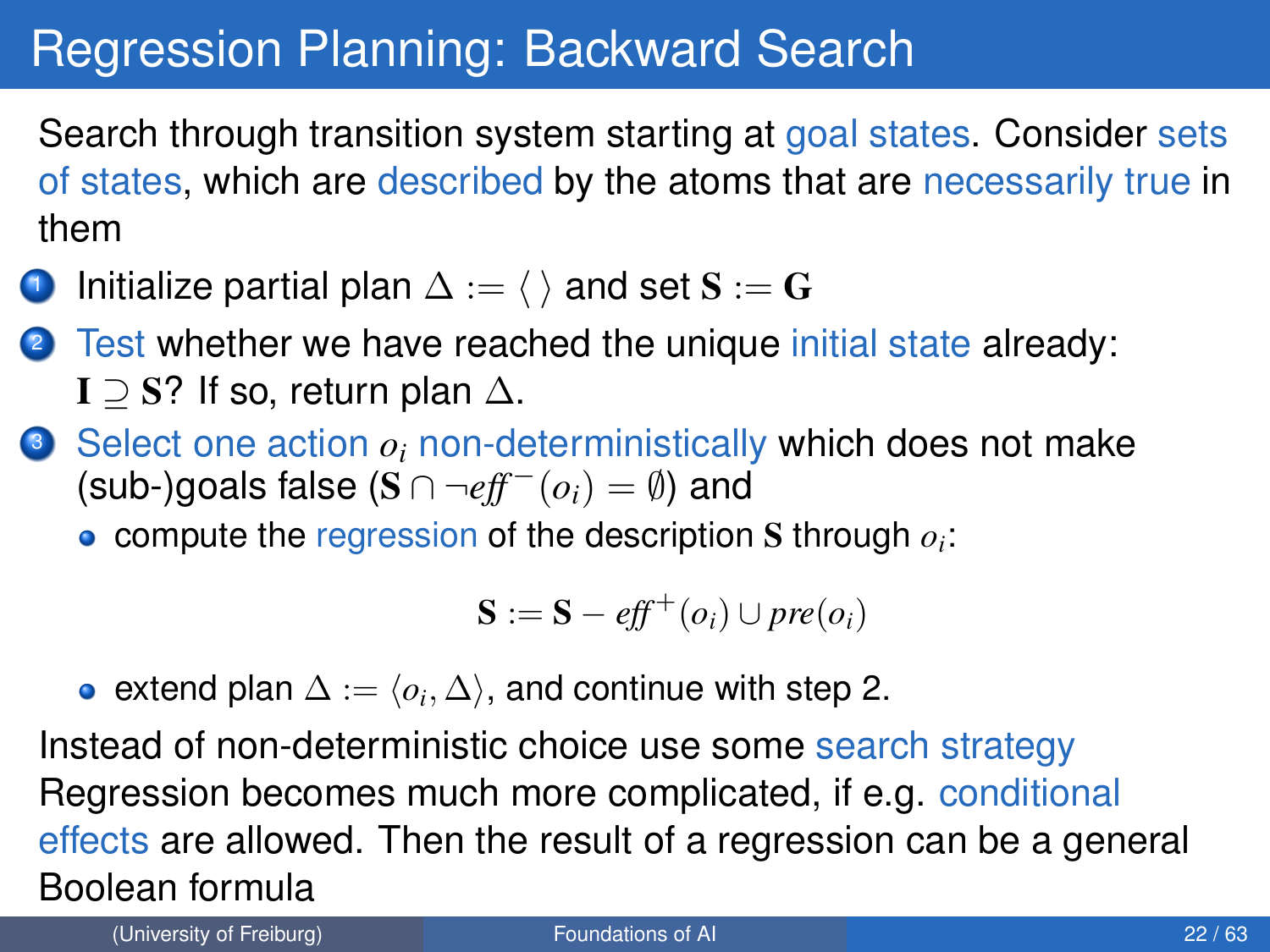### Regression Planning: Example

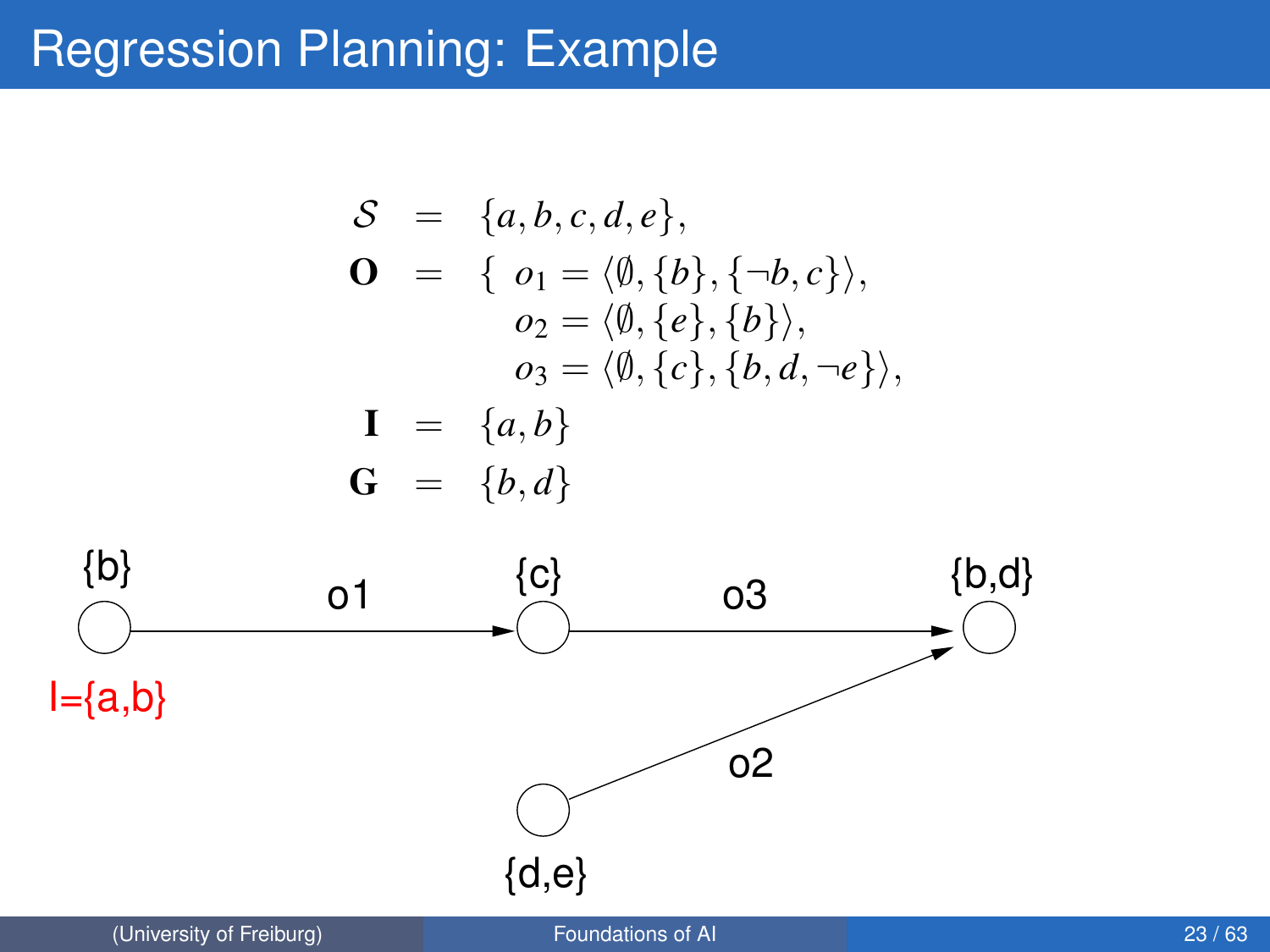- Of course, other types of search are possible.
- Change perspective: Do not consider the transition system as the space we have to explore, but consider the search through the space of (incomplete) plans:
	- Progression search: Search through the space of plan prefixes
	- Regression search: Search through plan suffixes
- **•** Partial order planning:
	- Search through partially ordered plans by starting with the empty plan and trying to satisfy (sub-)goals by introducing new actions (or using old ones)
	- Make ordering choices only when necessary to resolve conflicts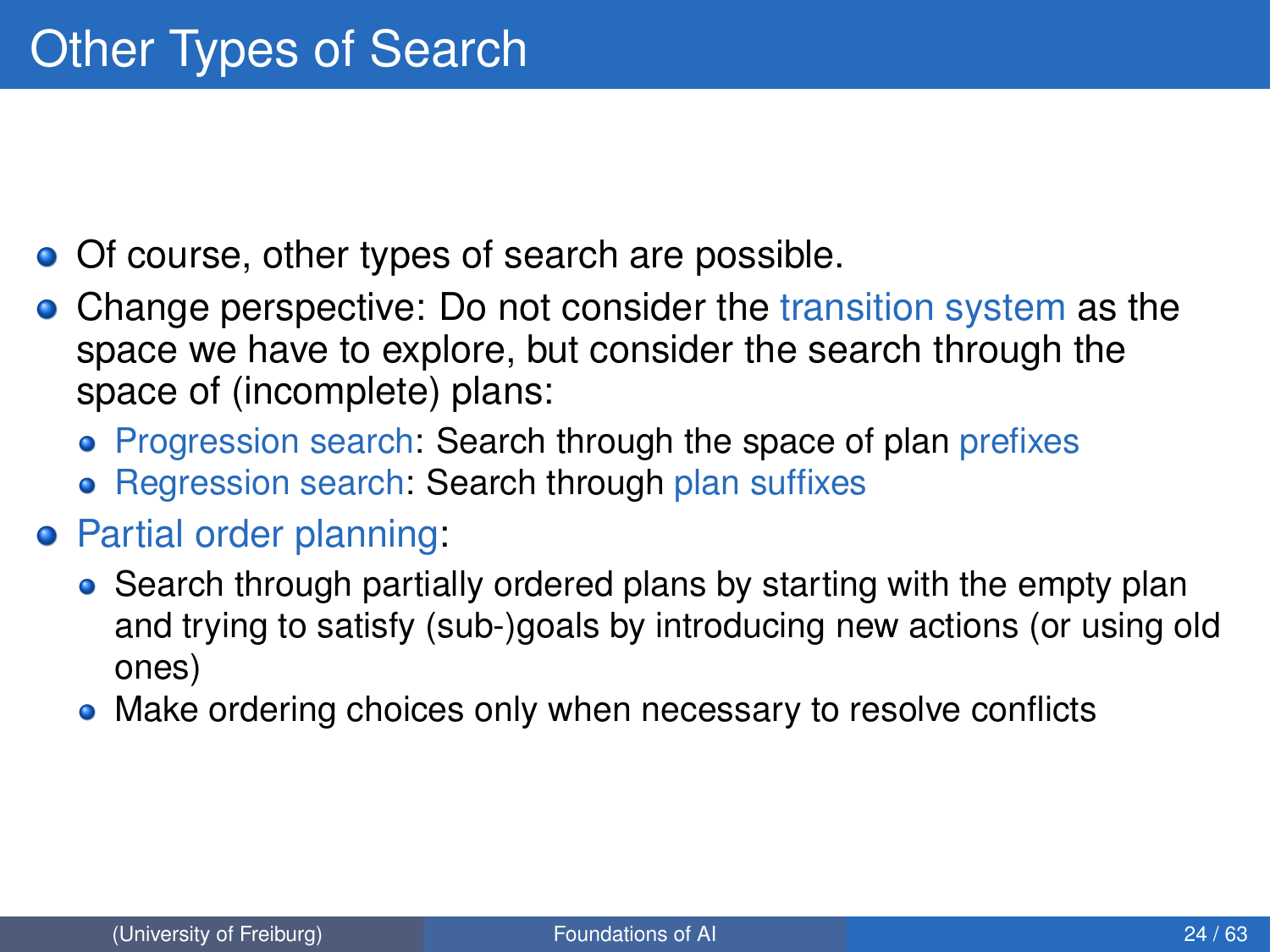### <span id="page-24-0"></span>Definition (Plan existence problem (PLANEX))

Instance:  $\Pi = \langle S, \mathbf{O}, \mathbf{I}, \mathbf{G} \rangle$ .

Question: Does there exist a plan ∆ that solves Π, i.e., *Res*(I, ∆) ⊇ G?

### Definition (Bounded plan existence problem (PLANLEN))

Instance:  $\Pi = \langle S, \mathbf{O}, \mathbf{I}, \mathbf{G} \rangle$  and a positive integer *n*.

Question: Does there exist a plan ∆ of length *n* or less that solves Π?

From a practical point of view, also PLANGEN (*generating* a plan that solves Π) and PLANLENGEN (*generating* a plan of length *n* that solves Π) and PLANOPT (generating an optimal plan) are interesting (but at least as hard as the decision problems).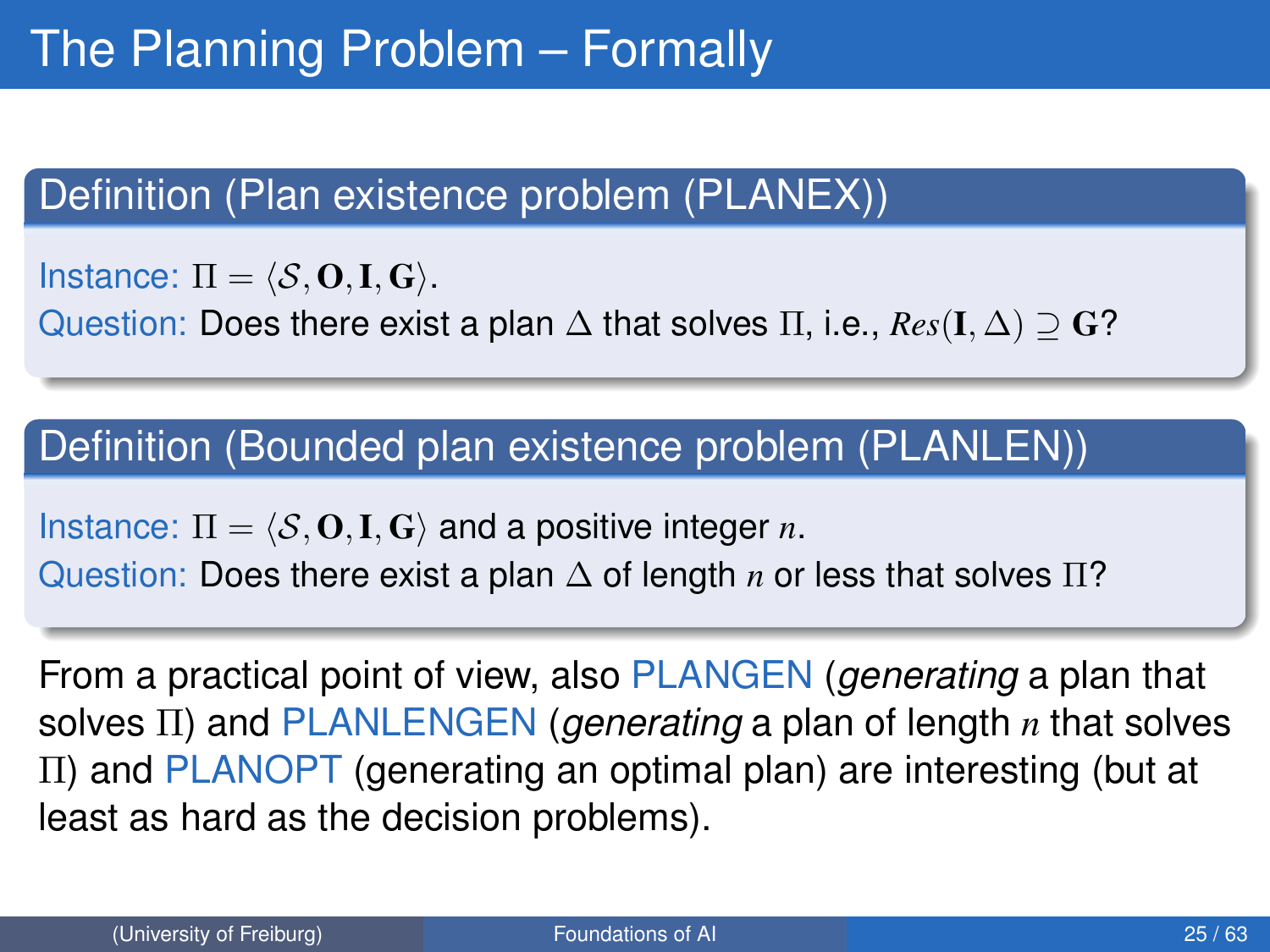### Basic STRIPS with First-Order Terms

- The state space for STRIPS with general first-order terms is **infinite**
- We can use function terms to describe (the index of) tape cells of a Turing machine
- We can use operators to describe the Turing machine control
- The existence of a plan is then equivalent to the existence of a successful computation on the Turing machine
- PLANEX for STRIPS with first-order terms can be used to decide the **Halting problem**

#### Theorem

*PLANEX for STRIPS with first-order terms is* **undecidable***.*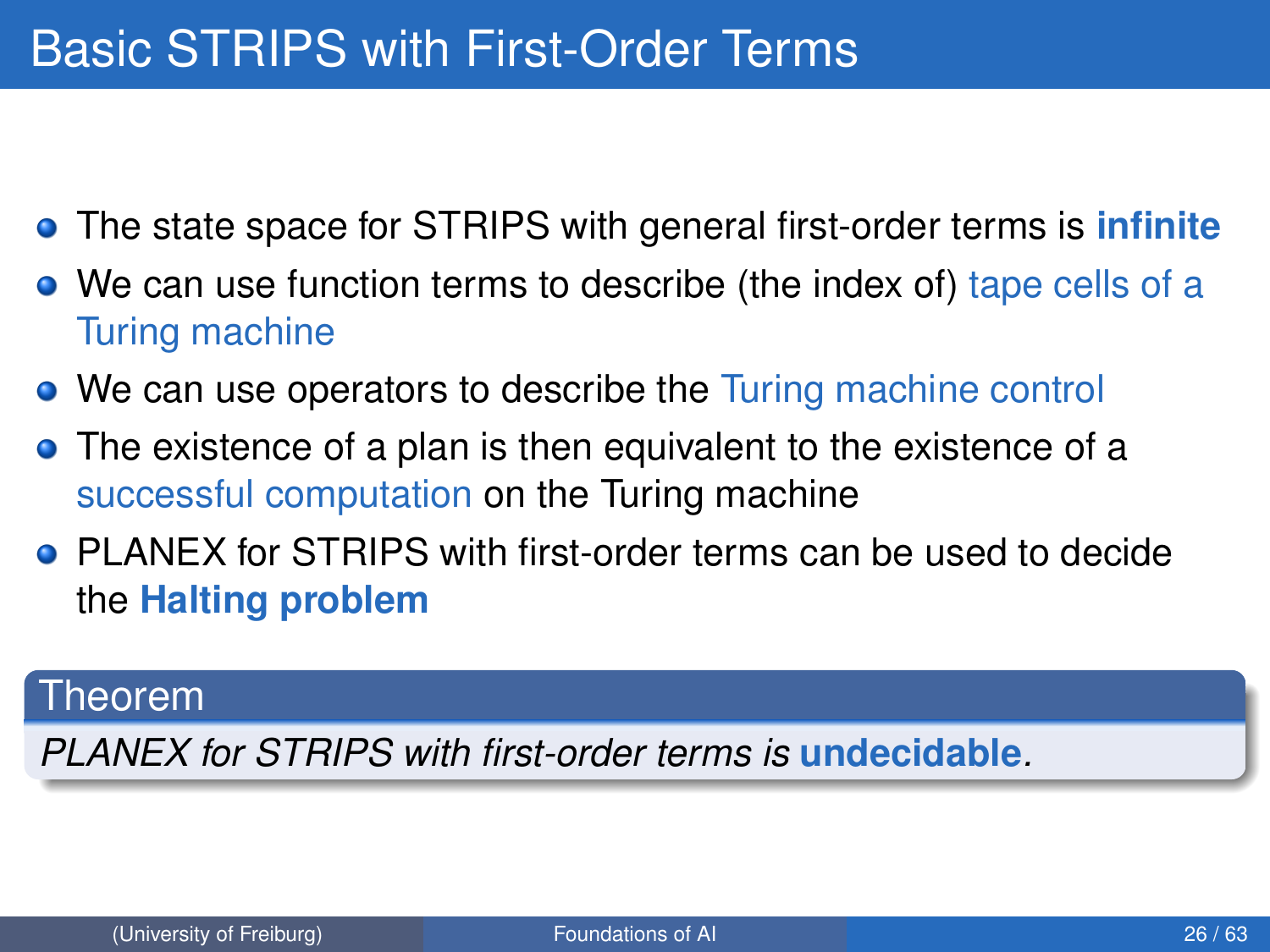#### Theorem

*PLANEX is* **PSPACE-complete** *for propositional STRIPS.*

- $\rightarrow$  Membership follows because we can successively guess operators and compute the resulting states (needs only polynomial space)
- $\rightarrow$  Hardness follows using again a generic reduction from TM acceptance. Instantiate polynomially many tape cells with no possibility to extend the tape (only poly. space, can all be generated in poly. time)
	- **PLANLEN** is also PSPACE-complete (membership is easy, hardness follows by setting  $k=2^{|\Sigma|})$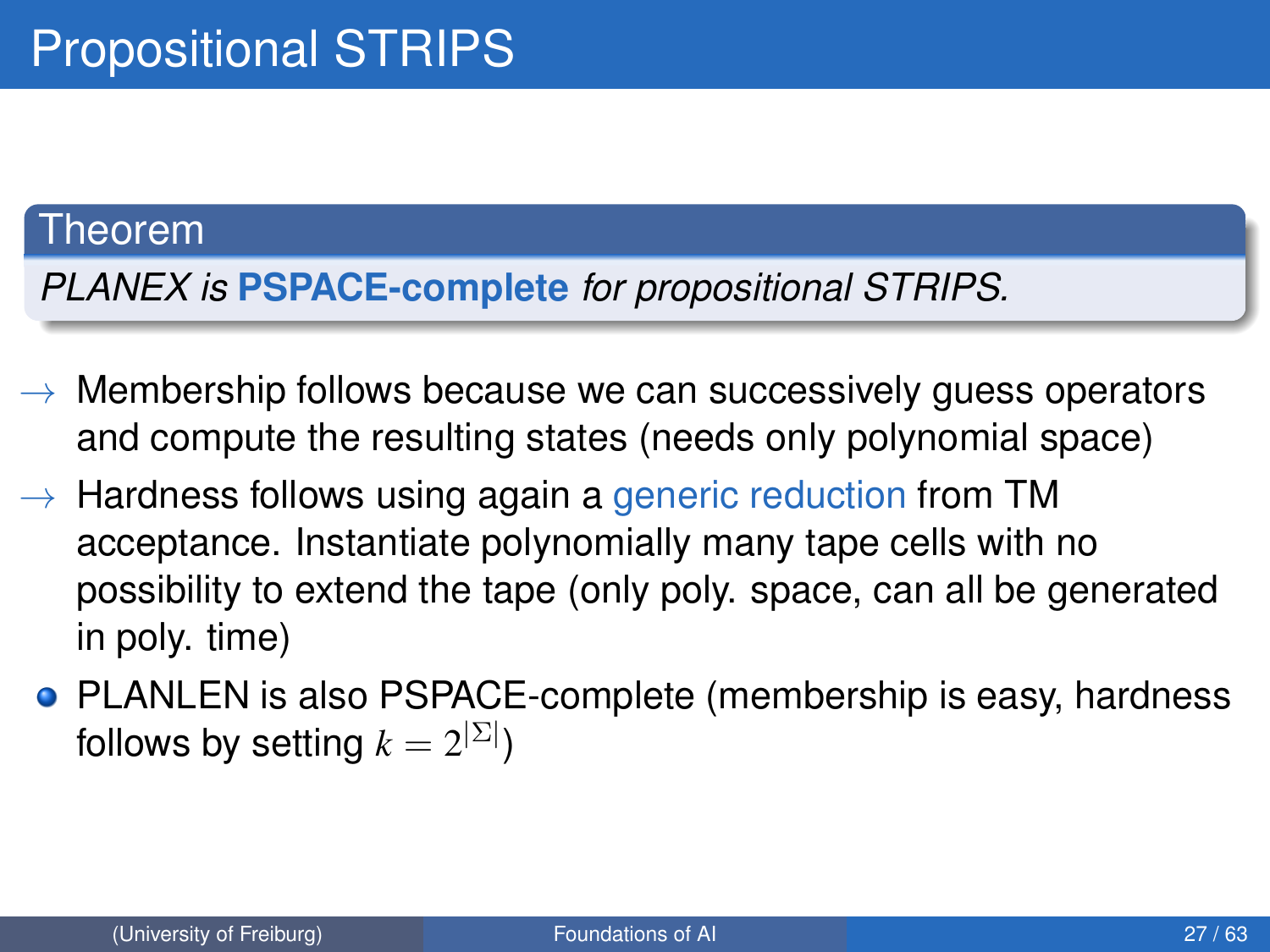- If we restrict the length of the plans to be only **polynomial** in the size of the planning task, PLANEX becomes NP-complete
- Similarly, if we use a unary representation of the natural number *k*, then PLANLEN becomes NP-complete
- $\rightarrow$  Membership obvious (quess & check)
- $\rightarrow$  Hardness by a straightforward reduction from SAT or by a generic reduction.
	- One source of complexity in planning stems from the fact that plans can become very long
	- We are only interested in short plans!
	- We can use methods for NP-complete problems if we are only looking for "short" plans.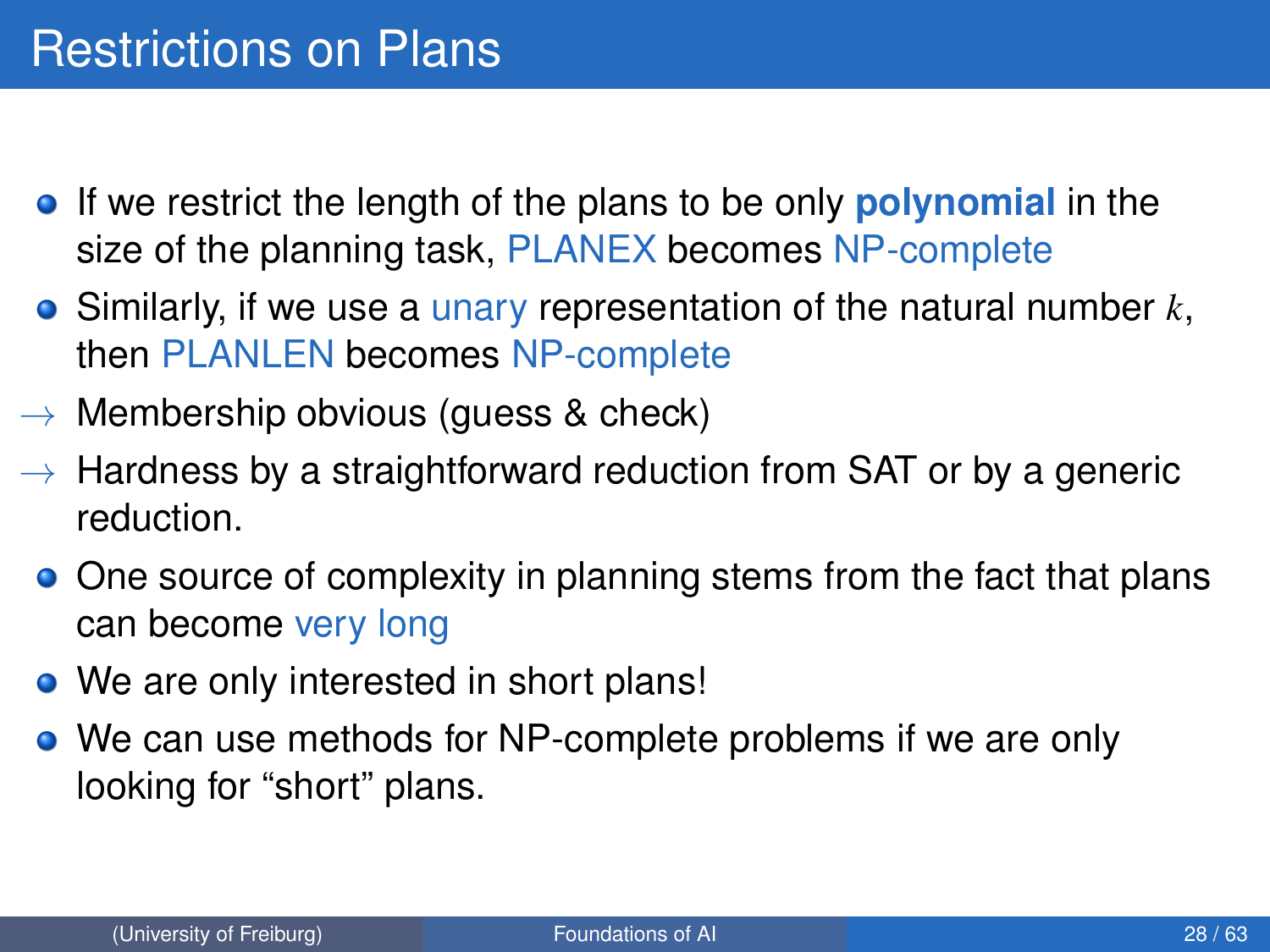#### Theorem

*The problem of deciding plan existence for precondition-free, propositional STRIPS is in P.*

### Proof.

Do a backward greedy plan generation. Choose all operators that make some goals true and that do not make any goals false. Remove the satisfied goals and the operators from further consideration and iterate the step. Continue until all remaining goals are satisfied by the initial state (succeed) or no more operators can be applied (fail).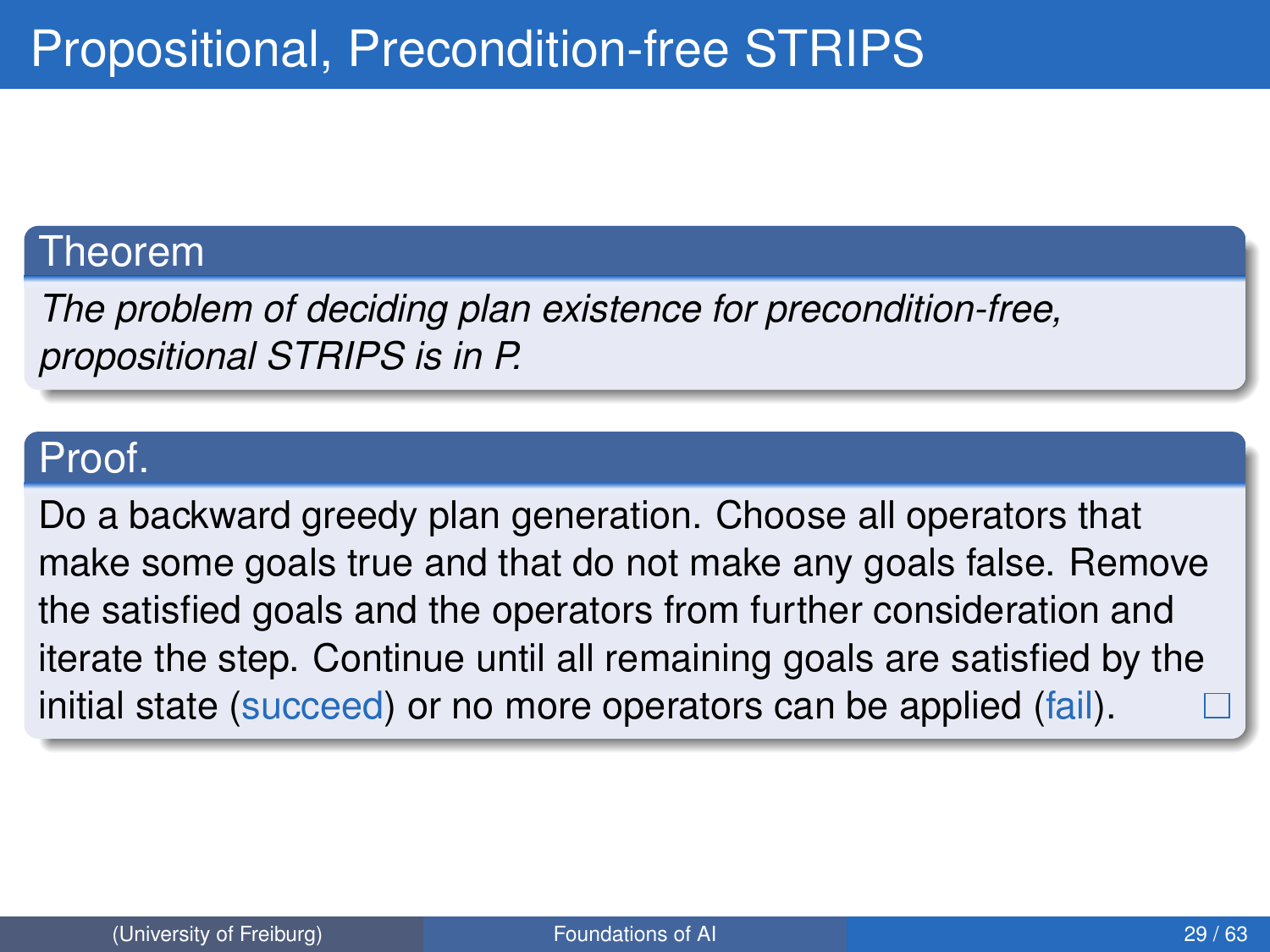# Propositional, Precondition-free STRIPS and Plan Length

#### Theorem

*The problem of deciding whether there exists a plan of length k for precondition-free, propositional STRIPSis* NP*-complete, even if all effects are positive.*

### Proof.

Membership in NP is obvious. Hardness follows from a straightforward reduction from the MINIMUM-COVER problem [Garey & Johnson 79]:

Given a collection *C* of subsets of a finite set *S* and a positive integer *k*, does there exist a cover for *S* of size  $k$  or less, i.e., a subset  $C' \subseteq C$  such that  $\bigcup C' \supseteq S$  and  $|C'| \leq k$ ?

We will use this result later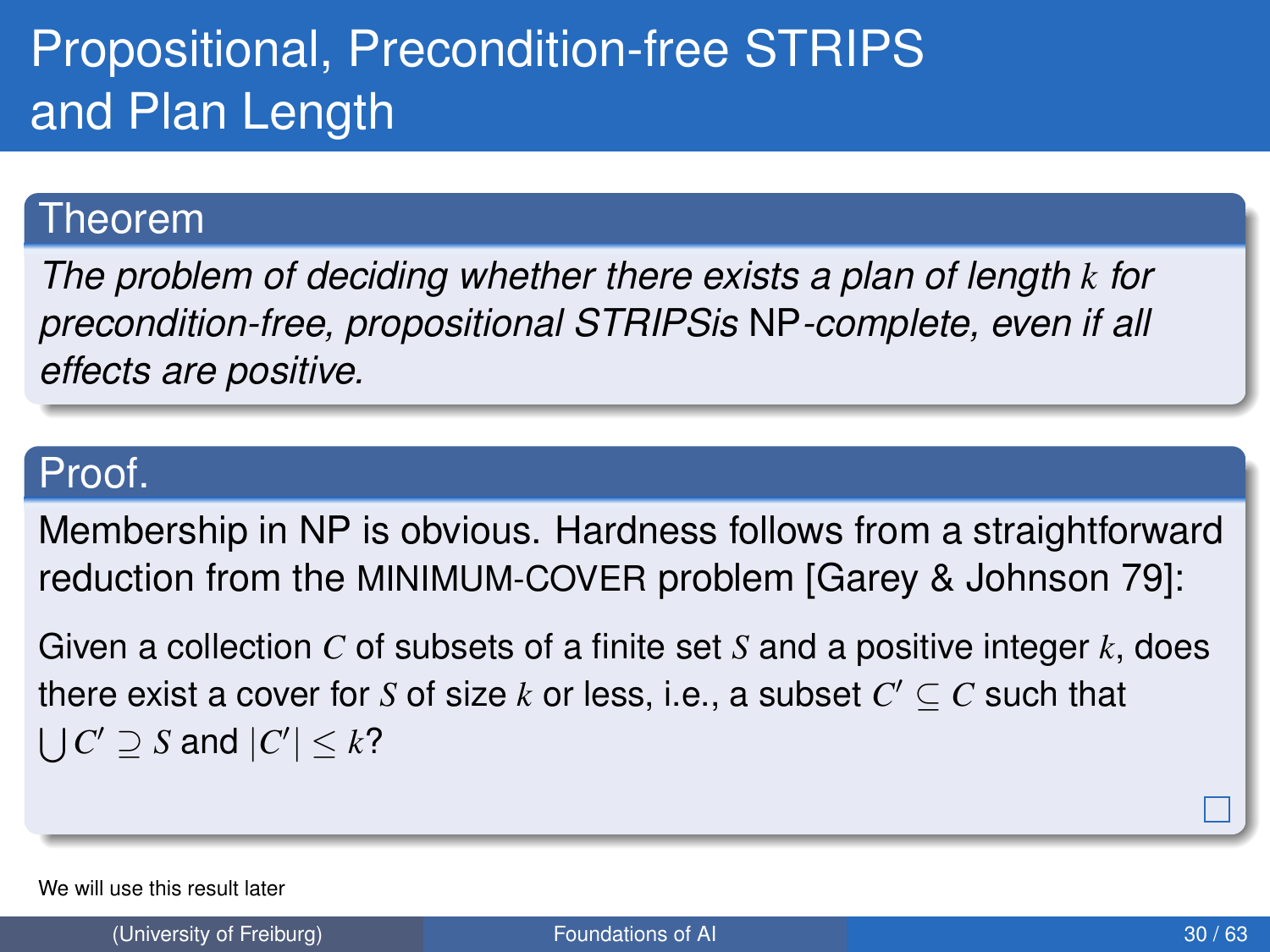- <span id="page-30-0"></span>• In 1992, Kautz and Selman introduced the idea of planning as satisfiability
- $\rightarrow$  Encode possible *k*-step plans as Boolean formulas and use an iterative deepening search approach
	- In 1995, Blum and Furst came up with the planning graph approach
- $\rightarrow$  iterative deepening approach that prunes the search space using a graph-structure
	- In 1996, McDermott proposed to use (again) an heuristic estimator to control the selection of actions, similar to the original GPS idea
	- Geffner (1997) followed up with a propositional, simplified version (HSP) and Hoffmann & Nebel (2001) with an extended version integrating strong pruning (FF)
- $\rightarrow$  Heuristic planners seem to be the most efficient non-optimal planners these days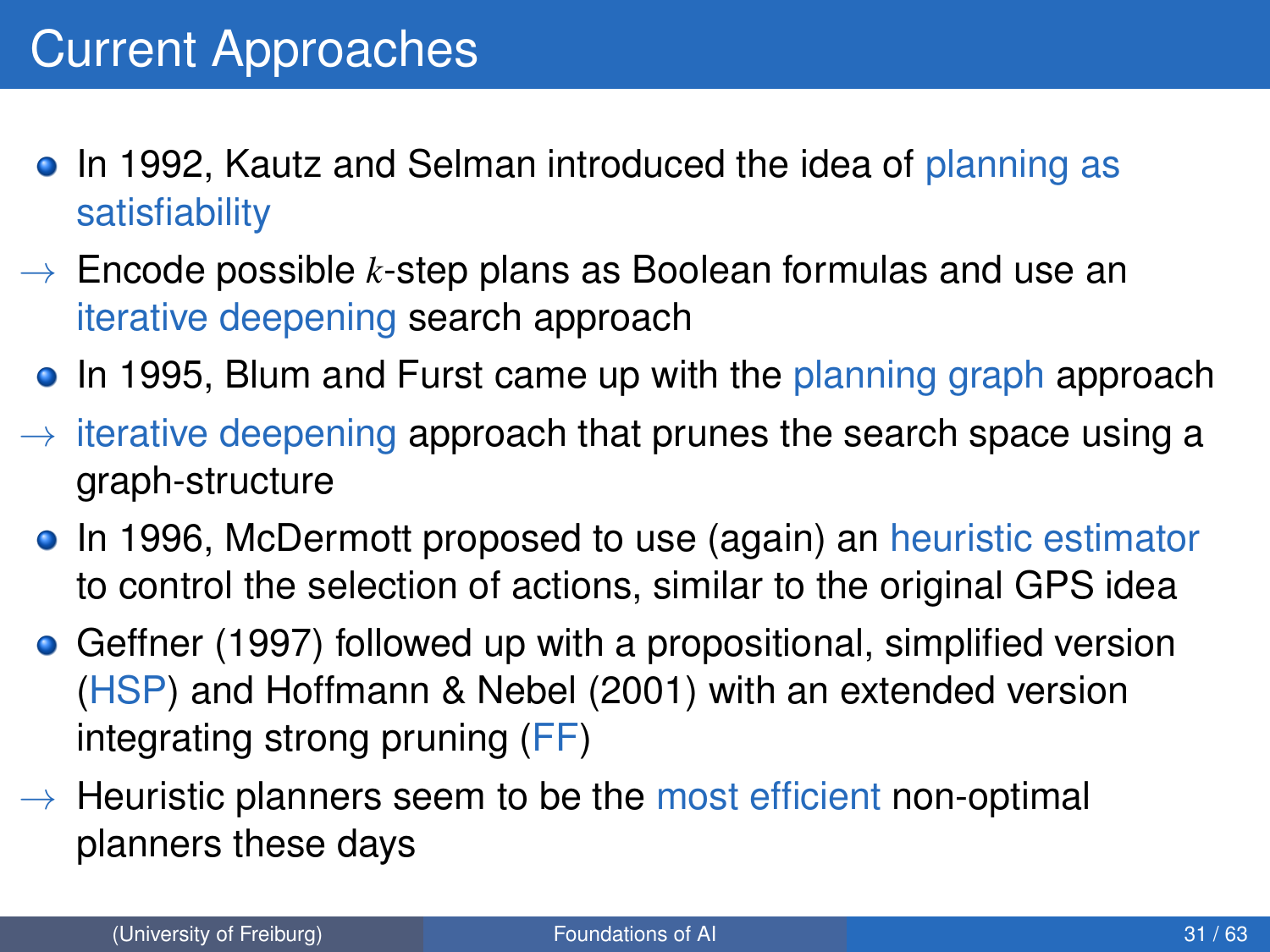### $In itialize  $k = 0$$

- <sup>2</sup> Try to construct a plan of length *k* exhaustively
- <sup>3</sup> If unsuccessful, increment *k* and goto step 2.
- Otherwise return plan
- **•** Finds shortest plan
- Needs to prove that there are no plans of length 1, 2, . . . *k* − 1 before a plan of length *k* is produced.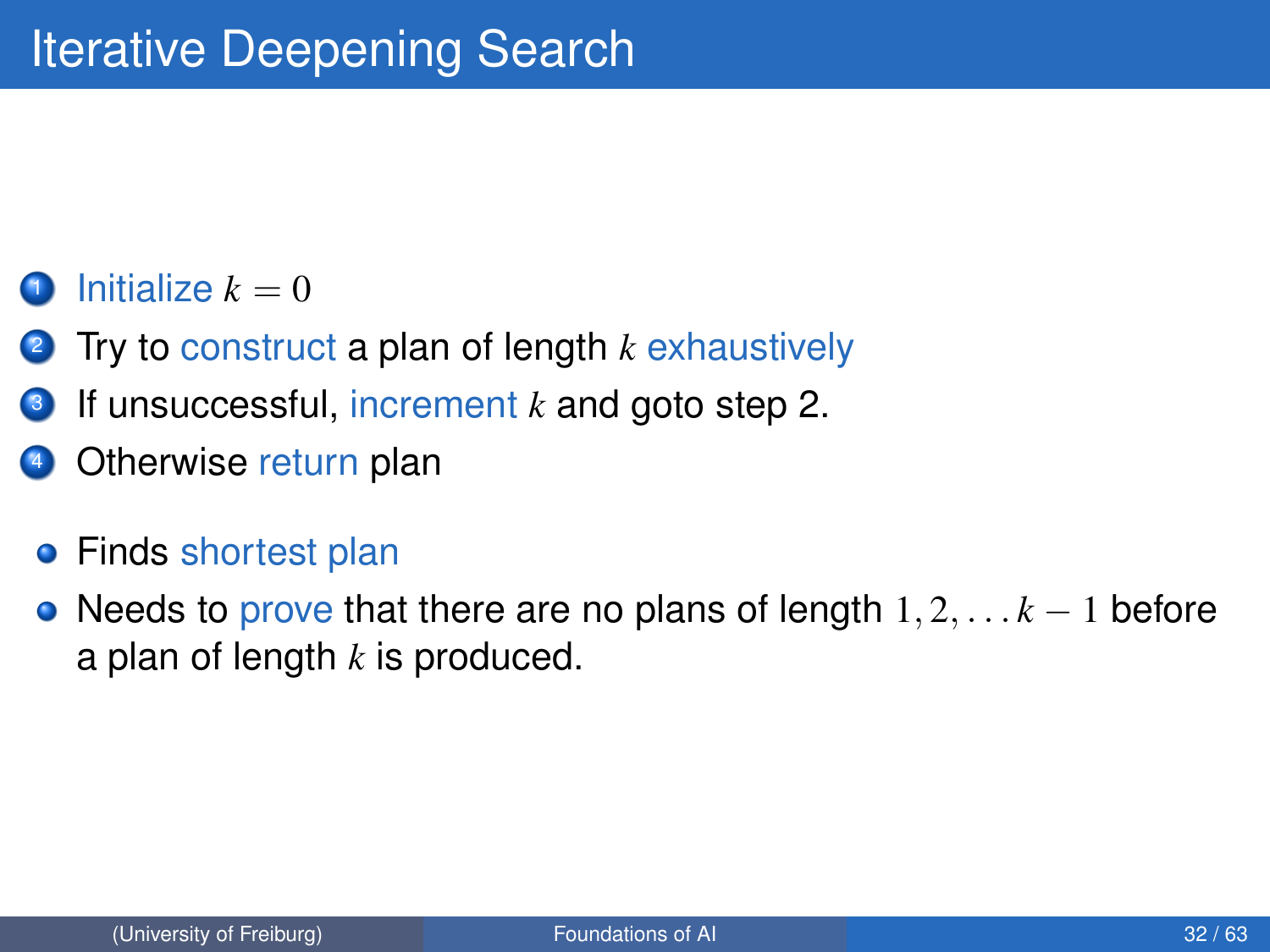- **•** Traditionally, planning has been viewed as a special kind of deductive problem
- **•** Given
	- a formula describing possible state changes
	- a formula describing the initial state and a formula characterizing the goal conditions
	- try to prove the existential formula *there exists a sequence of state changes transforming the initial state into the final one*
	- $\rightarrow$  Since the proof is done constructively, the plan is constructed as a by-product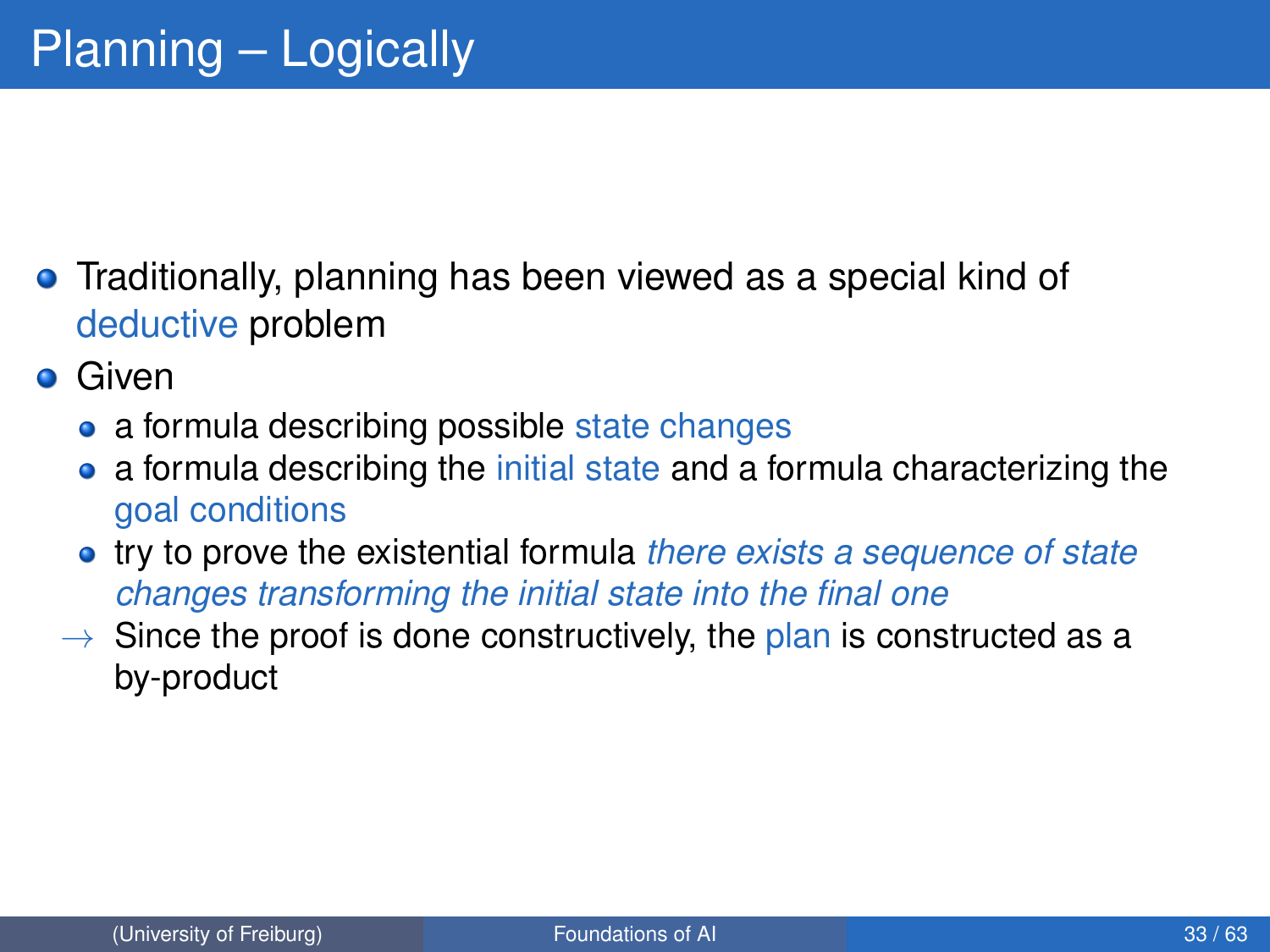- Take the dual perspective: Consider all models satisfying a particular formula as plans
- $\rightarrow$  Similar to what is done in the generic reduction that shows NP-hardness of SAT (simulation of a computation on a Turing machine)
	- Build formula for *k* steps, check satisfiability, and increase *k* until a satisfying assignment is found
	- Use time-indexed propositional atoms for facts and action occurrences
	- **•** Formulate constraints that describe what it means that a plan is successfully executed:
		- Only one action per step
		- If an action is executed then their preconditions were true and the effects become true after the execution
		- If a fact is not affected by an action, it does not change its value (frame axiom)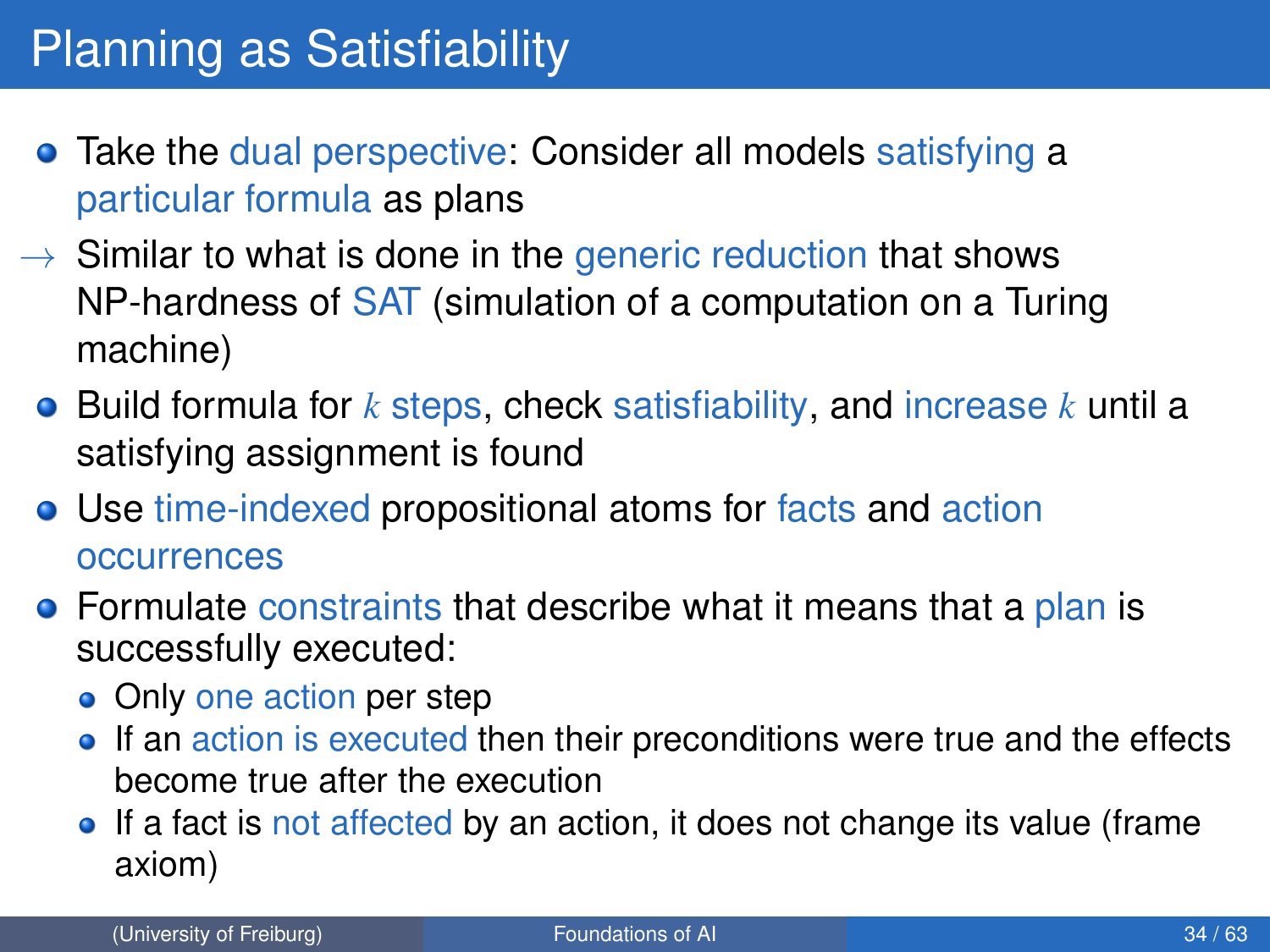## Planning as Satisfiability: Example

- Fact atoms:  $at(p1, s)$ *i*,  $at(p1, c)$ *i*,  $at(t1, s)$ *i*,  $at(t1, c)$ *i*,  $in(p1, t1)$ *i*
- Action atoms:  $move(t1, s, c)_i, move(t1, c, s)_i, load(p1, s)_i, \ldots$
- Only one action:  $\bigwedge_{i,x,y}\neg(unload(t1,p1,x)_i \wedge load(p1,t1,y)_i) \wedge \dots$
- Preconditions:  $\bigwedge_{i,x} (\text{unload}(p1, t1, x)_i \rightarrow \text{in}(p1, t1)_{i-1}) \wedge \dots$
- Effects:  $\bigwedge_{i,x} (\text{unload}(p1, t1, x)_i \rightarrow \neg \text{in}(p1, t1)_i \land \text{at}(p1, x)_i) \land \dots$
- **•** Frame axioms:
	- $\bigwedge_{i,x,y,z}(\neg move(t1,x,y)_i \rightarrow (at(t1,z)_{i-1} \leftrightarrow at(t1,z)_i)) \land \dots$
- A satisfying truth assignment corresponds to a plan (use the true action atoms)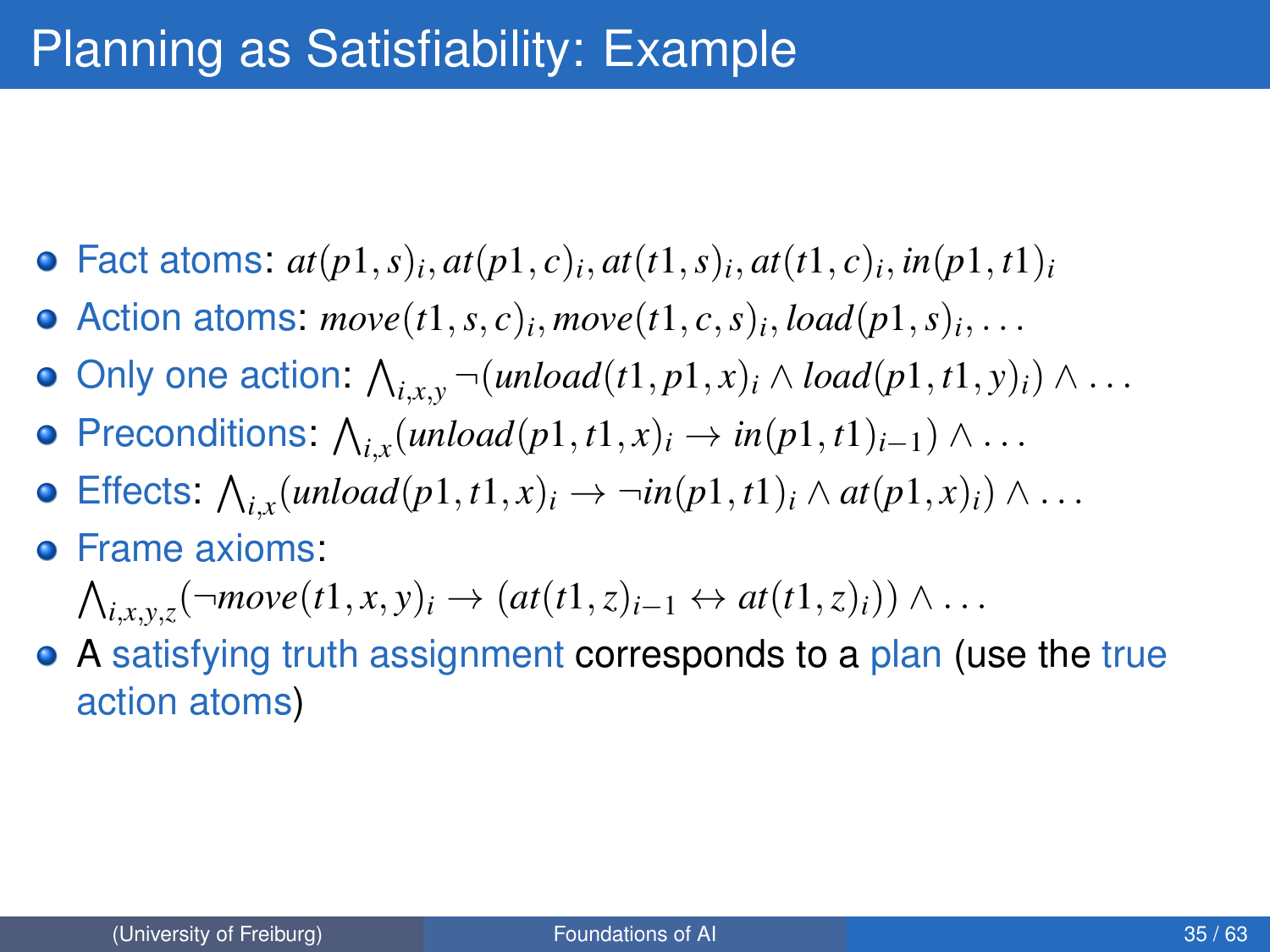- Has a more flexible search strategy
- Can make use of SAT solver technology
- **...** and automatically profits from advances in this area
- Can express constraints on intermediate states
- Can use logical axioms to express additional constraints, e.g., to prune the search space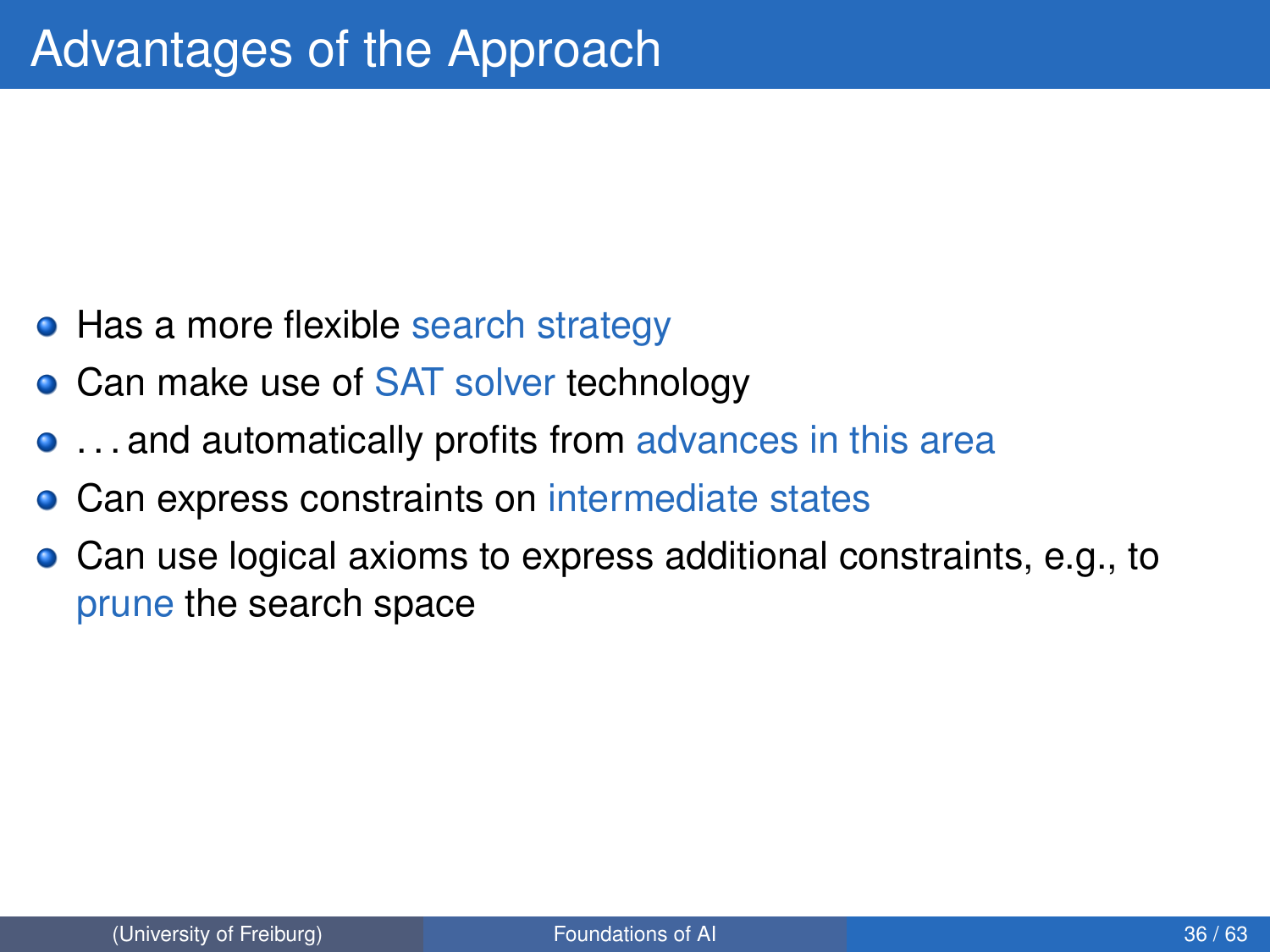Main ideas:

- Describe *possible* developments in a graph structure (use only positive effects)
	- Layered graph structure with fact and action levels
	- Fact level (F level): positive atoms (the first level being the initial state)
	- Action level (A level): actions that can be applied using the atoms in the previous fact level
	- Links: precondition and effect links between the two layers
- Record conflicts caused by negative effects and propagate them
- Extract a plan by choosing only non-conflicting parts of the graph (allowing for parallel actions)
- **•** Parallelism (for non-conflicting actions) is a great boost for the efficiency.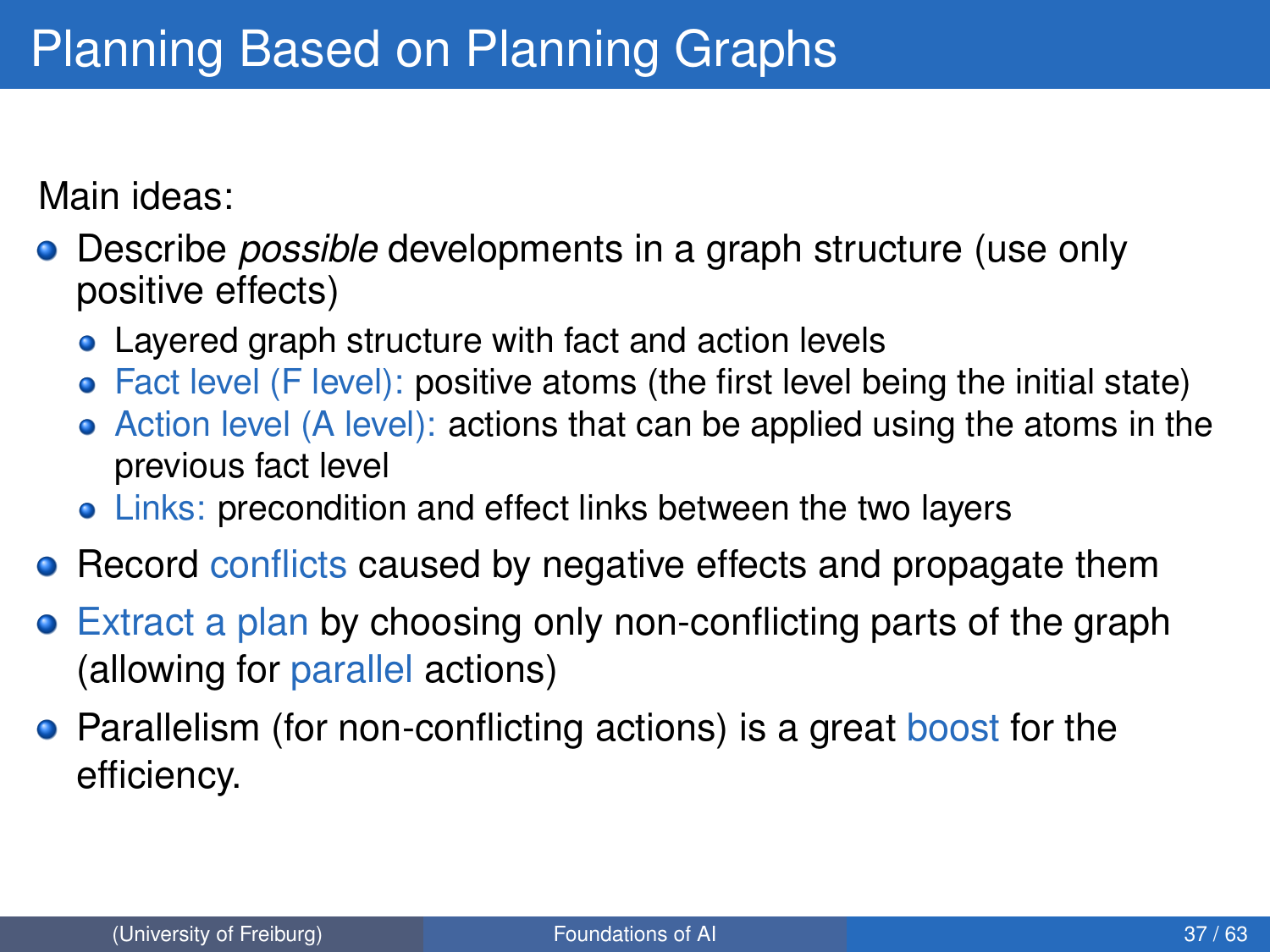## Example Graph

- $\bullet$  **I** = { $at(p1, c)$ ,  $at(p2, s)$ ,  $at(t1, c)$ },  $\overline{\mathbf{G}} = \{at(p1, s), in(p2, t1)\}\$
- All applicable actions and their positive effects are included
- In order to propagate unchanged properties, use *noop* action, denoted by \*
- **Expand graph as long as not all goal atoms are in the fact level**

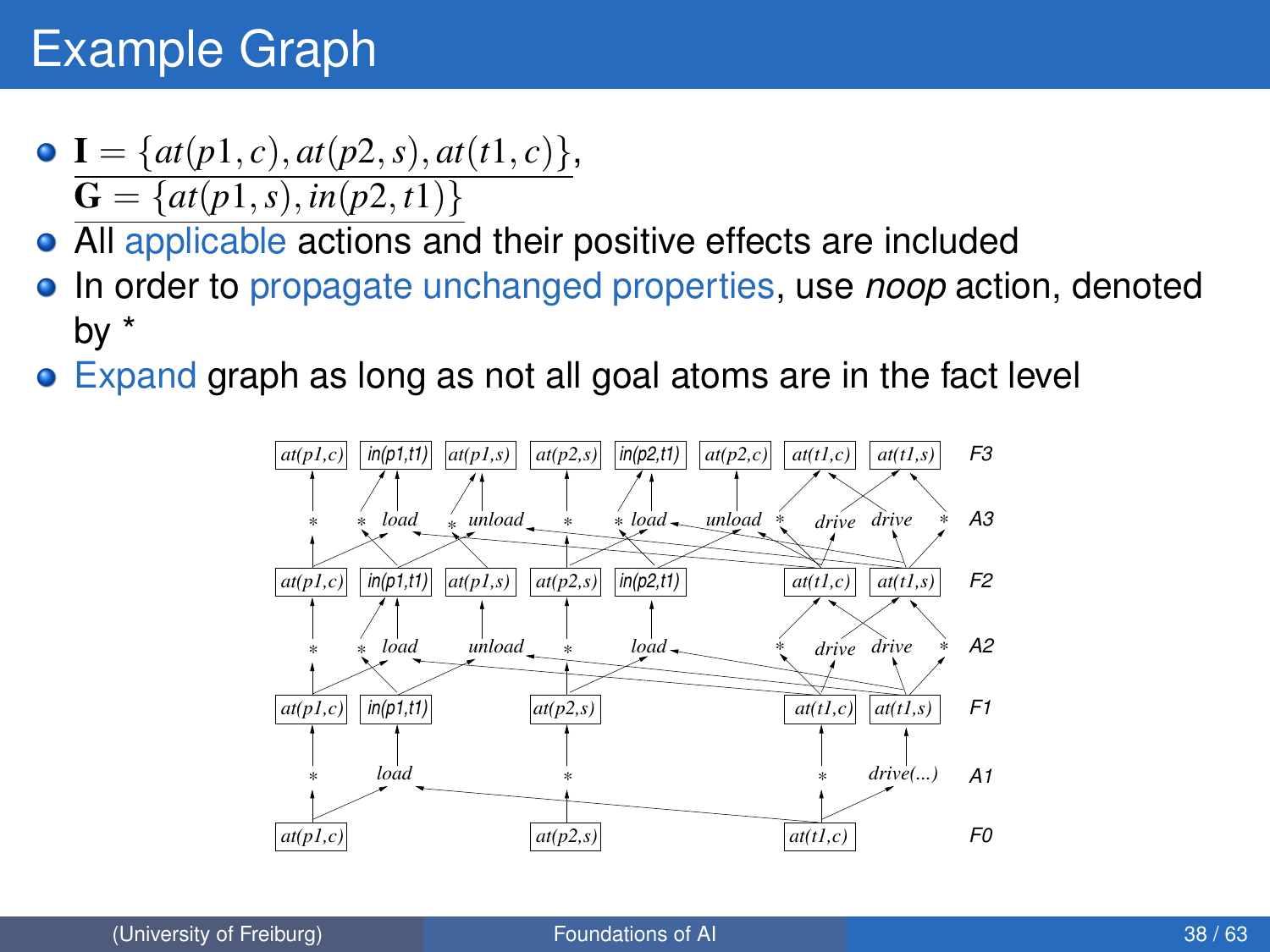- Start at last fact level with goal atoms
- Select a minimal set of non-conflicting actions that generate the goal atoms
	- Two actions are conflicting if they have complementary effects or if one action deletes or asserts a precondition of the other action
- Use the preconditions of the selected actions as (sub-)goals on the next lower fact level
- Backtrack if no non-conflicting choice is possible
- If all possibilities are exhausted, the graph has to be extended by another level.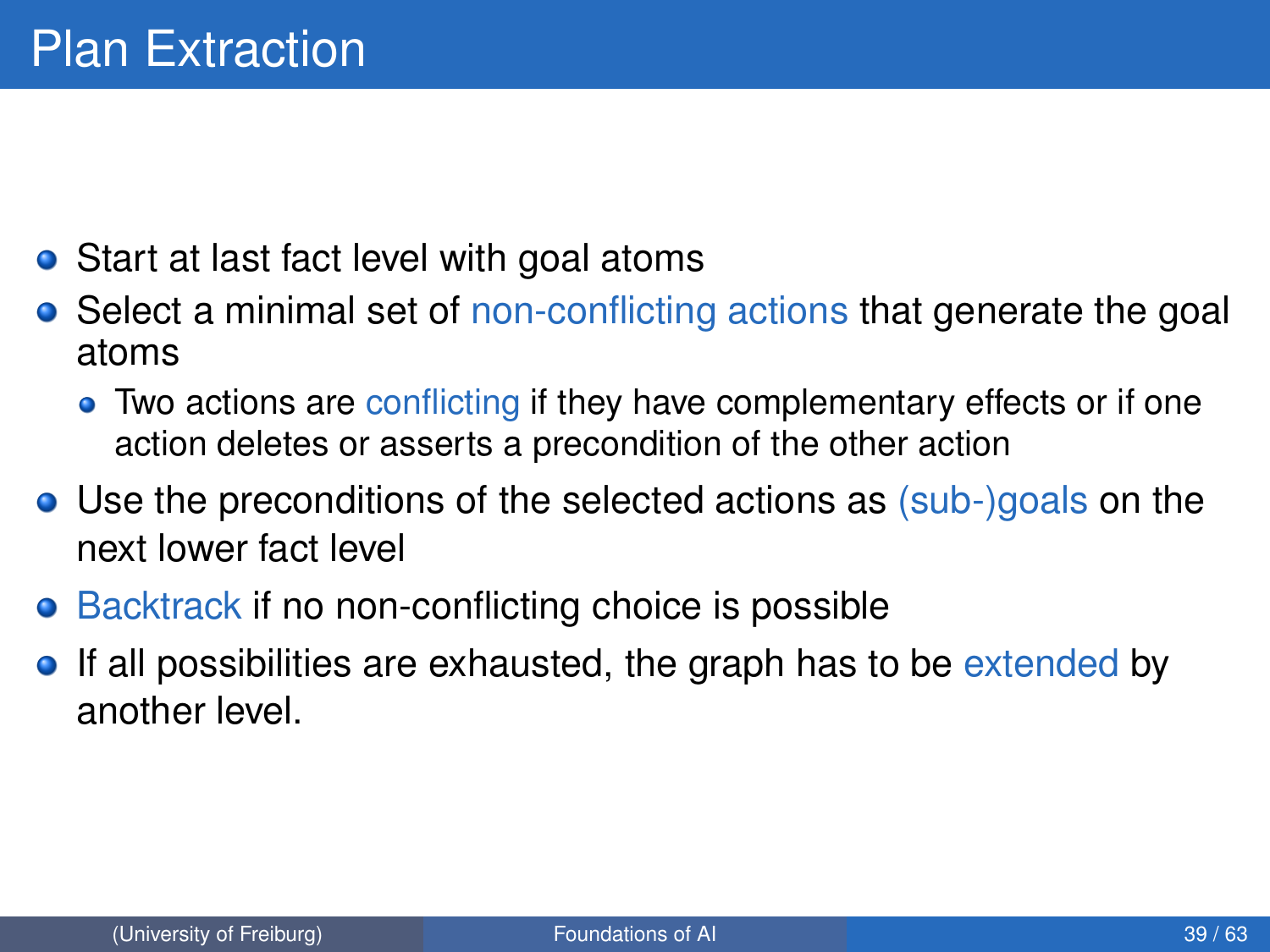### Extracting From the Example Graph

#### Final selection

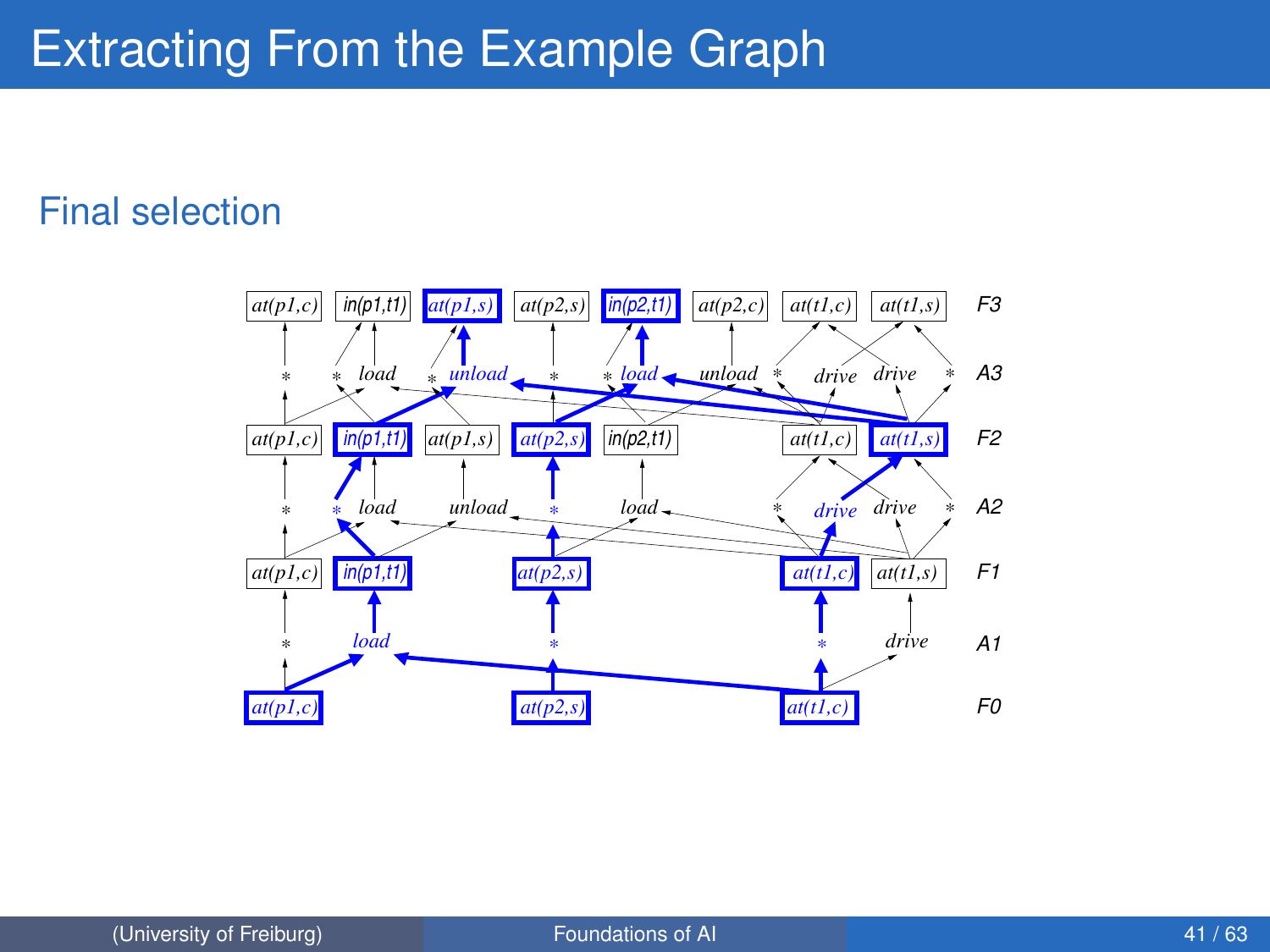Idea: Try to identify as many pairs of conflicting choices as possible in order to prune the search space

- Any pair of conflicting actions is mutex (mutually exclusive)
- $\bullet$  A pair of atoms is mutex at F-level  $i > 0$  if all ways of making them true involve actions that are mutex at the A-level *i*
- A pair of actions is also mutex if their preconditions are
- $\bullet$  . . .
- $\rightarrow$  Actions that are mutex cannot be executed at the same time
- $\rightarrow$  Facts that are mutex cannot be both made true at the same time
	- Never choose mutex pairs during plan extraction

Plan graph search and mutex propagation make planning 1–2 orders of magnitude more efficient than conventional methods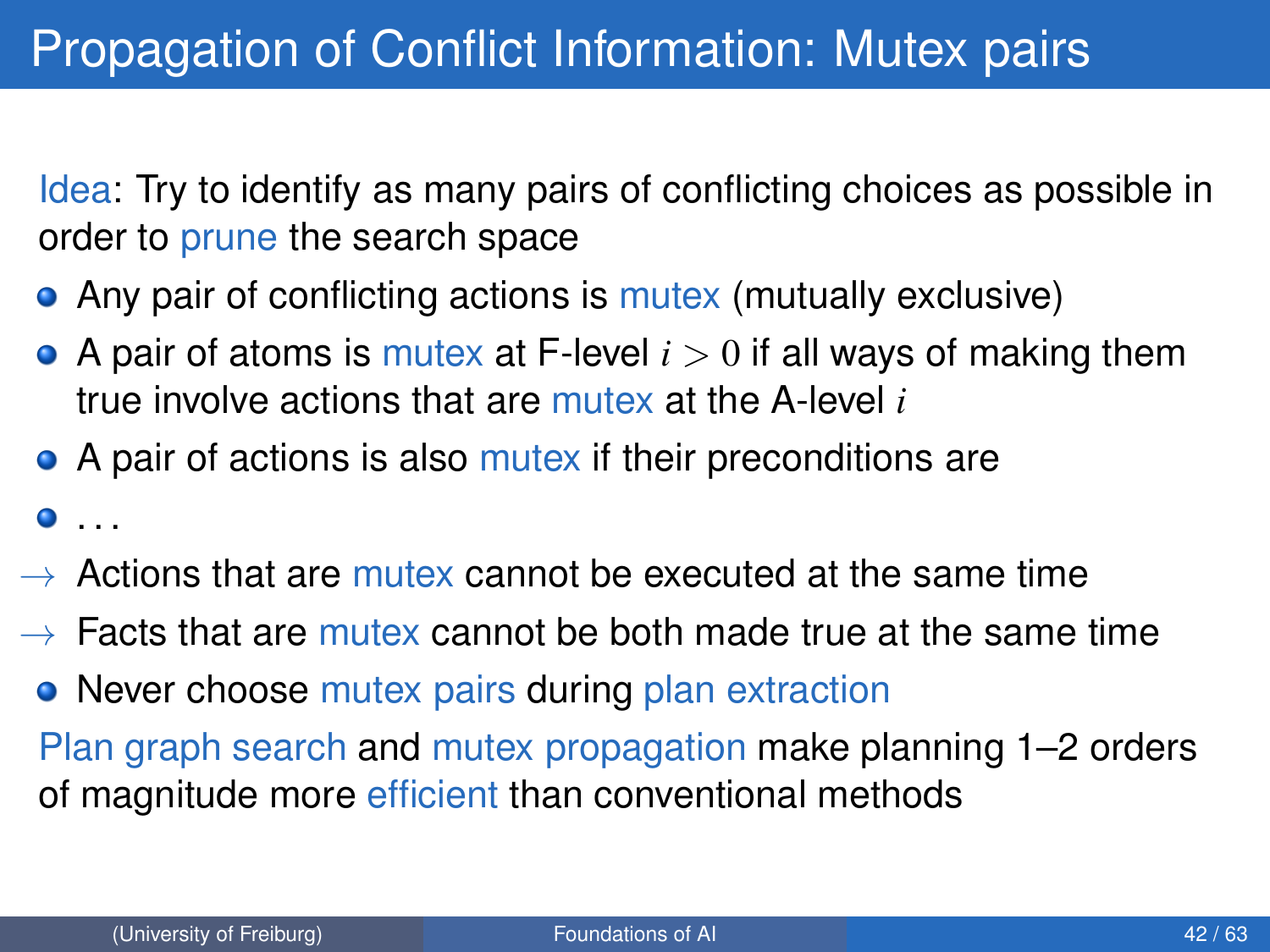# Satisfiability-Based Planning based on Planning Graphs

- Use planning graph in order to generate Boolean formula
	- The initial facts in layer *F*0 and the goal atoms in layer *Fk* are true
	- Each fact in layer *Fi* implies the disjunction of the actions having the fact as an effect
	- Each action implies the conjunction of the preconditions of the action
	- Conflicting actions cannot be executed at the same time.
- Turns out to be empirically more efficient than the earlier coding (because plans can be much shorter)
- Other codings are possible, e.g., purely action- or state-based codings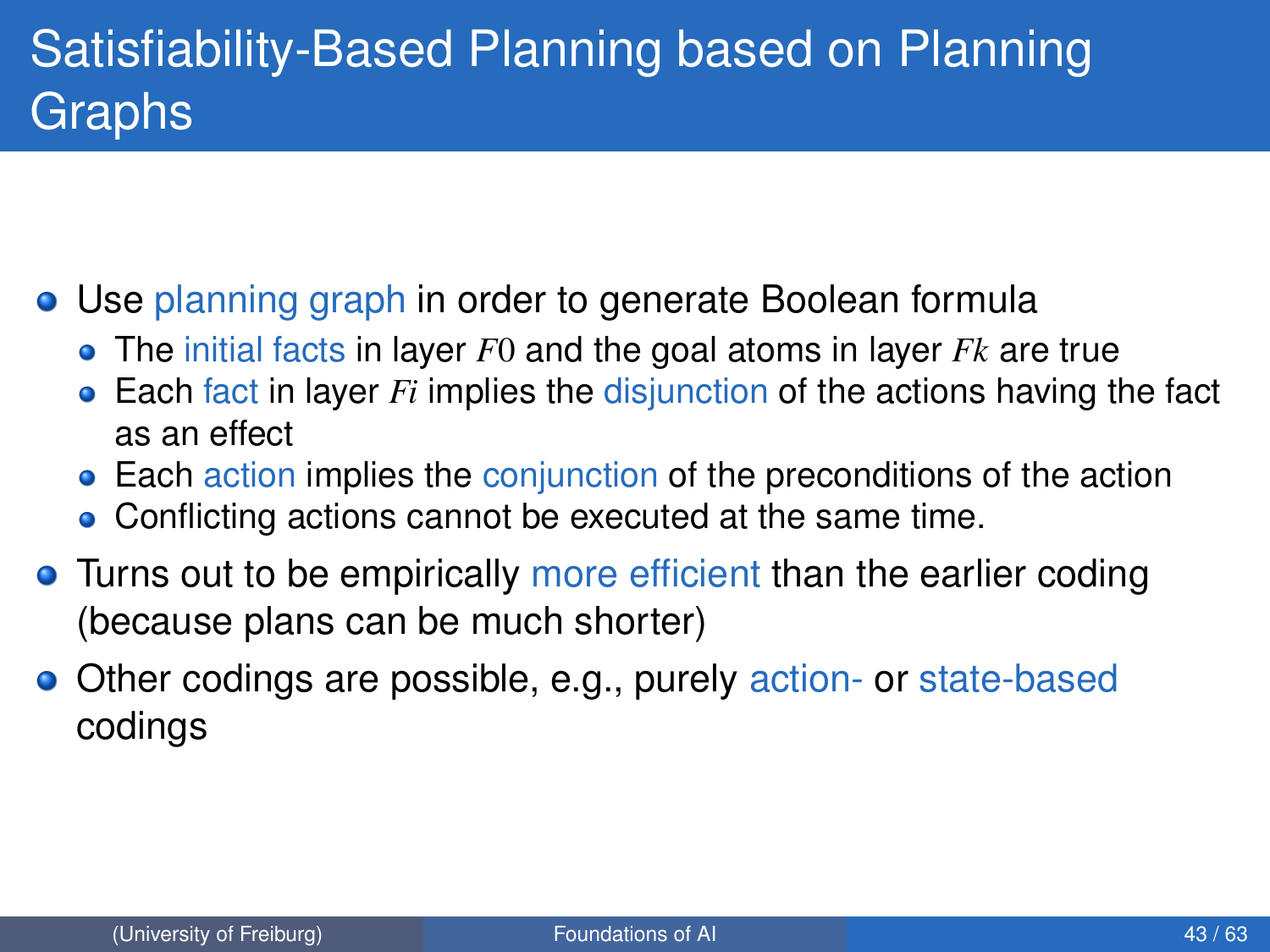- **•** If a domain contains many symmetries, proving that there is no plan up to length of  $k - 1$  can be very costly.
- **•** Example: Gripper domain:
	- there is one robot with two grippers
	- there is room *A* that contains *n* balls
	- there is another room *B* connected to room *A*
	- **•** the goal is to bring all balls to room *B*
- Obviously, the plan must have a length of at least *n*/2, but ID planners will try out all permutations of actions for shorter plans before noting this.
- Give better guidance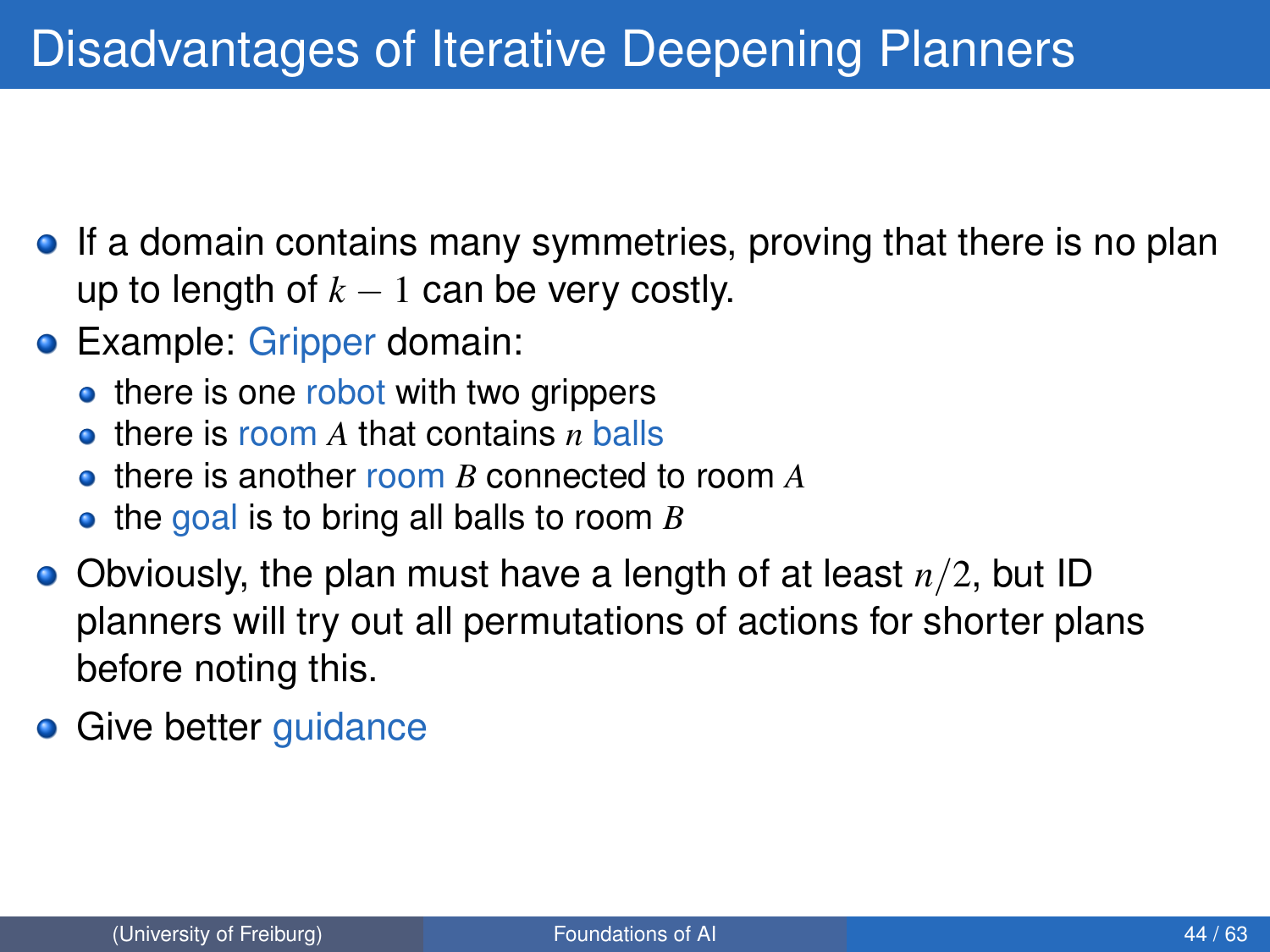## Heuristic Search Planning

- Use an heuristic estimator in order to select the next action or state
- Depending on the search scheme and the heuristic, the plan might not be the shortest one
- $\rightarrow$  It is often easier to go for sub-optimal solutions (remember *Logistics*)



Heuristic search planner vs. iterative deepening on Gripper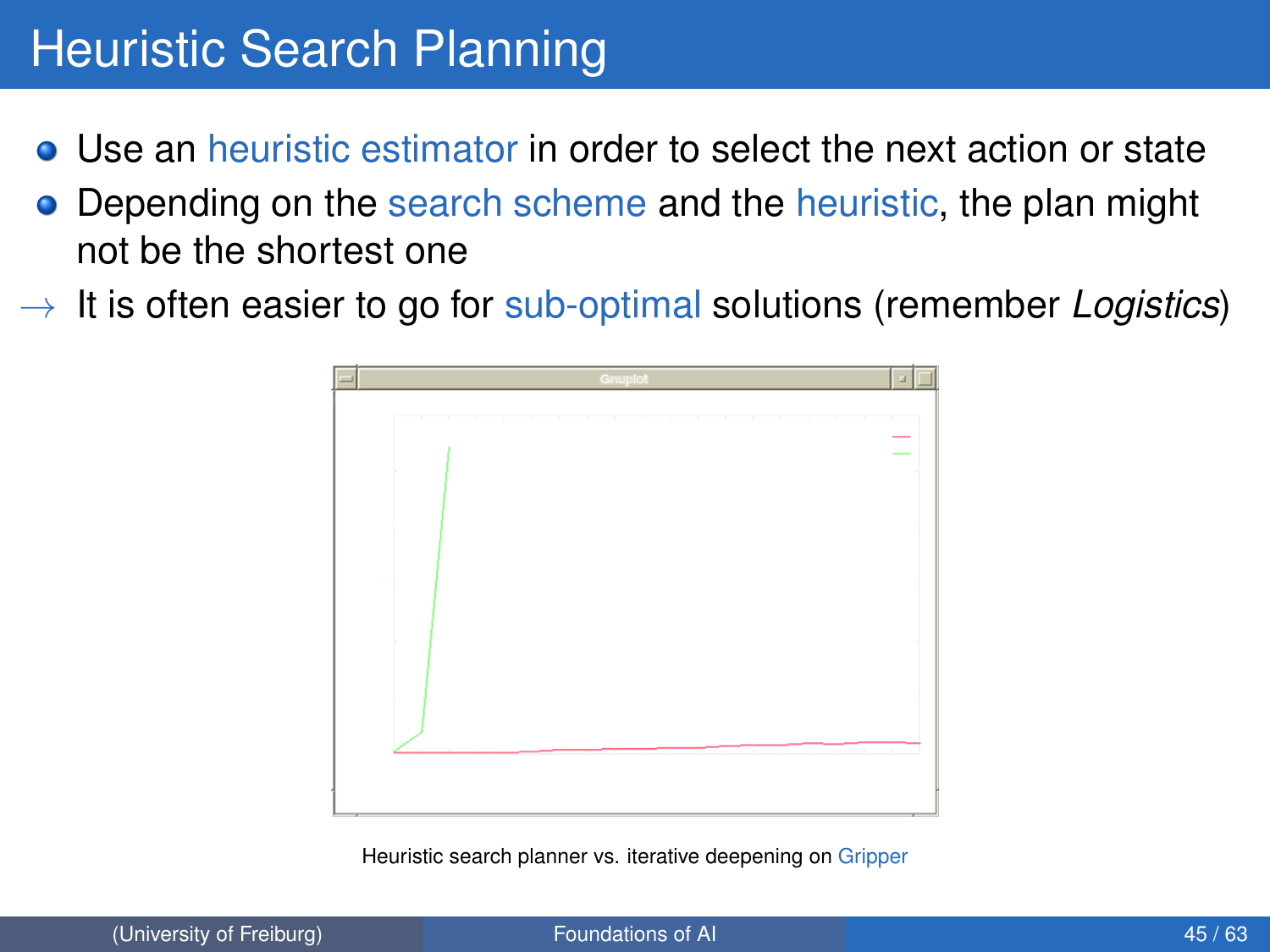- **•** One can use progression or regression search, or even search in the space of incomplete partially ordered plans
- One can use local or global, systematic search strategies
- **•** One can use different heuristics, which can be compared along the dimension of being
	- **e** efficiently computable, i.e., should be computable in poly. time
	- informative, i.e., should make reasonable distinctions between search nodes
	- and admissible, i.e., should underestimate the real costs (useful in *A* ∗ search).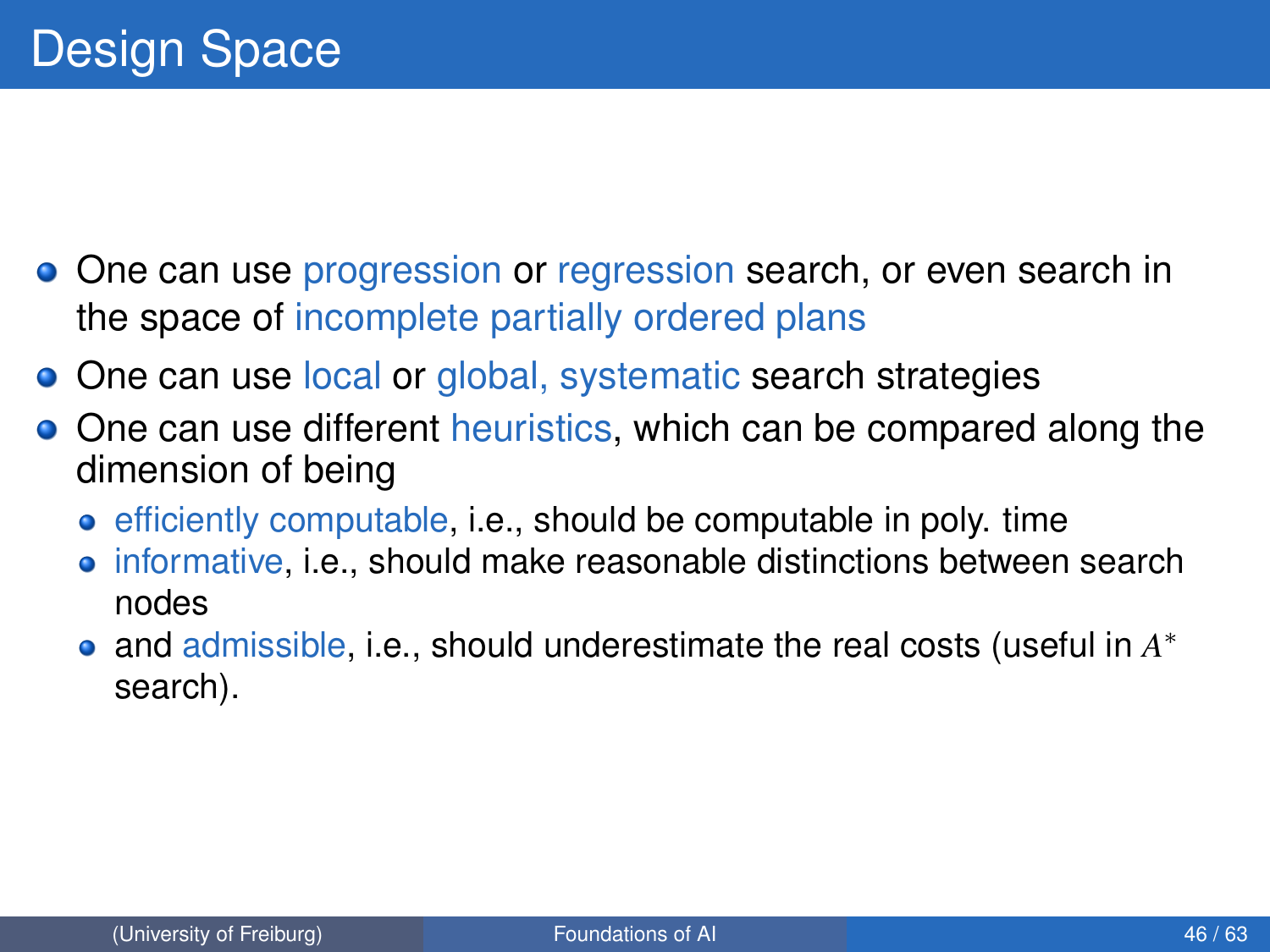- Consider all states that are reachable by executing one action
- Try to improve the heuristic value
- $\bullet$  Hill climbing: Select the successor with the minimal heuristic value
- Enforced hill climbing: Do a breadth-first search until you find a node that has a better evaluation than the current one.
- $\rightarrow$  Note: Because these algorithms are not systematic, they cannot be used to prove the absences of a solution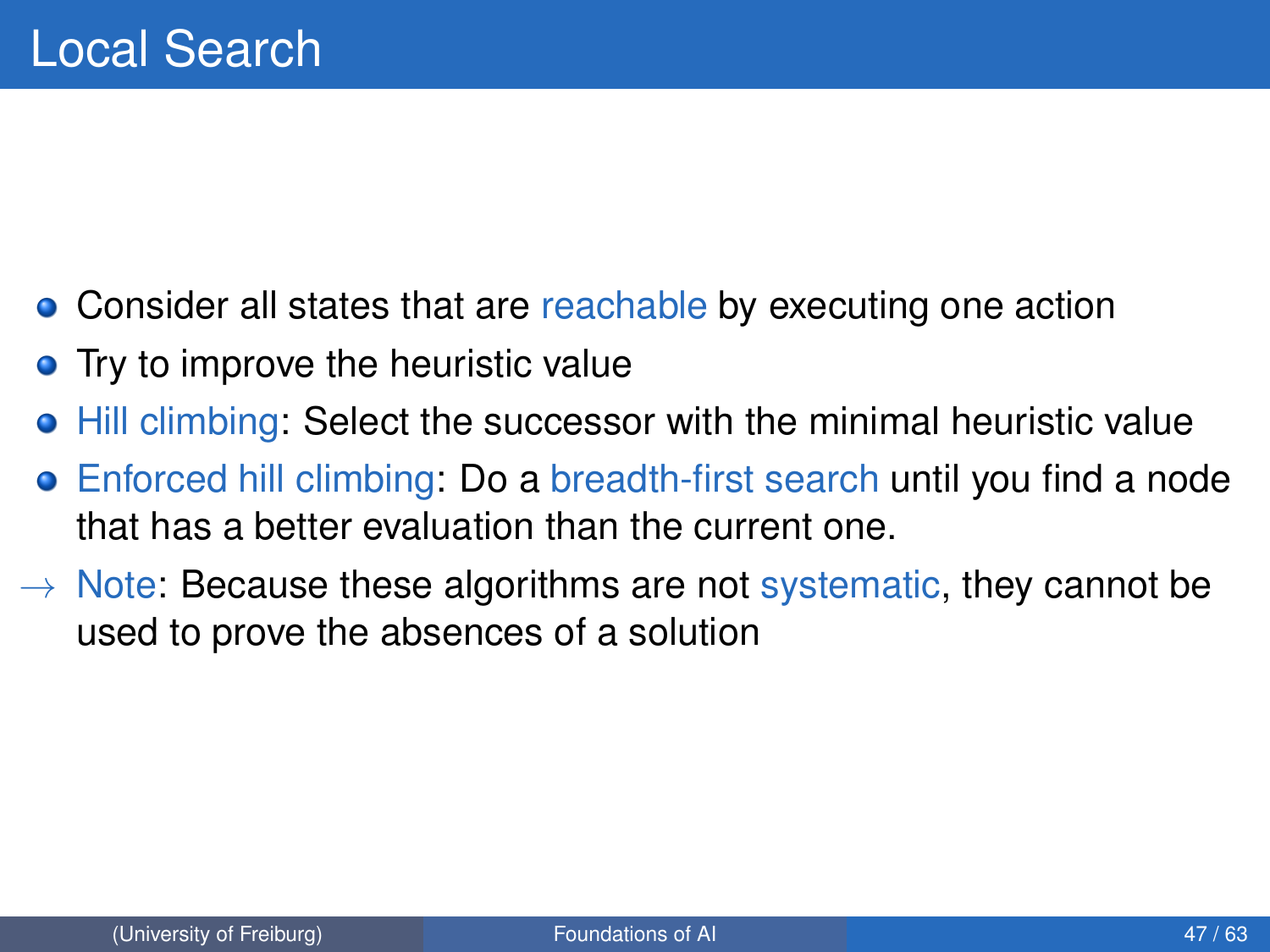- Maintain a list of open nodes and select always the one which is best according to the heuristic
- Weighted A<sup>∗</sup> : combine estimate *h*(*S*) for state *S* and costs *g*(*S*) for reaching *S* using the weight *w* with  $0 \leq w \leq 1$ :

$$
f(S) = w * g(S) + (1 - w) * h(S).
$$

- If  $w = 0.5$ , we have ordinary  $A^*$ , i.e., the algorithm finds the shortest solution provided *h* is admissible, i.e., the heuristics never overestimates
- $\bullet$  If  $w < 0.5$ , the algorithm is greedy
- $\bullet$  If  $w > 0.5$ , the algorithm behaves more like best-first search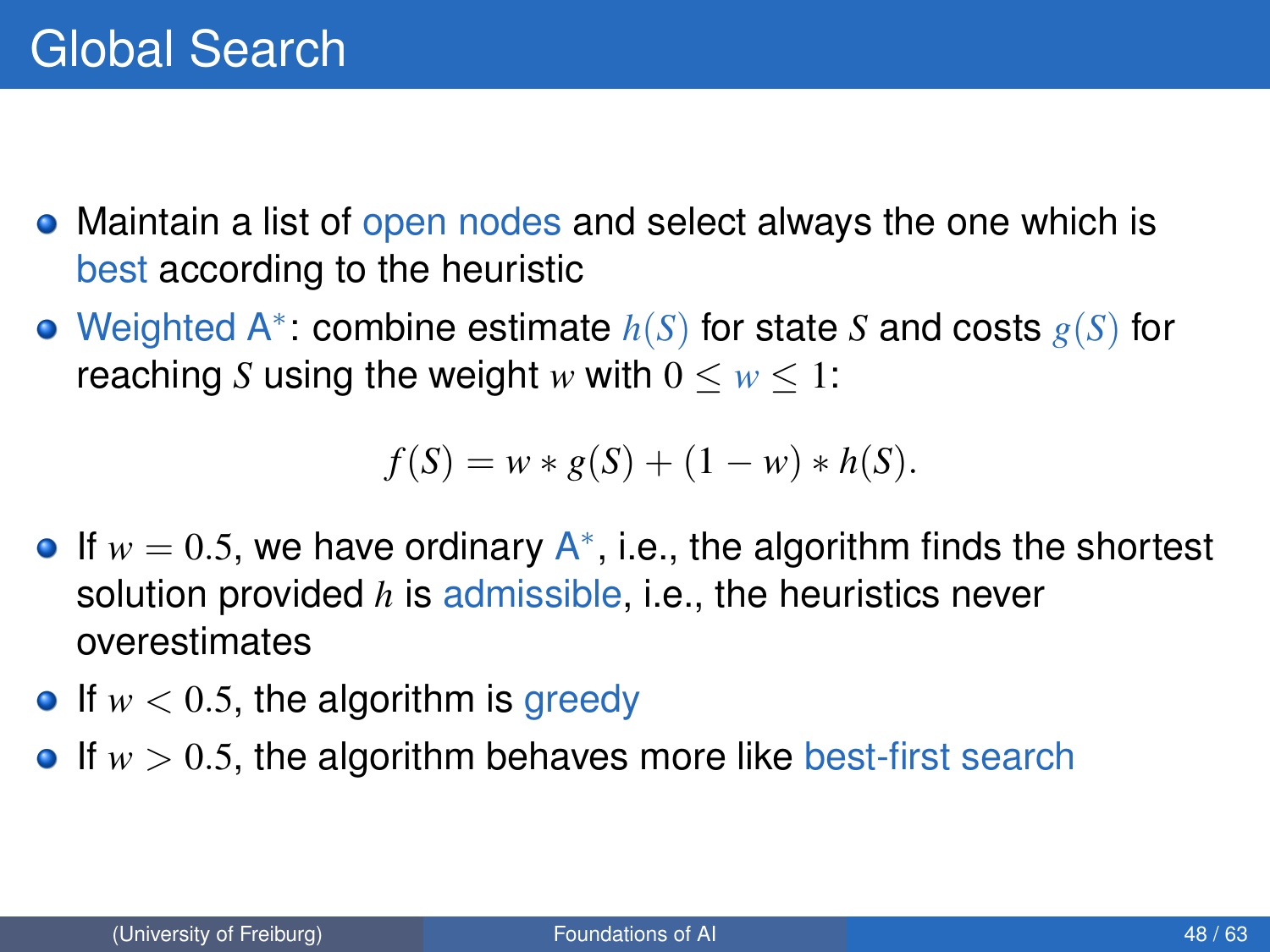- General principle for deriving heuristics:
	- Define a simplification (relaxation) of the problem and take the difficulty of a solution for the simplified problem as an heuristic estimator
- Example: straight-line distance on a map to estimate the travel distance
- **Example: decomposition of a problem, where the components are** solved ignoring the interactions between the components, which may incur additional costs
- In planning, one possibility is to ignore negative effects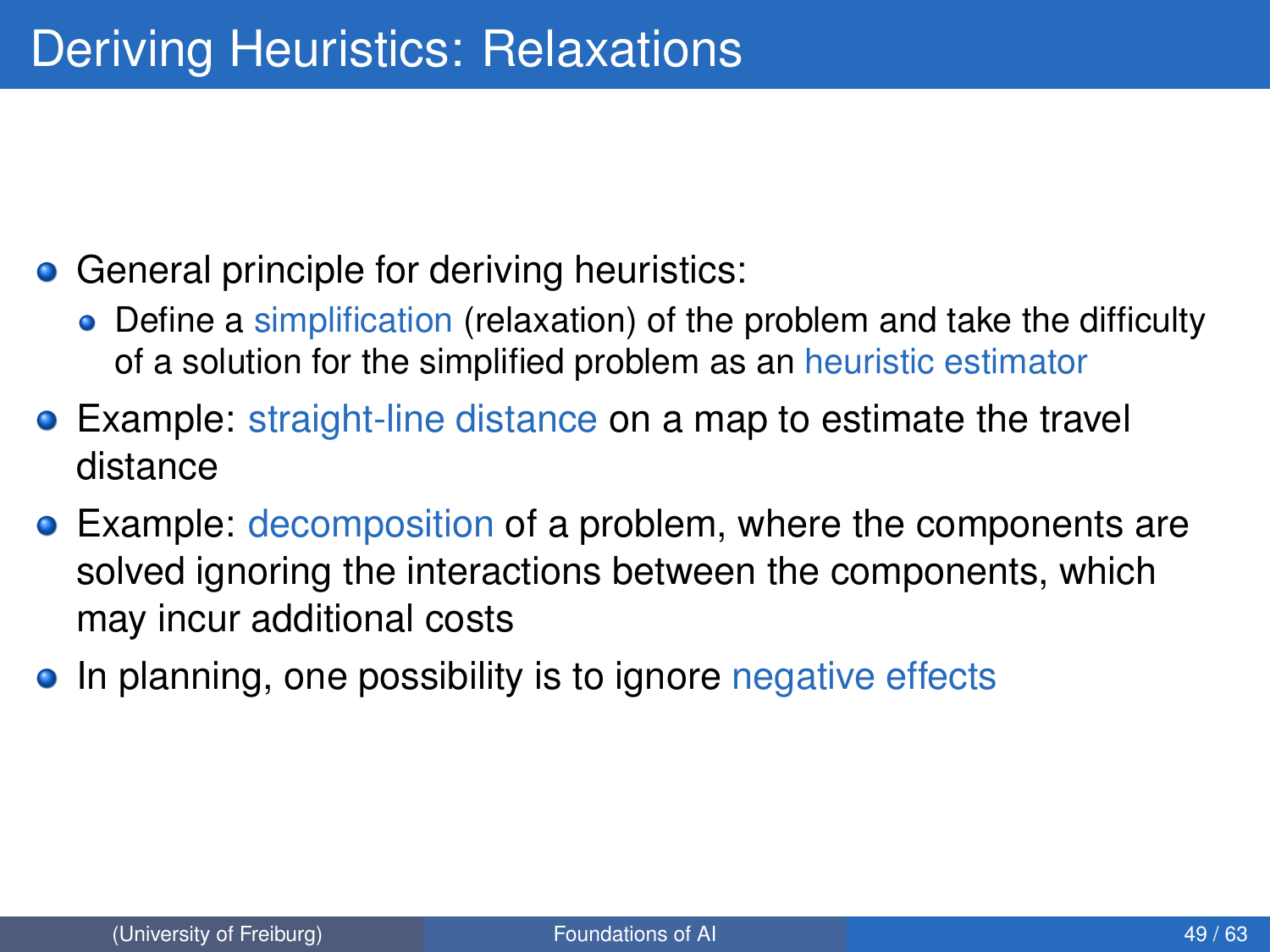## Ignoring Negative Effects: Example

- **In Logistics:** The negative effects in *load* and *drive* are ignored:
- $\bullet$  Simplified load operation:  $load(O, V, P)$ Precondition:  $at(O, P), at(V, P), \text{truck}(V)$ Effects:  $\neg at(\theta, P), in(0, V)$
- After loading, the package is still at the place and also inside the truck
- Simplified drive operation: *drive*(*V*, *P*1, *P*2) Precondition: *at*(*V*, *P*1), *truck*(*V*),*street*(*P*1, *P*2) Effects:  $\qquad \qquad \neg at(V, P1), at(V, P2)$
- After driving, the truck is in two places!
- $\rightarrow$  We want the length of the shortest relaxed plan  $\rightarrow$   $h^+(s)$
- How difficult is monotonic planning?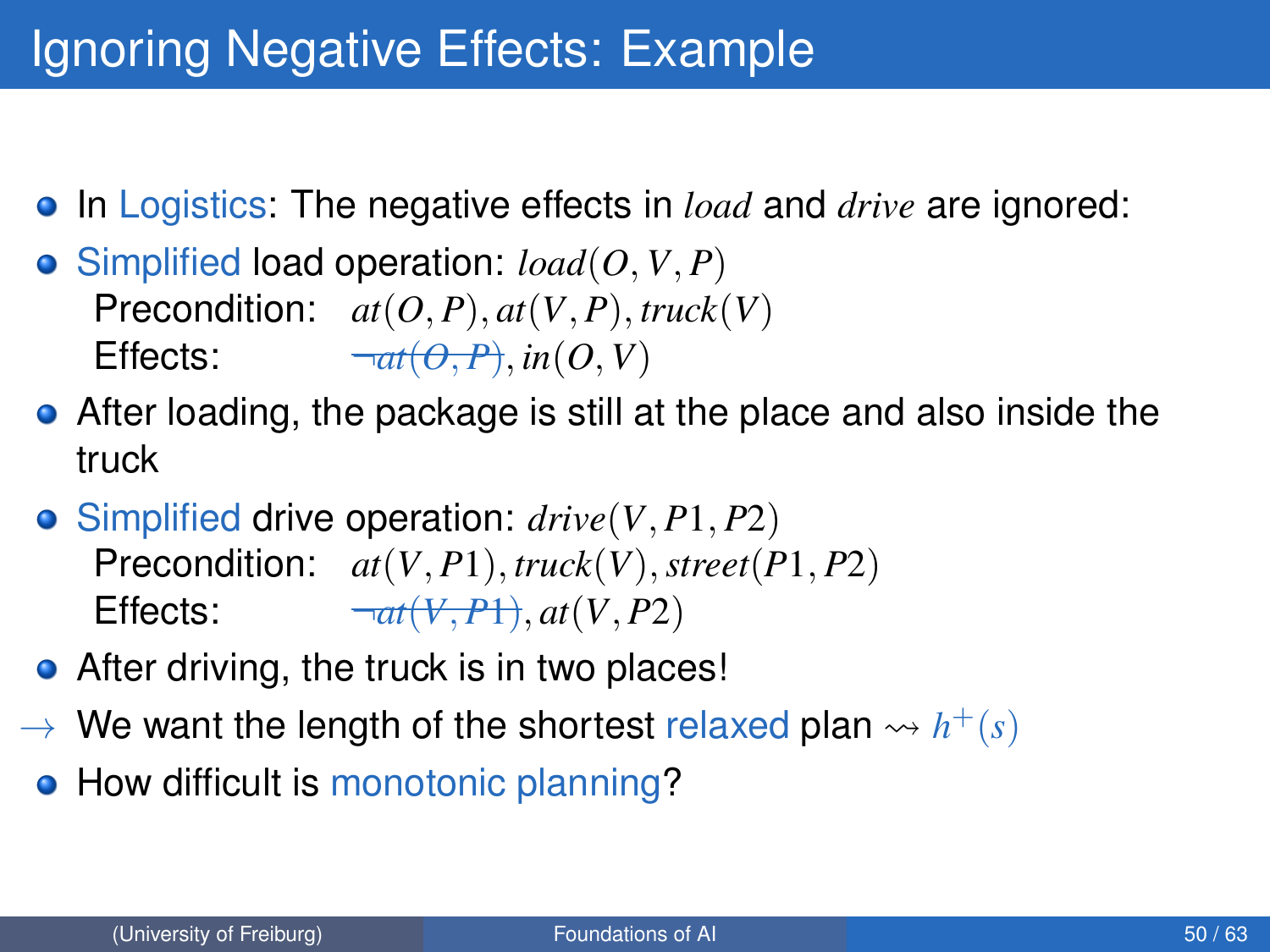Assume that all effects are positive

- **•** finding some plan is easy:
	- Iteratively, execute all actions that are executable and have not all their effects made true yet
	- If no action can be executed anymore, check whether the goal is satisfied
	- $\bullet$  If not, there is no plan
	- Otherwise, we have a plan containing each action only once
- Finding the shortest plan: easy or difficult?
- PLANLEN for precondition-free operators with only positive effects is NP-complete
- Consider approximations to *h* +.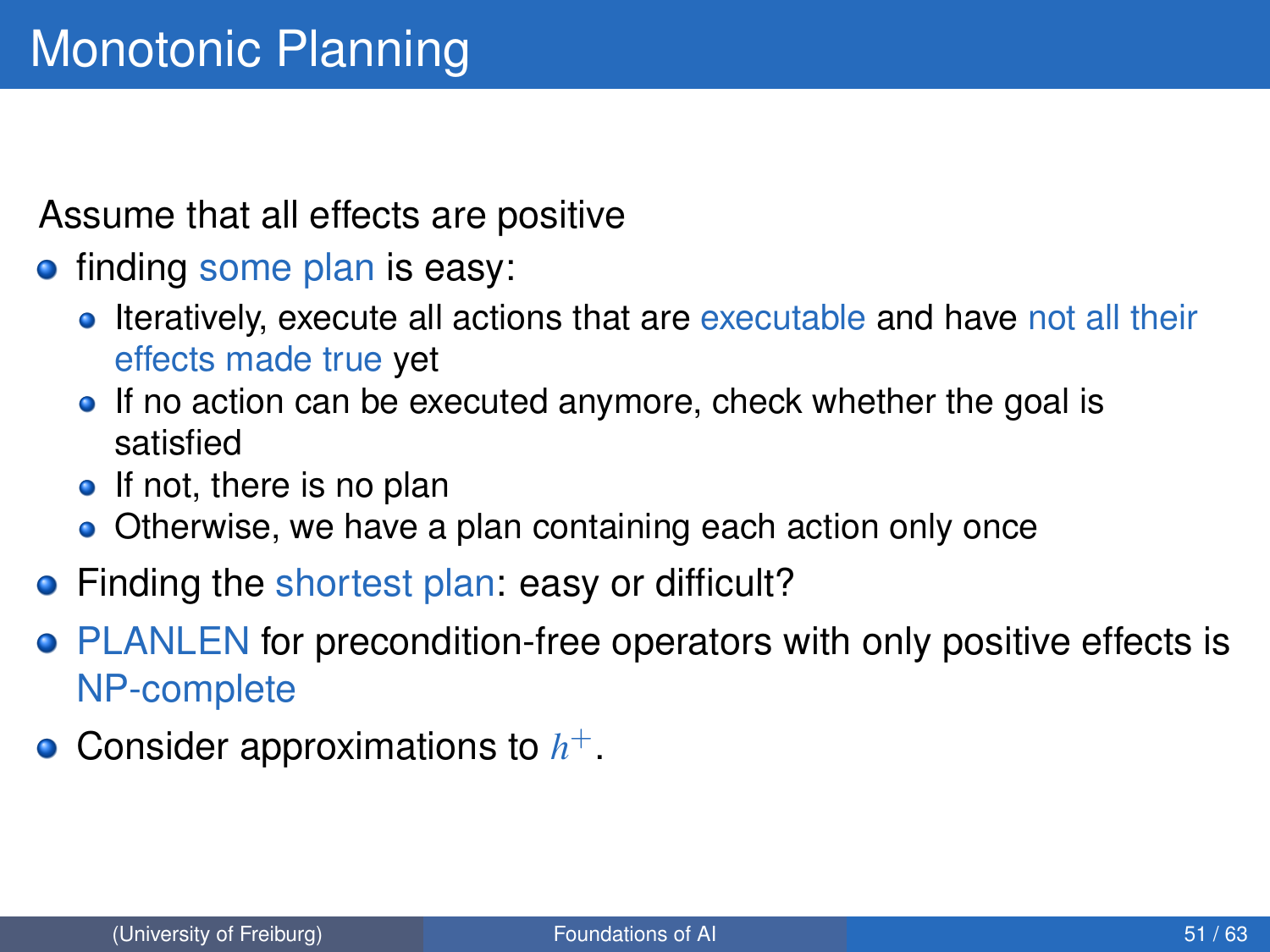## The HSP Heuristic

- The first idea of estimating the distance to the goal for monotonic planning might be to count the number of unsatisfied goals atoms
- Neither admissible nor very informative
- Estimate the costs of making an atom *p* true in state *S*:

$$
h(S,p) = \left\{ \begin{array}{ll} 0 & \text{if } p \in S \\ \min_{a \in \mathbf{O}, p \in \text{eff}^+(a)} (1 + \max_{q \in \text{pre}(a)} h(S,q)) & \text{otherwise} \end{array} \right.
$$

- Estimate distance from *S* to *S'*:  $h(S, S') = max_{p \in S'} h(S, p)$
- Is admissible, because only the longest chain is taken, but it is not very *informative*
- Use  $\sum$  instead of max (this is the HSP heuristics)
- **IS not** *admissible*, but more informative. However, it ignores positive interactions!
- $\rightarrow$  Can be computed by using a dynamic programming technique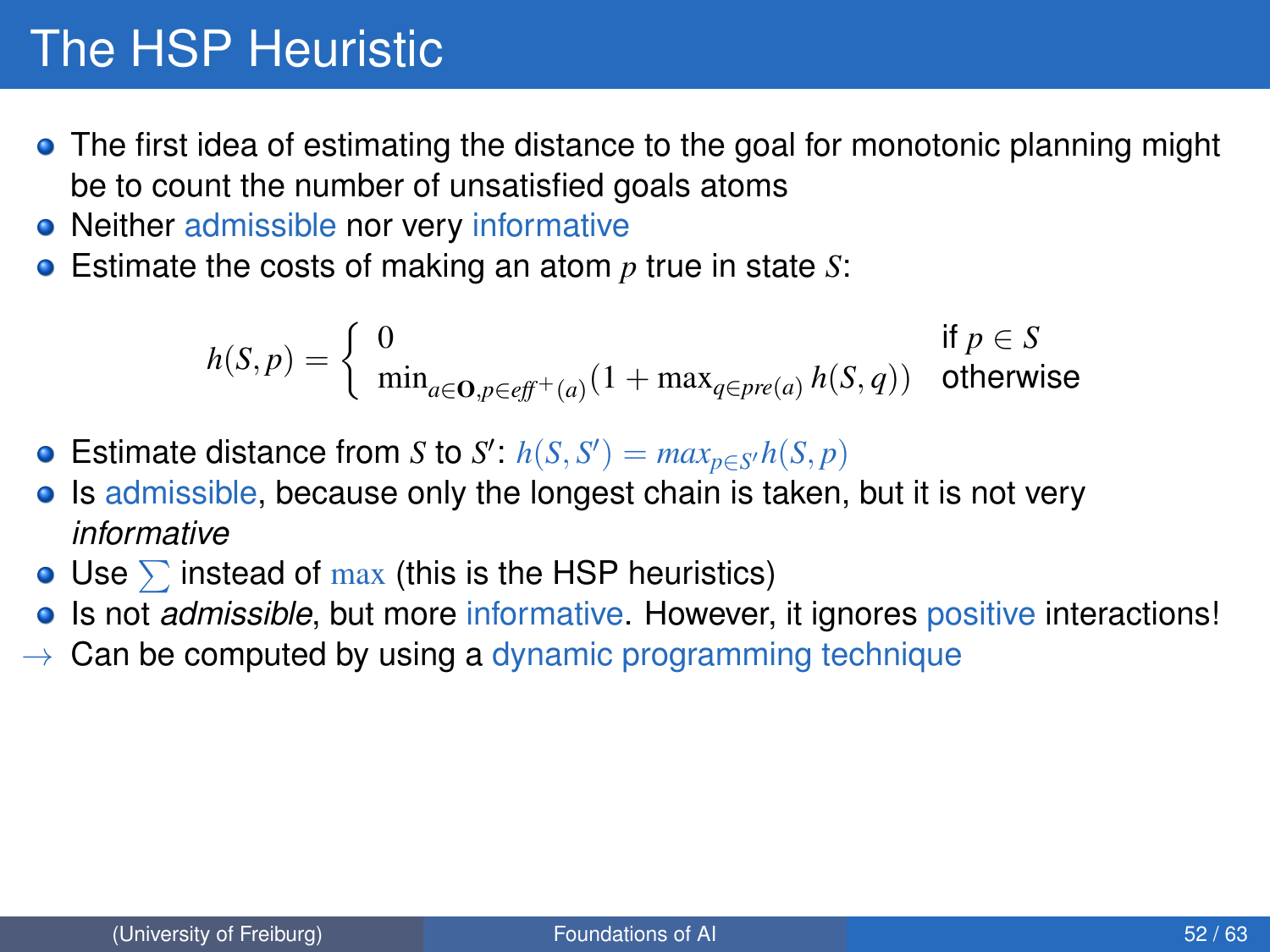- Use the planning graph method to construct a plan for the monotone planning problem
- Can be done in poly. time (and is empirically very fast)
- Generates an optimal parallel plan that might not be the best  $\bullet$ sequential plan
- $\rightarrow$  The number of actions in this plan is used as the heuristic estimate (more informative than the parallel plan length, but not *admissible*)
	- Appears to be a good approximation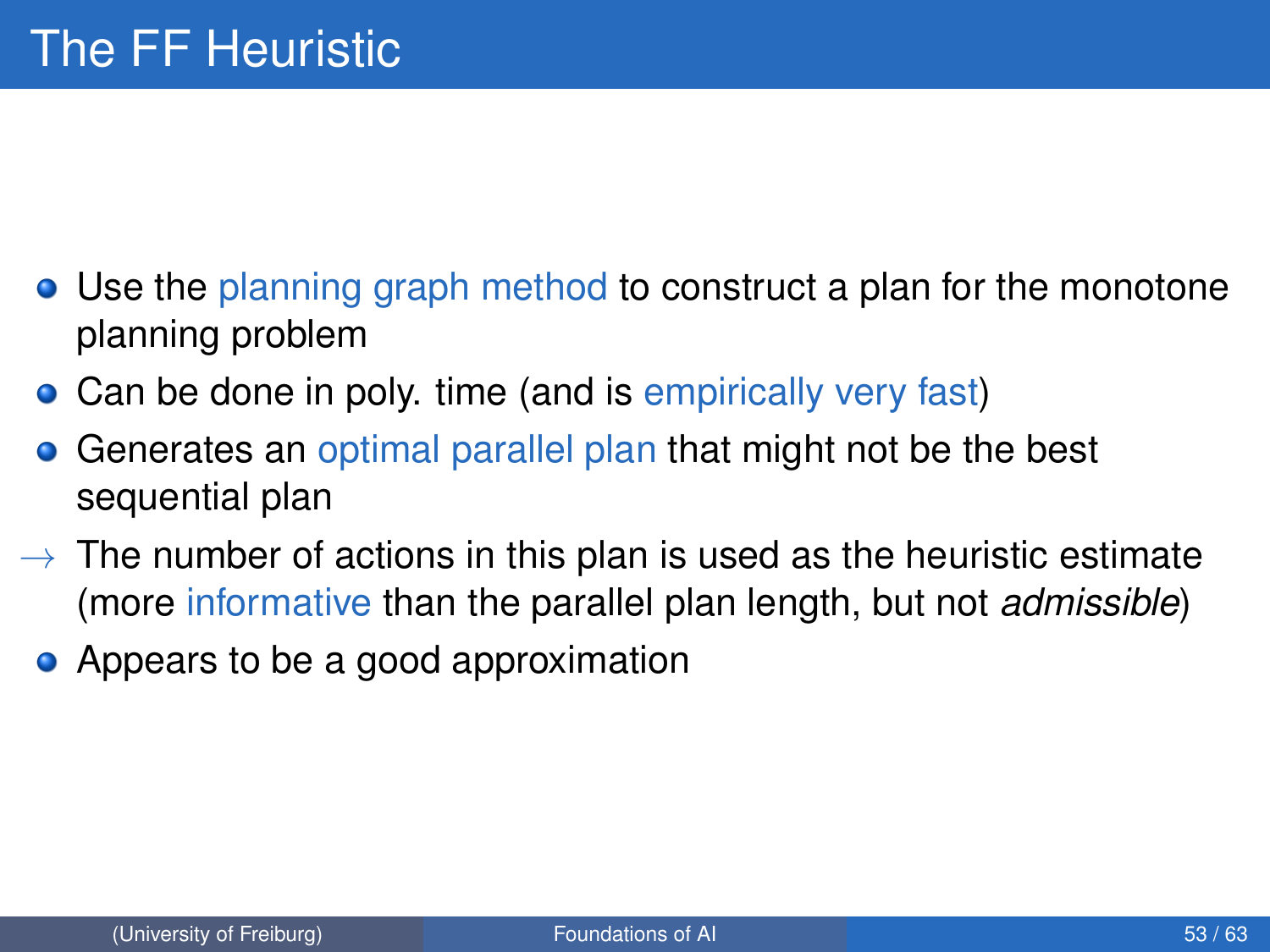- FF (Fast Forward) is a heuristic search planner developed in Freiburg
- **Heuristic**: Goal distances are estimated by solving a relaxation of the task in every search state (ignoring negative effects) – the solution is not minimal, however!
- **Search strategy**: Enforced hill-climbing
- **Pruning**: Only a fraction of each states successors are considered: only thosesuccessors that would be generated by the relaxed solution – with a fall-back strategy considering all successors if we are unsuccessful
- FF is one of the fastest planners around
- $\rightarrow$  Meanwhile, faster systems such as FDD and LAMA, also designed in our group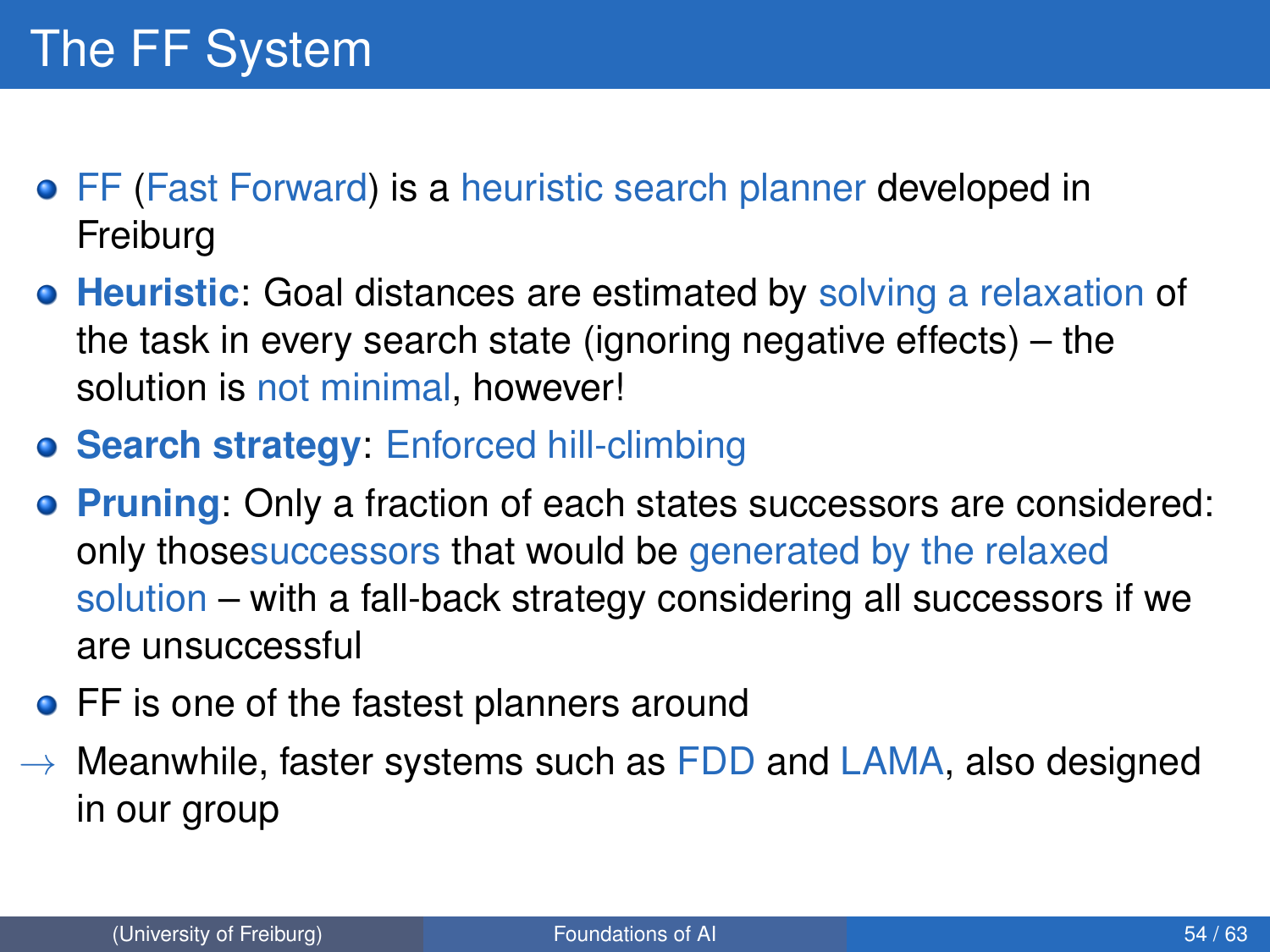### Runtime: *Logistics* in the 2000 competition

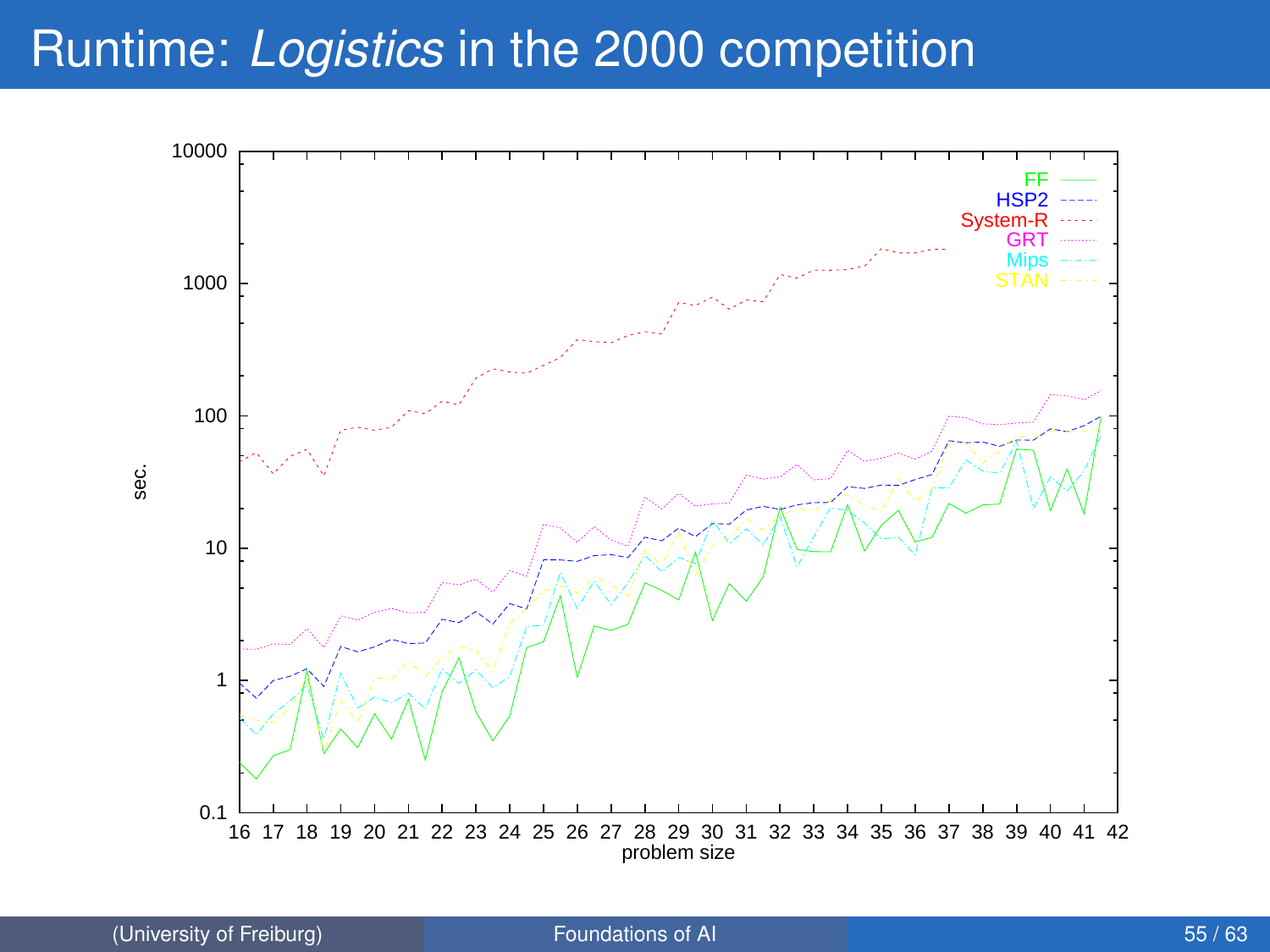### Solution Quality: *Logistics* in the 2000 competition

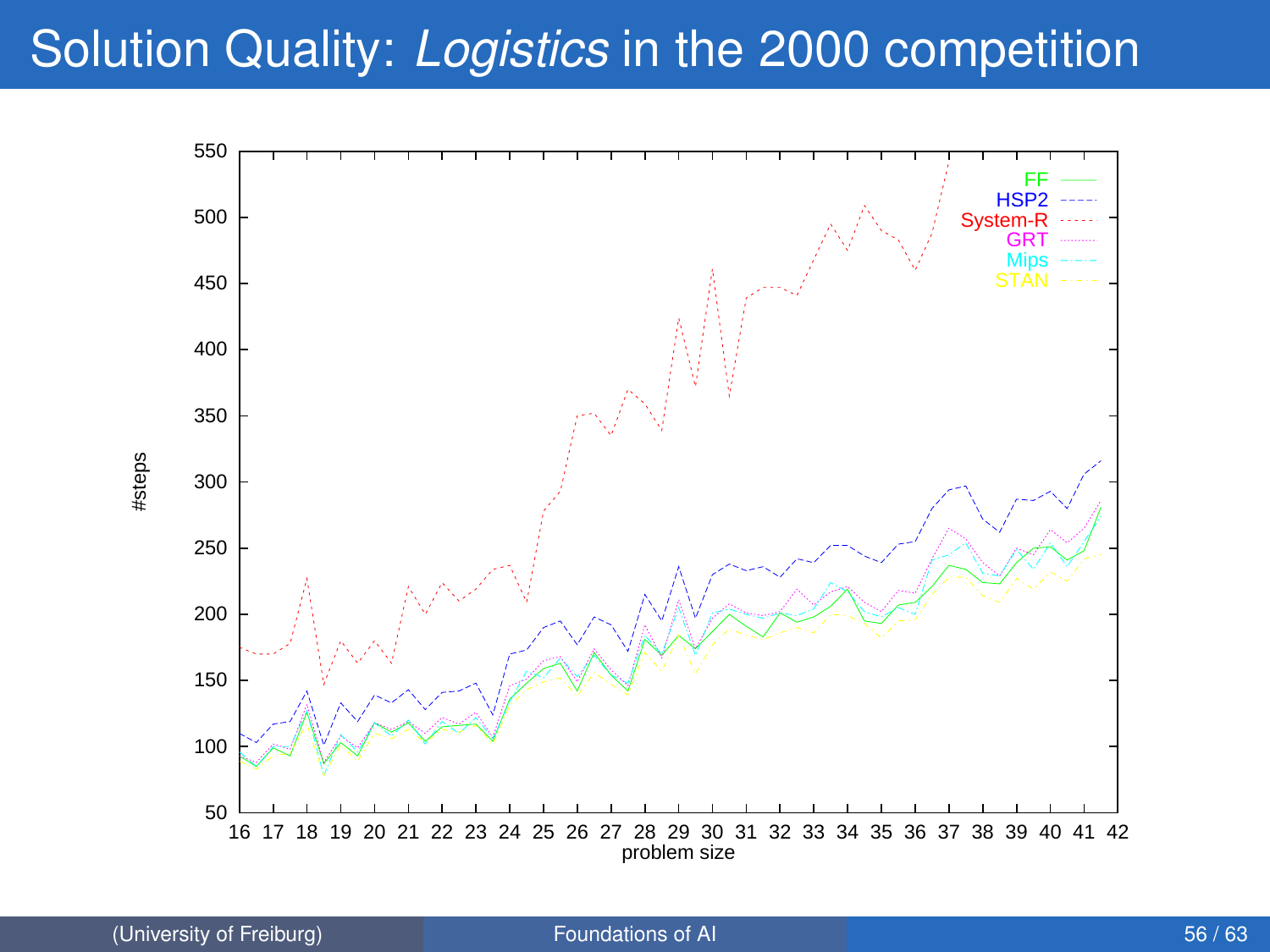- **•** FF was the fastest planner at the competition in 2000 across all planning domains – and still is a benchmark system
- Further experiments showed that this extends to most other planning domains in the literature
- What is the search space topology under the used heuristic estimator?
- Problematical issues in the search space topology:
	- local minima
	- **o** benches
	- dead ends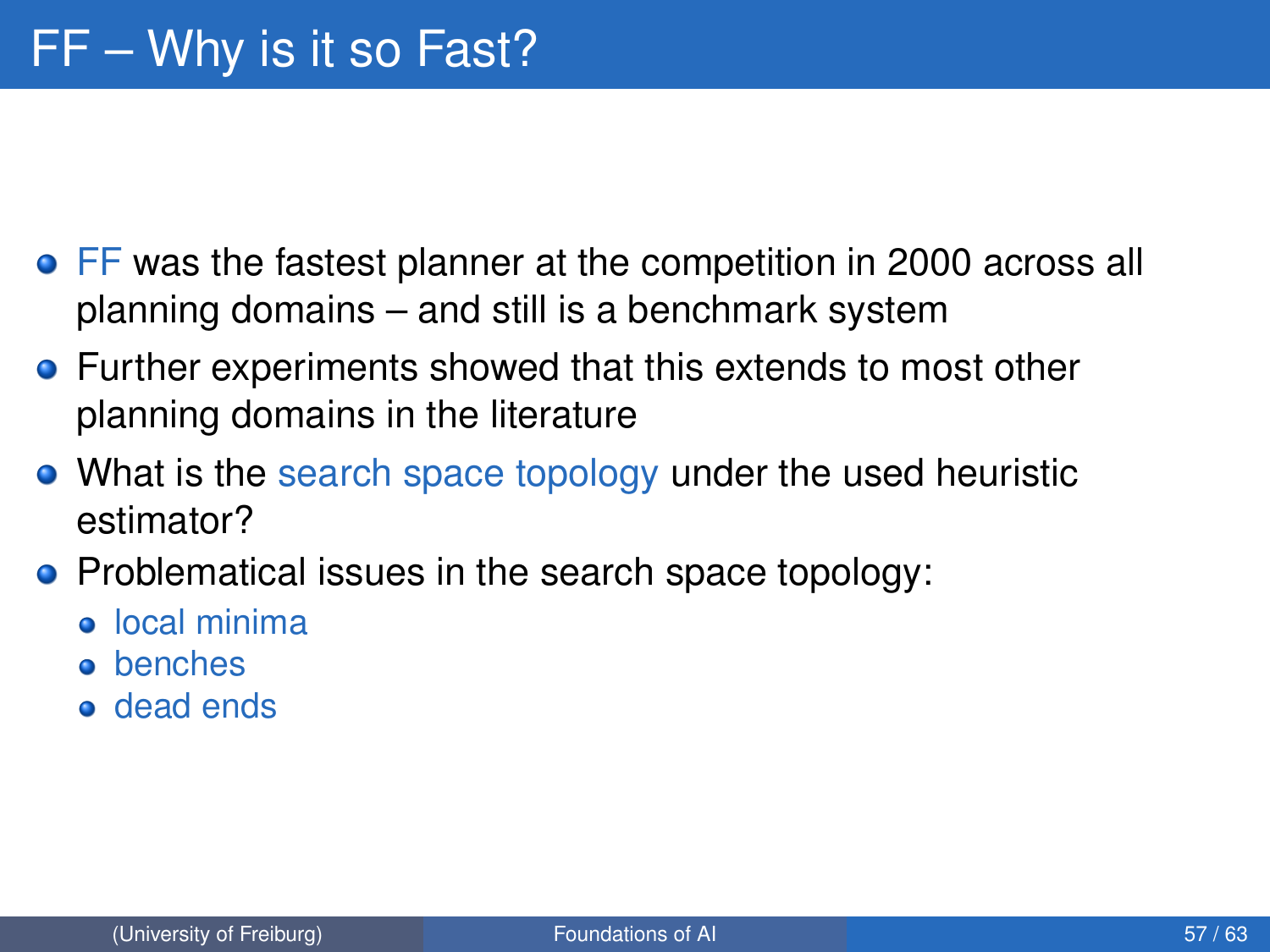We have to go "upwards" before we can leave

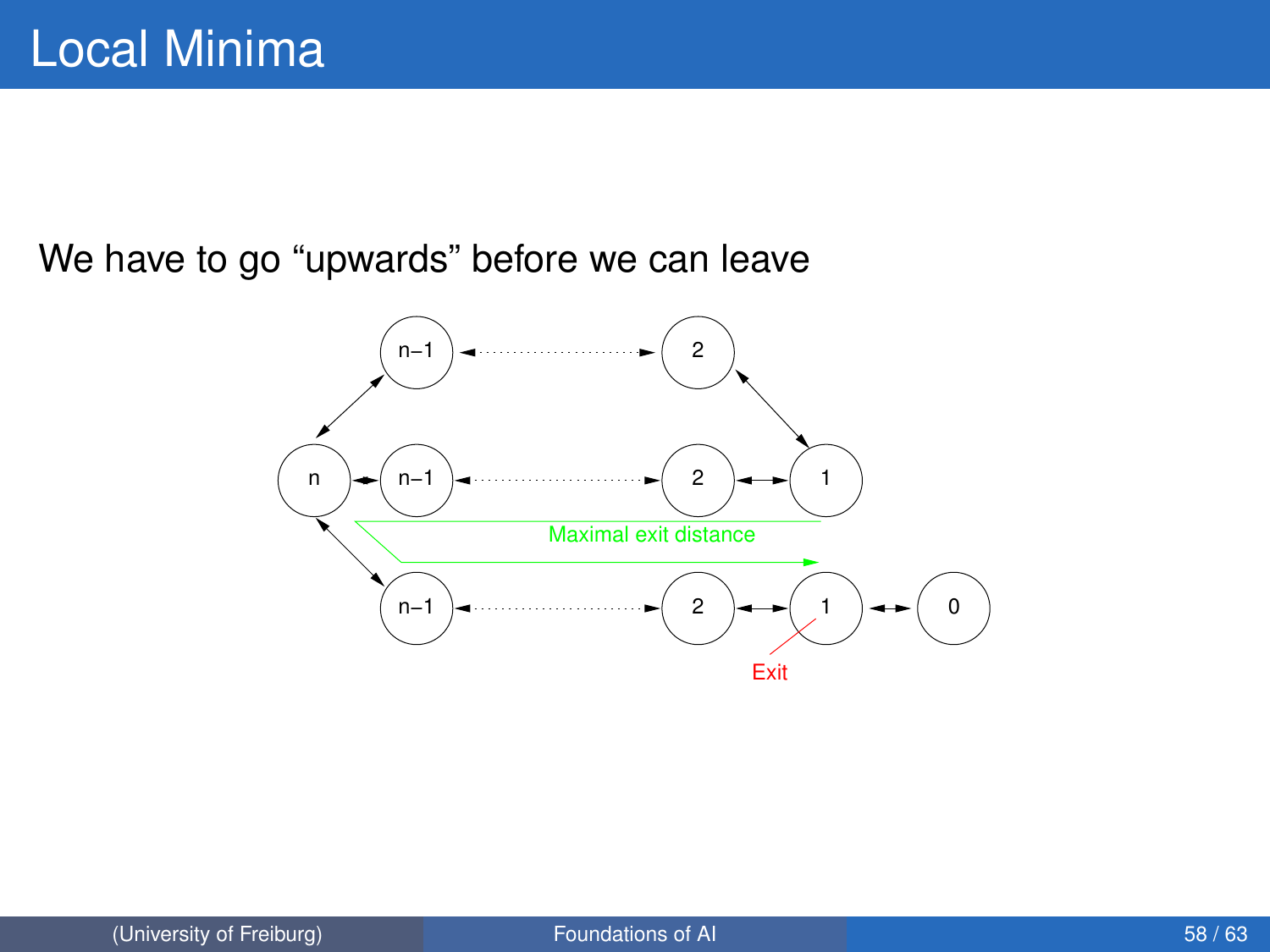#### All neighboring states look the same

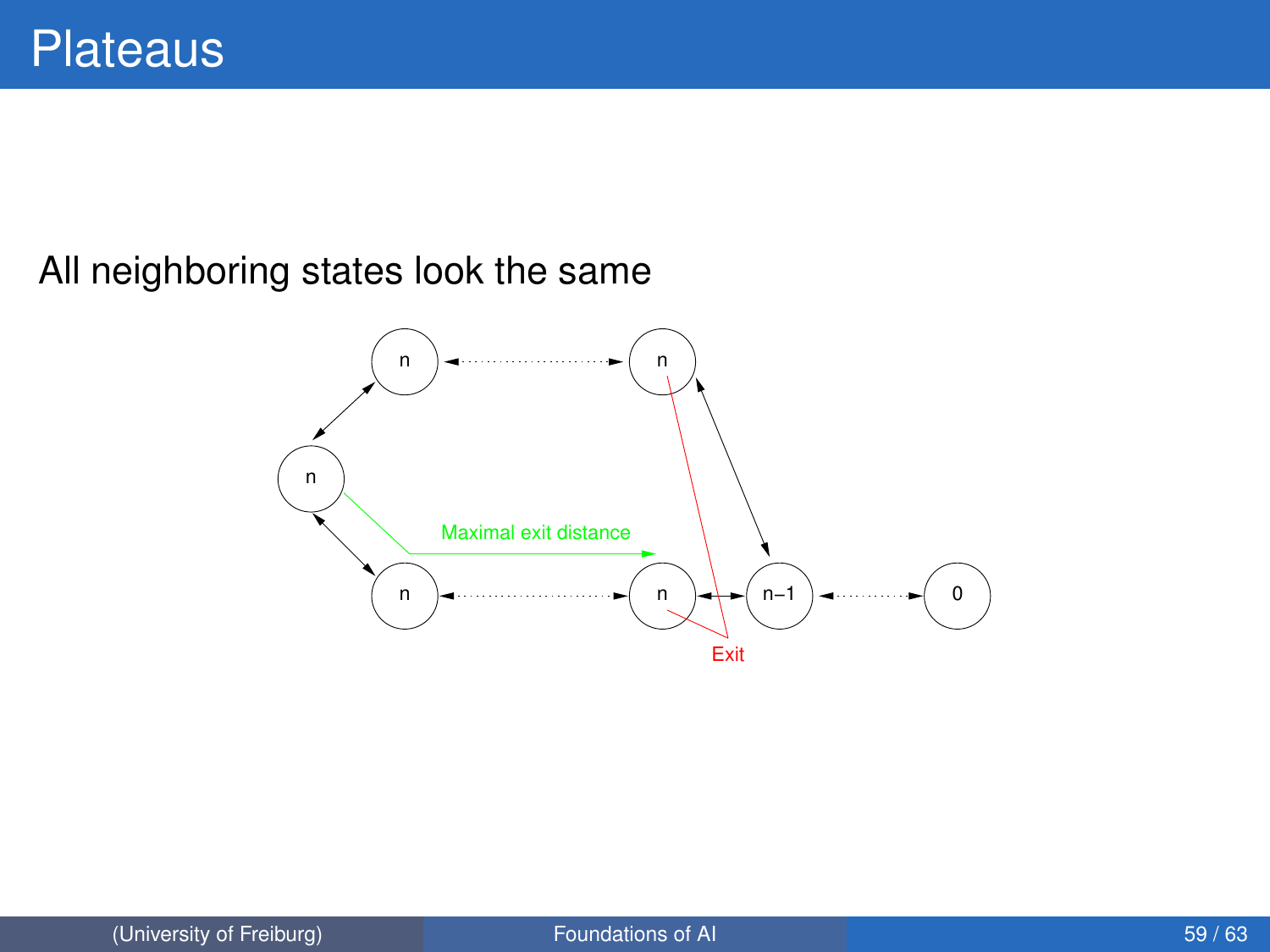#### There is no path to a solution

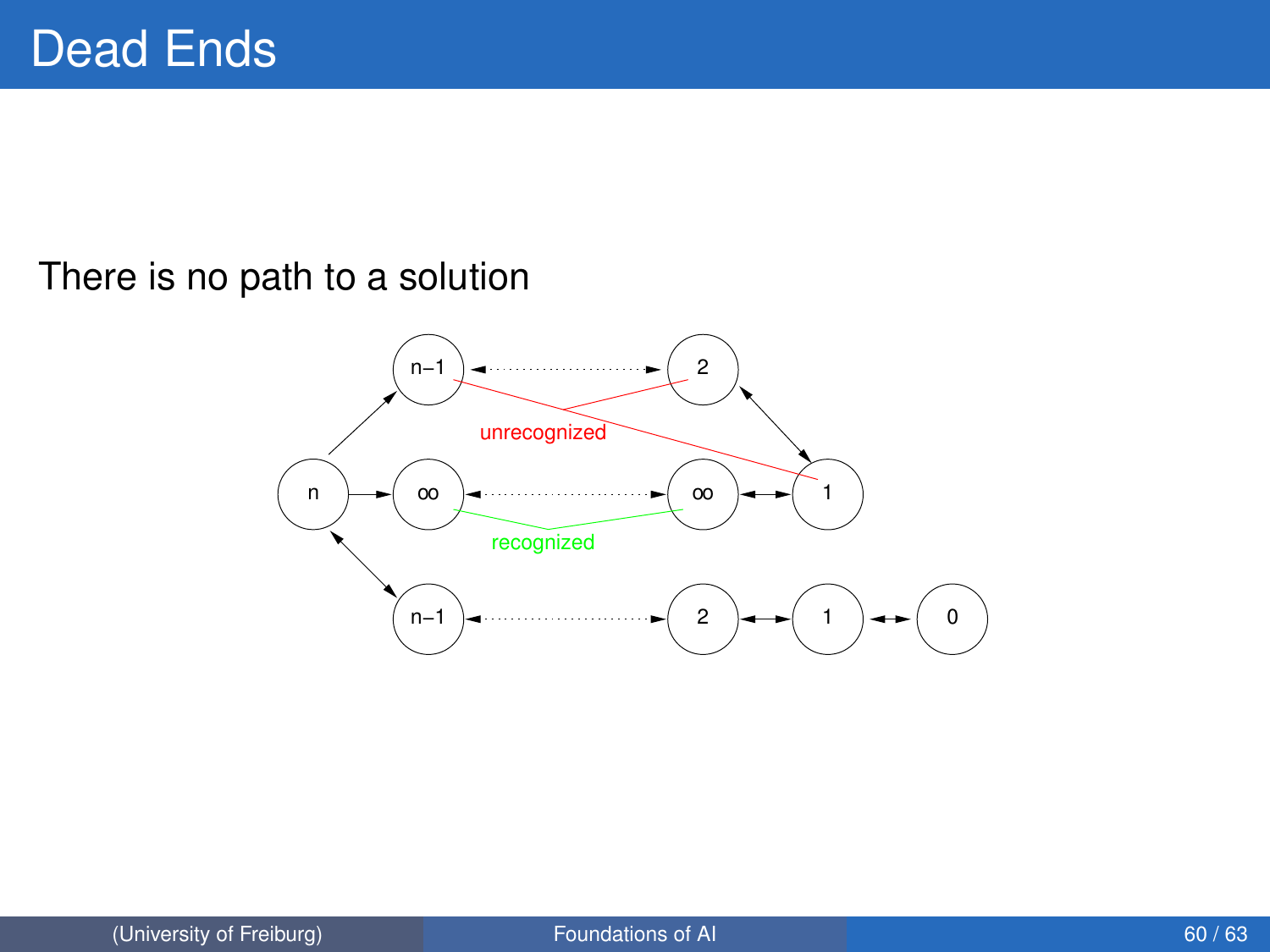### Classification of Benchmark Domains



These properties have been analytically proven for *h* <sup>+</sup>, but apply empirically also to the FF heuristic

(University of Freiburg) **[Foundations of AI](#page-0-0)** 61/63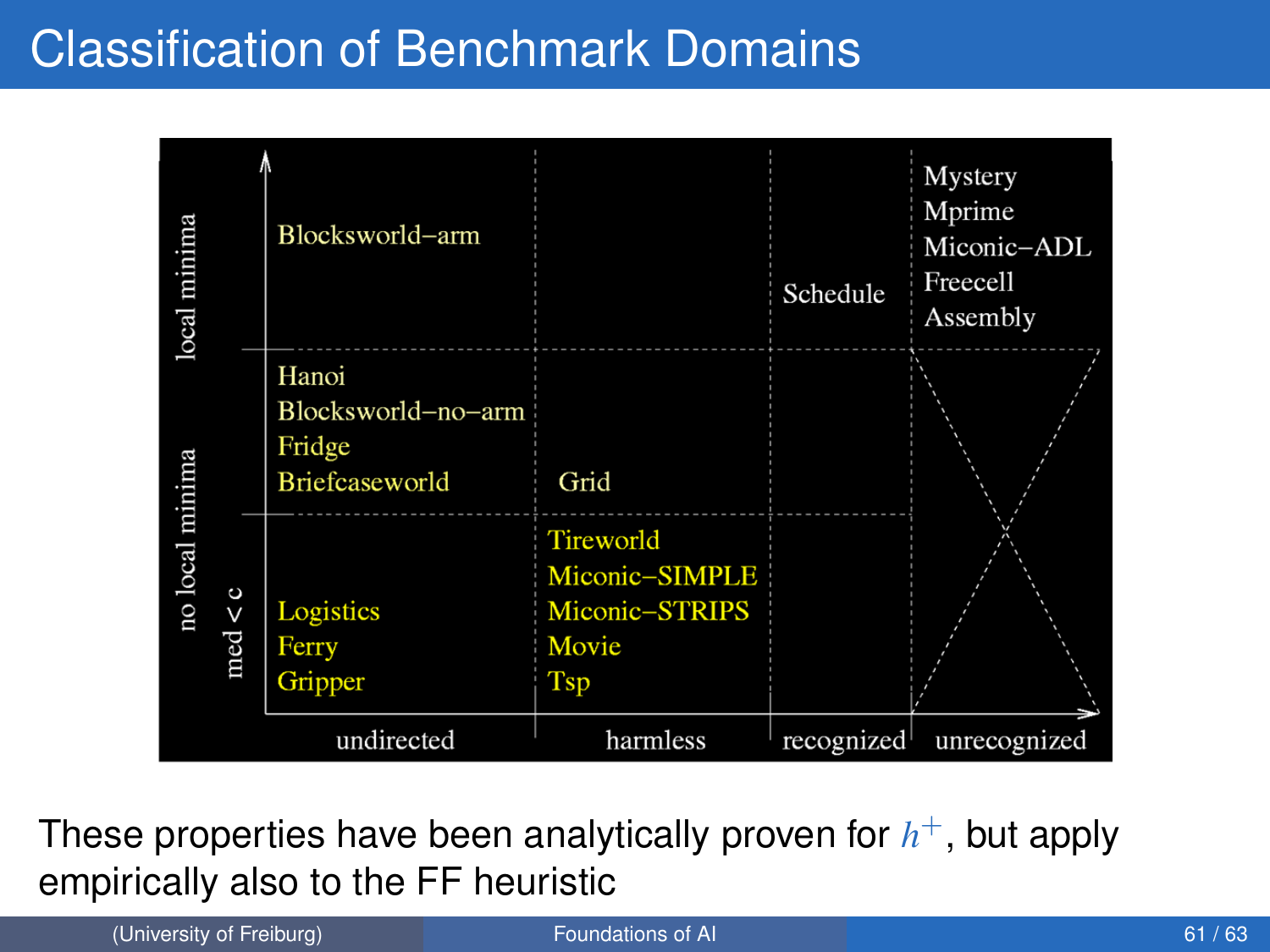### Our Interests

- Foundation / theory
- Highly efficient planning systems (that are competitive at the IPC)
- Applying planning / heuristic search to model checking (verification)
- Using planning techniques and extending them for robot control
- Planning systems for non-classical seetings, e.g. non-deterministic, probabilistic, epistemic:
	- The round and the square robot have the solid circle and the square target positions, respectively. However, both do not know the exact target position of the other robot and consider the white target positions possible. How can they find a *implicitly coordinated* plan (without communicating)?